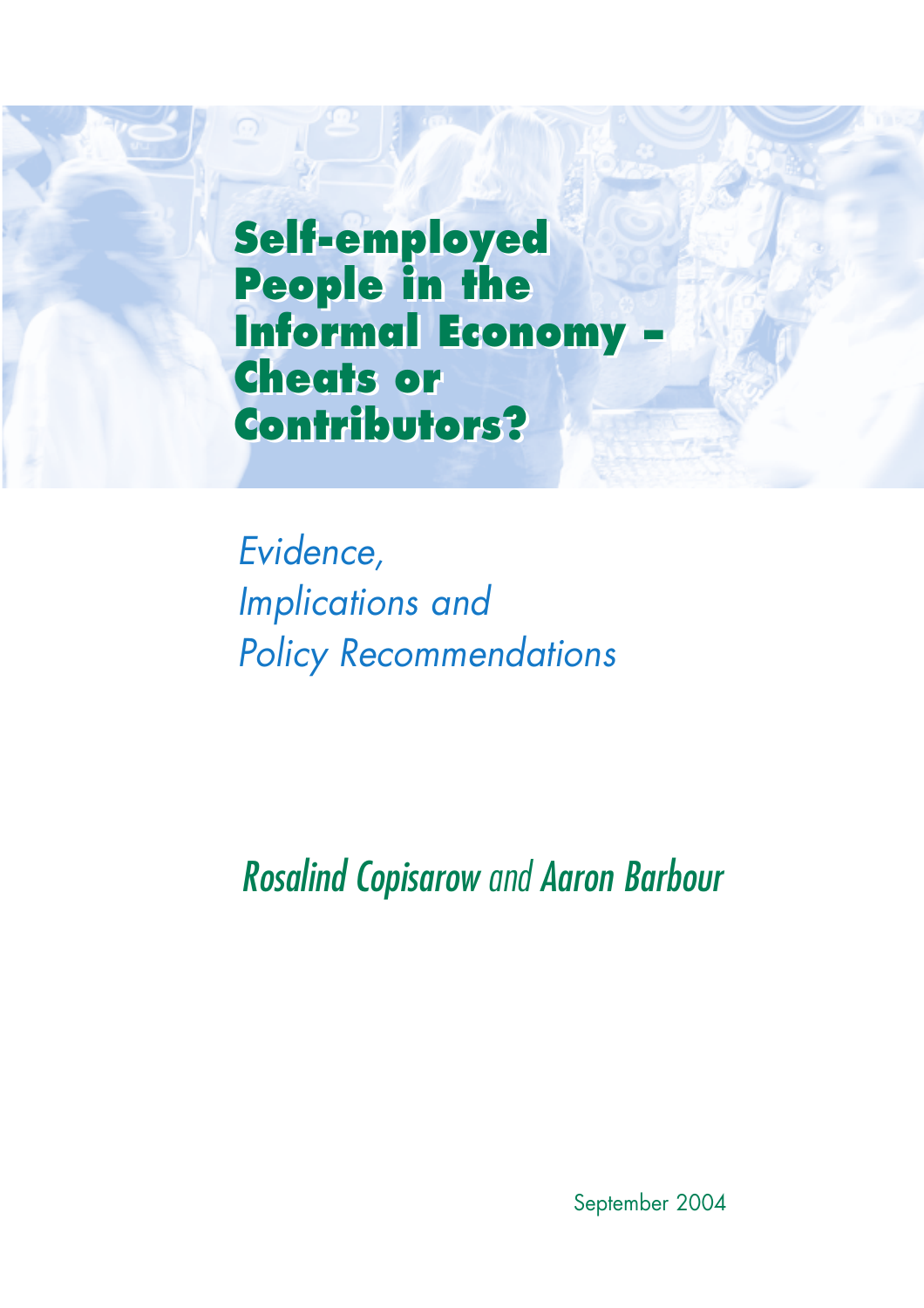#### **Rosalind Copisarow**

Executive Director, Street(UK) Studio 12, Style Works, 50-54 St. Paul's Square, Birmingham B3 1QS

t: 0121 230 1060 f: 0121 230 1061 e: rosalind.copisarow@street-uk.com

Parent Company: Street(UK) Foundation, Registered Charity number 1081902 and Company number 3909272. 100% Subsidiary: Street(UK) Ltd, Company number 3832332

#### **Aaron Barbour**

Manager, Social Enterprise Zone (SEZ) Community Links, 105 Barking Road, London E16 4HQ

t: 020 7473 2270 f: 020 7473 6671 e: aaron.barbour@community-links.org

Community Links Trust Ltd. – a charity registered in England. Registered Charity number 1018517 and Registered Company Number 2661182

#### **© Copyright 2004 Street(UK), Community Links and the authors. All rights reserved.**

This publication may not be reproduced, stored in a retrieval system or transmitted in any form, or by any means (electronic, mechanical or otherwise) without the advance consent, in writing, of both the copyright owner and the publisher. However brief extracts may be reproduced for non-commercial or training purposes provided the source is acknowledged and the publisher is informed.

A British Library CIP record is available for this publication

ISBN 09544047 1 8

Design and print: Sheaf Graphics, 191 Upper Allen Street, Sheffield S3 7GW.

| Further copies of this report can be obtained from: |                            |  |  |  |  |  |  |  |
|-----------------------------------------------------|----------------------------|--|--|--|--|--|--|--|
| Street(UK)                                          | <b>Community Links</b>     |  |  |  |  |  |  |  |
| Studio 12, Style Works                              | 105 Barking Road           |  |  |  |  |  |  |  |
| 50-54 St Paul's Square                              | <b>Canning Town</b>        |  |  |  |  |  |  |  |
| Birmingham B3 1QS                                   | London E16 4HQ             |  |  |  |  |  |  |  |
| t: 0121 230 1060                                    | t: 020 7473 2270           |  |  |  |  |  |  |  |
| w: www.street-uk.com                                | w: www.community-links.org |  |  |  |  |  |  |  |
|                                                     |                            |  |  |  |  |  |  |  |

**Photographs** Supplied by Ben Barbour, Julianne McGunnigle and other colleagues at Street(UK). **Please note** that the people depicted in the photographs used throughout this report are not those who have been interviewed for it. Images are intended only as illustrations of the type of activity referred to in the text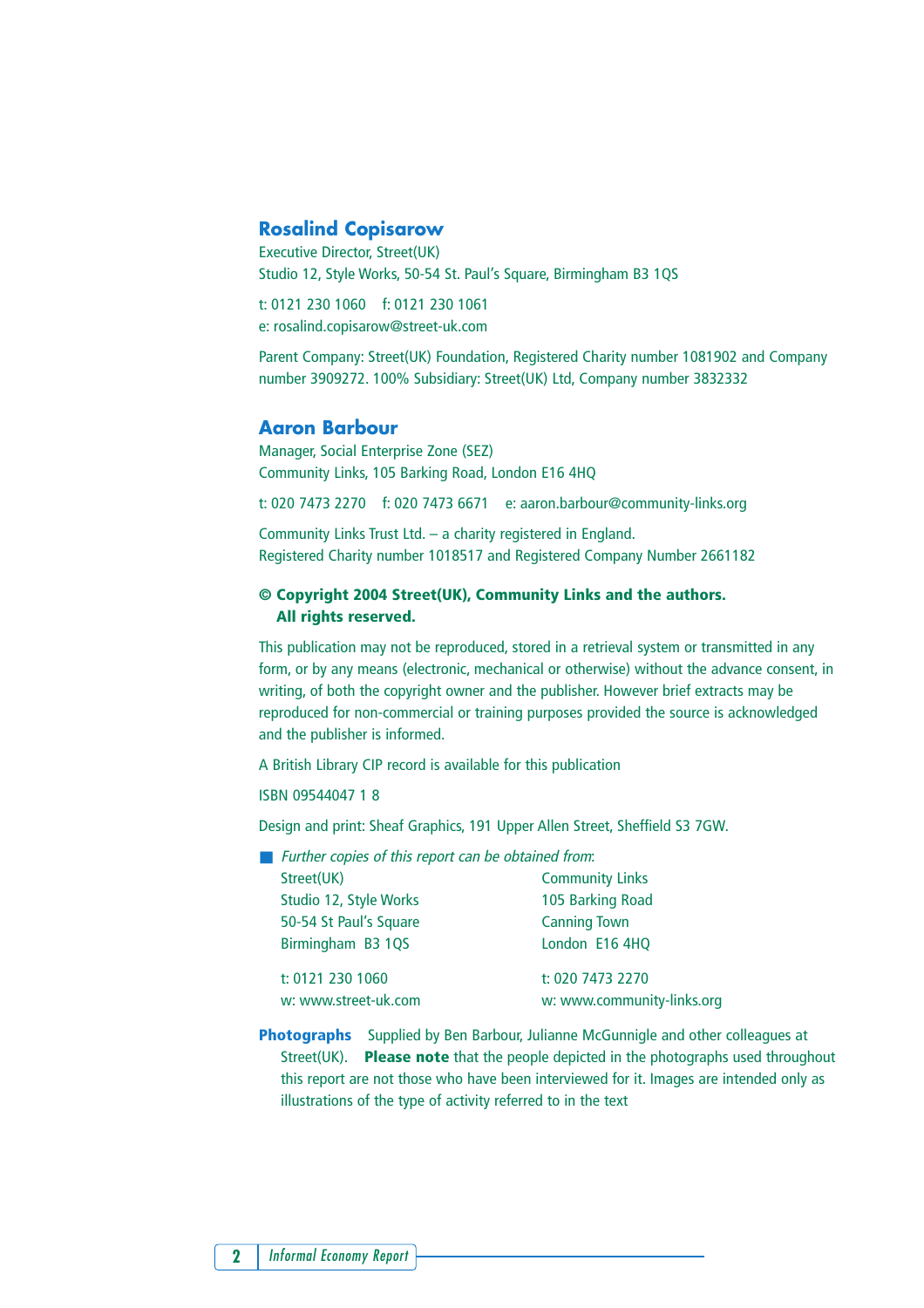## **Contents**

|    | About the authors' organisations 4                                                   |
|----|--------------------------------------------------------------------------------------|
|    |                                                                                      |
|    |                                                                                      |
|    |                                                                                      |
| 1  | <b>Introduction</b>                                                                  |
|    |                                                                                      |
|    |                                                                                      |
| 2  | <b>Background On Street(UK)</b>                                                      |
|    | 1.                                                                                   |
|    |                                                                                      |
|    |                                                                                      |
| 3  | <b>Understanding The Obstacles</b>                                                   |
|    | The Case of Michael, a Shop-Fitter 19                                                |
| 4  | <b>Street(UK) Client Interviews</b>                                                  |
|    | 1                                                                                    |
|    | 3 Interview conclusions 26                                                           |
|    |                                                                                      |
| 5. | <b>General Conclusions</b>                                                           |
|    | 2 Complex issue – no single cause or simple solution 29                              |
|    | 3 Positive functions of the informal economy 30                                      |
|    | 4 Re-define the objective: to support opportunity for all 30                         |
|    | Re-define the desired outputs:<br>5                                                  |
|    | allow for many small, gradual steps 31                                               |
|    |                                                                                      |
|    | More carrots needed, in proportion to sticks 31<br>7                                 |
|    | Three building blocks: cover the cost of living;<br>8                                |
|    | build savings/reserves; increase business net income 31                              |
| 6  | <b>Policy Recommendations</b>                                                        |
|    | 1 Education and lifelong learning 33                                                 |
|    |                                                                                      |
|    |                                                                                      |
|    | 4 Role of the voluntary and community sector 38                                      |
|    | Debt management and incentives to save 39<br>5.                                      |
|    | 6 Government agency database linkages 40<br>Cross-government working groups  40<br>7 |
|    | 8 Action research through pilot-testing  41                                          |
|    | 9 Areas for further academic research 41                                             |
|    |                                                                                      |
| 7  | Street(UK) Client profiles  43                                                       |
|    | Appendix: Reprint of Financial Times article 60                                      |
|    |                                                                                      |
|    |                                                                                      |

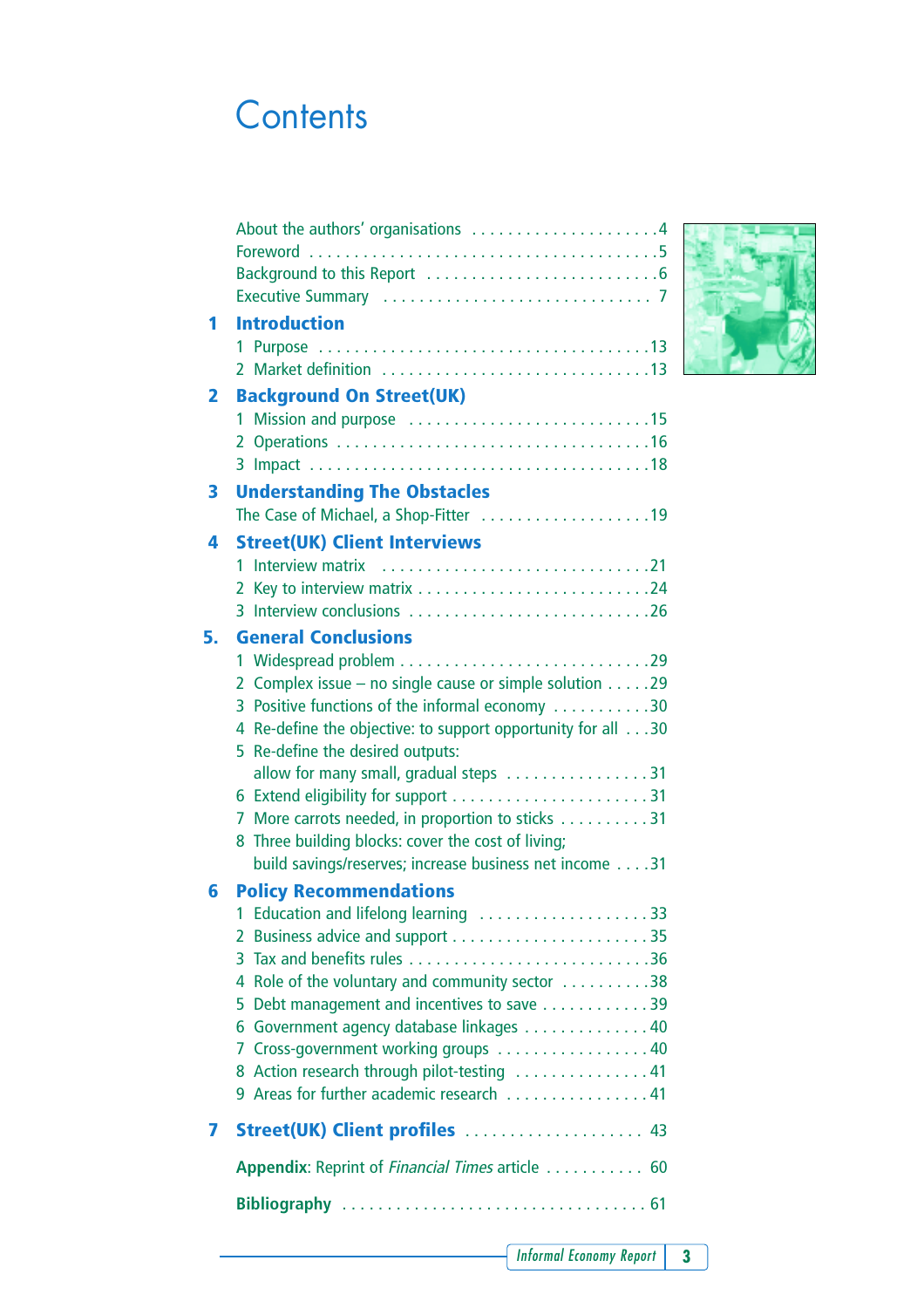## About the Authors' Organisations

### **Street(UK), a micro-finance organisation**

**Street(UK)** was launched in late 2000 to offer loans and business support to self-employed people and owners of tiny businesses (micro-entrepreneurs) not considered creditworthy by banks. The reasons for its clients' 'financial exclusion' may be that they are too small, do not possess a long enough (or, indeed, any) documented track record, have insufficient or no assets to offer as security, or do not wish to borrow a large enough sum to be profitable for a bank.

Street(UK) 's approach is to give its clients a handup rather than a hand-out and provide them with effective tools to transition into the mainstream. Street(UK) believes this not only shows them the proper respect, but also enables it to maintain a high quality range of tailored products that can be offered at scale and to develop its operations into a permanent organisation, ultimately free of dependency on grants or donations.

In addition to supporting micro-entrepreneurs with loans and advice, Street(UK) has developed three further activities. These are:

1. Creating additional tailored financial services and business development support tools, for microentrepreneurs and other low income individuals without access to mainstream services.

2. Offering a back-office loan administration and systems support service for other community loan funds. This will be followed by additional 'wholesale' services.

3. Undertaking research, policy recommendation and advocacy work with government and regulatory bodies, focused on a) the elimination of the barriers that prevent low income people and micro-businesses from becoming customers of mainstream banks, and b) the creation of a suitable regulatory framework for community finance organisations, such as itself, to be able to provide the services needed by their clients.

In summary, Street(UK) is about helping people to help themselves and help each other, on a long term, sustainable basis, through enterprise development and financial services provision.

### **Community Links and the Social Enterprise Zone (SEZ)**

**Community Links** is an innovative and groundbreaking inner city charity running community-based projects in east London. Founded in 1977, it now helps over 30,000 vulnerable children, young people and adults every year, with most of its work delivered in Newham, one of the poorest boroughs in Europe. Its successes influence both community-based organisations nationwide and government policy.

The **Social Enterprise Zone** (SEZ) is a project of Community Links, where ideas for using mainstream resources and budgets more effectively are generated, tested and shared. Some ideas are simple and practical and can be implemented locally, for example, setting up an independent disability benefits helpline or a new claim support service in local jobcentres. Others require government support and changes to rules – these form the basis of its contributions to policy development, for example, developing new solutions to existing government programmes which support the unemployed into self-employment.

The purpose of SEZ is:

1. To ensure that the needs of people in Forest Gate & Plaistow and Newham are met through efficient and effective use of public resources.

2. To research and campaign for national policy changes, which affect local people in Forest Gate & Plaistow and Newham.

3. To provide a paid consultancy service.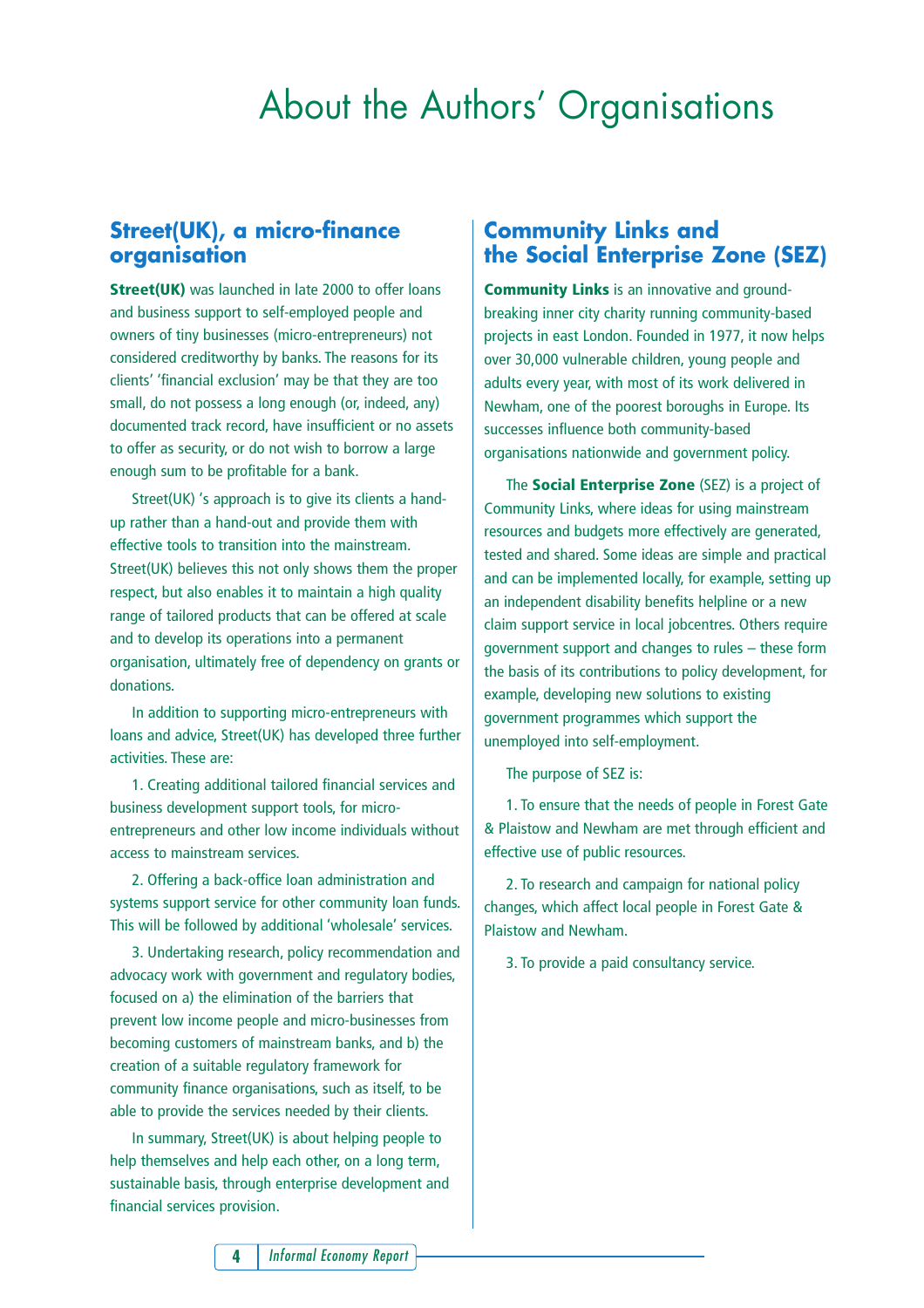### **Foreword**

S I KNOW from my work with Community Links, the informal economy is a prevalent<br>force in many communities throughout the UK. Indeed, it often provides an<br>essential mechanism for people to support themselves and their famil force in many communities throughout the UK. Indeed, it often provides an essential mechanism for people to support themselves and their families, become more financially independent and less reliant on State support. It gives them the capacity to work, and with that comes self-esteem and personal dignity, a sense of contributing to society, and perhaps the only opportunity available to them to acquire the necessary skills and experience to move into mainstream business or employment.

In poorer countries of the world, 'micro-entrepreneurs' trading informally are praised for their initiative, enterprise and sheer hard work. Their stories are held up as examples of courage in the face of adversity. Our government even provides substantial aid to programmes which support them. And yet, in our own country, we seem to focus almost exclusively on the legal and regulatory compliance aspects of their lives, viewing their efforts to improve their situation only in a criminal light.

I believe it is time to take a much closer look at the way the informal economy actually works in the UK, based on a deeper understanding of the real situations of both selfemployed and employed people. We need a better grasp of their motivations and goals, as well as the obstacles they face in achieving them. Only then can we properly consider the suitability of the current framework of regulation and support structures and make appropriate adjustments.

This is why I truly welcome this report by two organisations that are well qualified to give a first-hand account of the reality 'on the ground' and offer practical solutions covering the whole gamut of regulations and policies that affect the people they work with. The public and private sector should also be working together to look at developing appropriate responses to help meet people's needs and develop appropriate strategies and policies. This report offers some simple and straightforward recommendations of how these may look and work in practice.

I warmly recommend this report to policy-makers, regulators, businesses and all those concerned with the well-being of our society, as an excellent starting point for an increased understanding of the informal economy and a much needed debate.

#### **David Walker**

Chairman, Morgan Stanley International September 2004

Sir David Walker is Chair of Community Links' Leadership Group and has been involved with Community Links since 1998.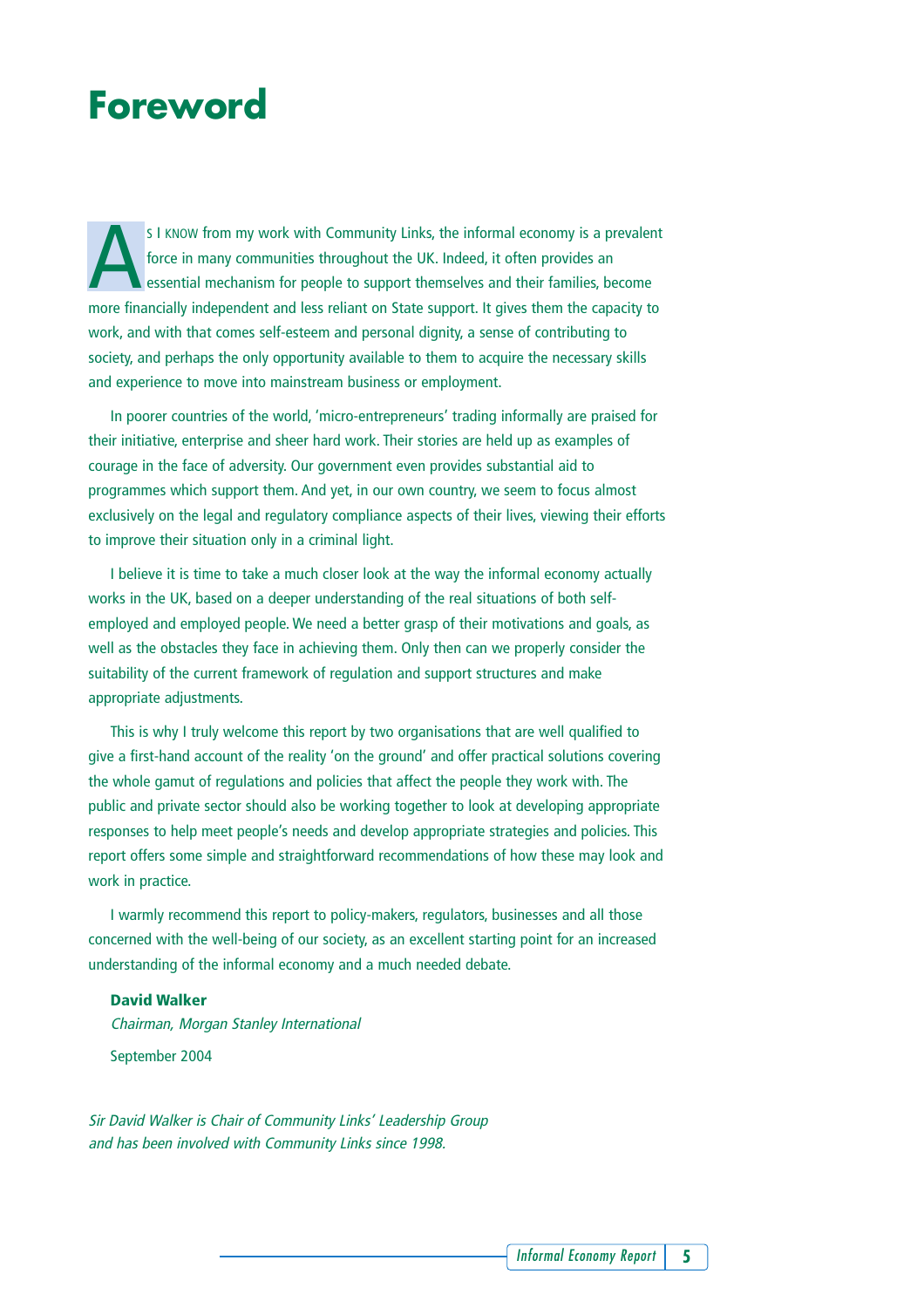# **Background To This Report**

This report is the first of a two-part series, focused on people working in the informal, cash or grey economy<sup>1</sup>. Specifically, it concerns the many of hundreds of thousands, possibly millions, of self-employed, unemployed or employed people in Britain who survive on the upper margins of welfare and the lower margin of formal employment or small business ownership. Whereas this report looks at the employer's perspective, i.e. that of self-employed people and owners of very small businesses, the second report (to be published in Winter 2004) will take the employee's perspective, i.e. that of casually hired labour.

Unlike other reports on the informal economy published by government policy-makers, regulatory bodies or academic institutions, this one is co-authored by two community-based, non-profit organisations. Their respective missions are to help their clients to move out of situations of disadvantage, deprivation and social or financial exclusion, and fulfil their potential as active, financially independent citizens, with access to mainstream services and the ability to contribute to the welfare of others in their community. The perspective of this report is therefore one of understanding the reasons why such a large population group work in the informal economy, as well as the ways that this both helps and hinders their progression into mainstream society. It is not intended to be a quantitative study, but rather a qualitative, grassroots-based insight into the practical issues that policy-makers need to consider, based on a combination of structured client interviews and individual profiles, and the wider conclusions and recommendations of two organisations with 30 years' combined experience of working with people in this situation.

The authors of this report are from Street(UK), a Birmingham-based micro-finance organisation assisting self-employed people and owners of very small businesses with loans, advice and support; and the Social Enterprise Zone (SEZ), a project of the east London based charity Community Links, where ideas for using mainstream resources and budgets more effectively are generated, tested and shared. This first report, which is focused on selfemployed people, has been authored by Street(UK), with editorial assistance from Community Links. The last chapter, however, which contains our policy recommendations for removing many of the obstacles preventing self-employed people from becoming fully regulated small business owners, has been jointly authored.

In September 2003, Street(UK) joined forces with Community Links to host an Inland Revenue Inspector from the Cross-Cutting Policy Team for six months (funded by the Inland Revenue). This enabled her to interview Street(UK)'s and Community Links' clients for herself and form her own views. Concurrently, in late 2003/early 2004, Street(UK) and Community Links were invited to provide input to the Social Exclusion Unit's research into 'Stimulating Jobs and Enterprise in Deprived Neighbourhoods'. The Social Exclusion Unit covered the costs of the Street(UK) client interviews featured in this report. Both the Inland Revenue and the Social Exclusion Unit plan to publish their own reports in Summer / Autumn 2004<sup>2</sup>. Street(UK) and Community Links gratefully acknowledge the in-kind and financial contributions of both organisations towards the production of this report, as well as the opportunity over several months to work together, at the same time emphasising that the views and recommendations expressed in this report are entirely their own.

1 The informal or grey economy is here defined as trade, services or production, that is noncompliant in any aspect(s) of company registration, tax declaration/payment, business regulation (eg. employer's national insurance, public/employer's liability insurance), and/or licensing requirements for the specific trade (eg. health and safety certificate, driving instructor's licence, publican's licence). It does not include either 'selfprovisioning' (eg. doing one's own cleaning, plumbing, car repairs), or illegal 'black economy' activities (eg. drugs, child labour, money laundering).

2 In addition, the Small Business Council (within the SBS/Dti) has started to undertake its own investigation into the informal economy.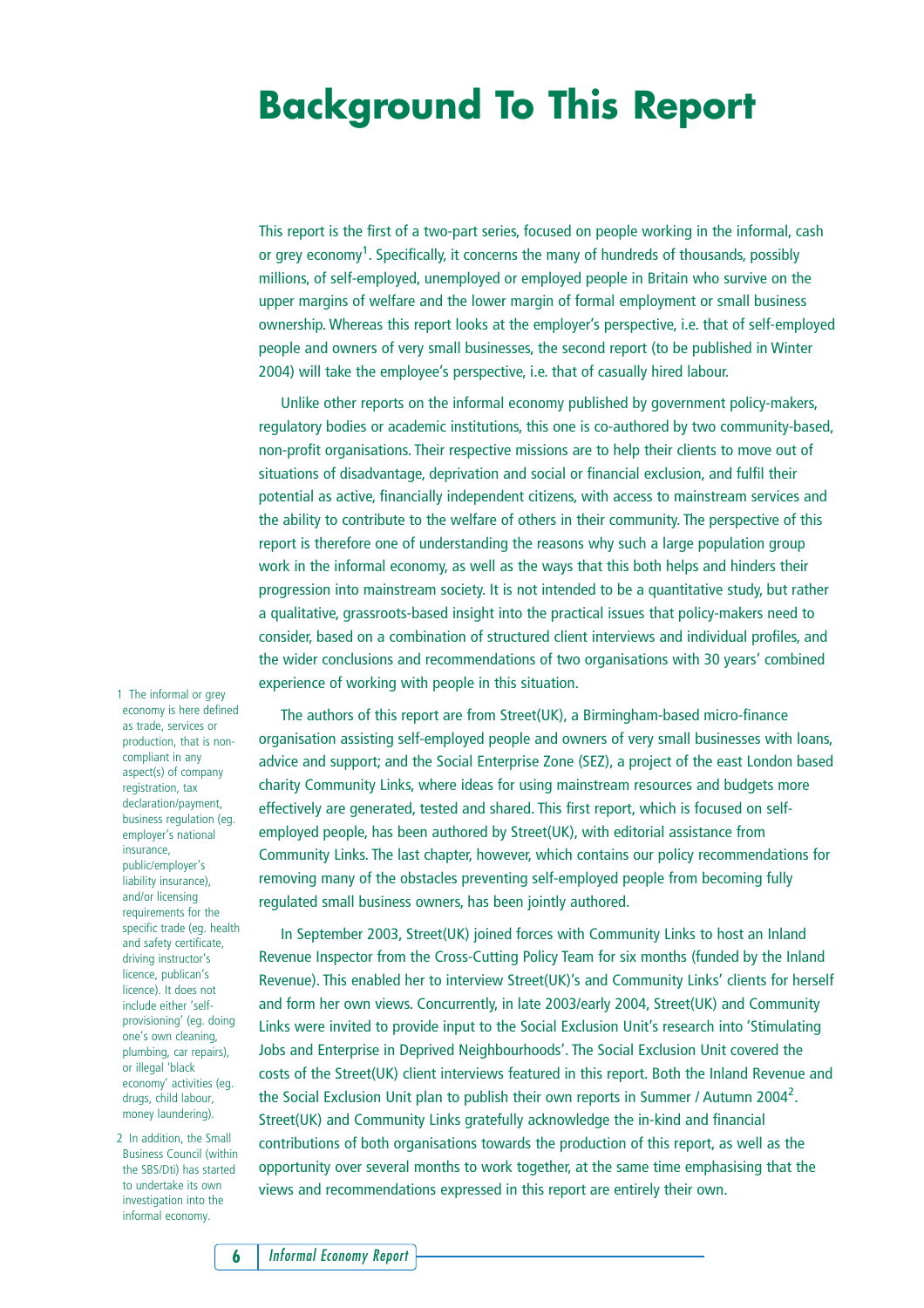# **Executive Summary**

### **The specific aims of this report are threefold**

- 1. To raise awareness of the informal economy as an issue that needs far more attention by mainstream organisations, particularly government policy-makers and regulators.
- 2. To shift the general attitude towards people working in the informal economy from one of 'benefits cheats and tax dodgers', to people who mostly use cash transactions either to try to make ends meet, or advance into financial independence from the State, or even help others (by subsidising their support to members of their community in even greater need than themselves), i.e. to understand the informal economy within the context of 'obstacles and solutions'.
- 3. To provide pointers to broad categories of policy recommendations and hypotheses that need testing with larger sample sizes, as well as suggestions for action research through pilot projects.

### **The report is divided into the following Sections**

Introduces the purpose of the report and seeks to describe Street(UK)'s client group in relation to the informal economy.

- Section 2: Explains the work of Street(UK) and the context within which we have gained our understanding of this population group.
- Section 3: Provides a case study as background to Street(UK)'s view that the obstacles facing its clients' graduation into formal, regulated small businesses are widespread and therefore need serious attention and consideration by public policy makers.
- Section 4: Summarises the results of additional interviews with 17 Street(UK) clients, illustrated by a matrix and supplemented by client profiles (found in Section 7).
- Section 5: Draws out the main conclusions Street(UK) has come to after three years of operations, which are given below.
- Section 6: Identifies a number of policy areas and makes recommendations for removing many of the obstacles facing self-employed people who have to work informally.

Section 7: Street(UK) client profiles, followed by a Bibliography.

### **Our main conclusions are as follows**

### ■ Widespread problem

Though the number of clients Street(UK) has served since its inception in 2000 is relatively small, we believe it is sufficient to conclude that there is a widespread problem and to identify a number of specific circumstances and difficulties people are experiencing pushing and pulling them into informal activity. Further work is needed to quantify the population size affected by each specific difficulty.

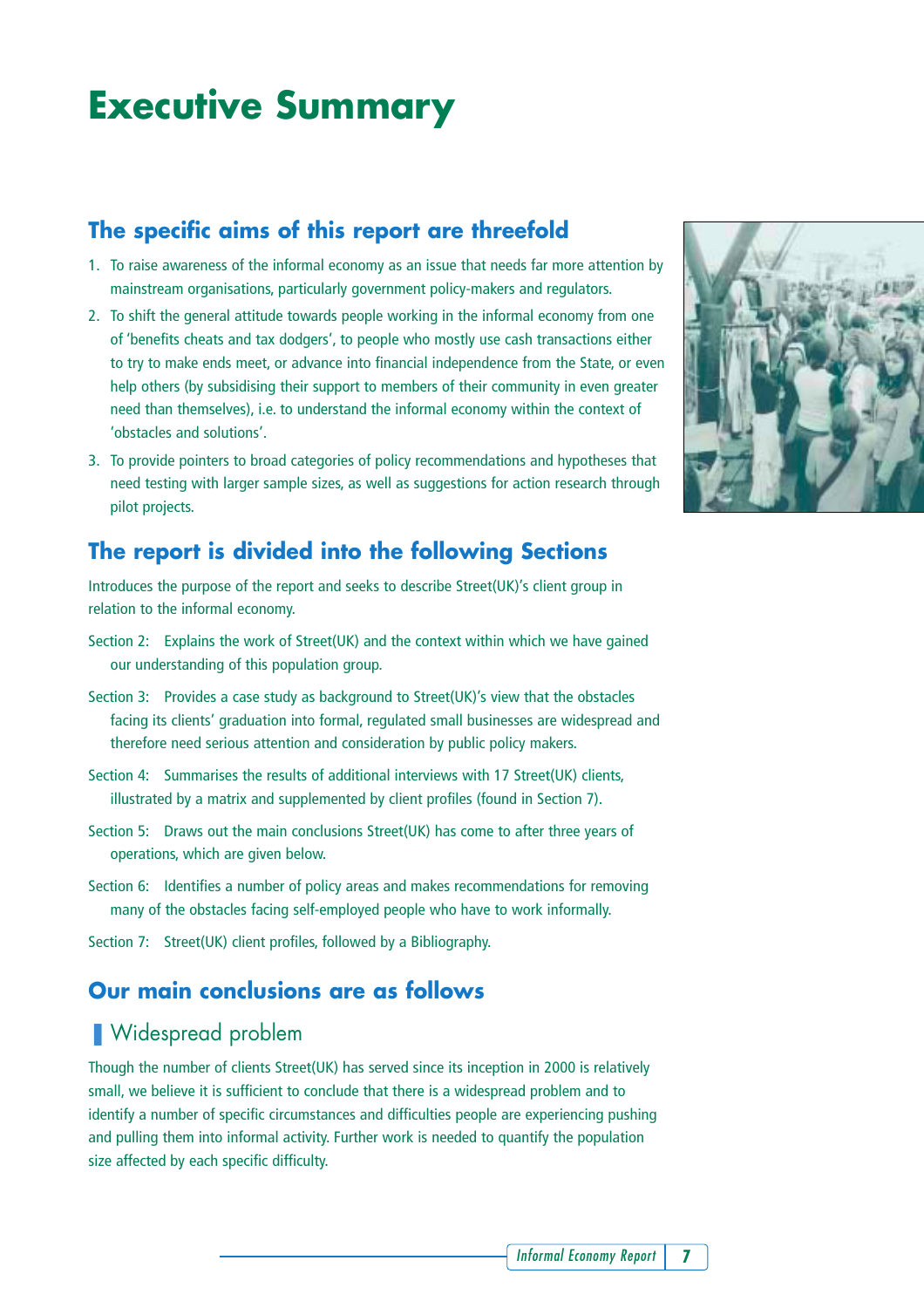### ■ Complex issue – no single cause of simple solution

The very large number of different kinds of problems people face demonstrates how complex this issue is. A multi-pronged and tailored approach is therefore required, rather than a 'one size fits all' solution.

### ■ Positive functions of the informal economy

We believe the informal economy provides our clients with significant positive value, giving them individually crucial and otherwise unavailable transitional support, as well as building social capital within their community by enabling them to help others up the ladder on an affordable basis.

### ■ Re-define objective: to support opportunity for all

Given the above, we do not believe the objective should be to eliminate the informal economy. Rather, the focus should be on providing sufficient practical opportunities to support people out of dependency. Where no better alternatives exist, a segment of informal economic activity should be deliberately left alone and recognised for the value it provides.

### ■ Re-define desired outputs: allow for many small, gradual steps

The current mechanisms to help people out of welfare are often too demanding or difficult. What are needed are mechanisms which allow much smaller and more frequent, gradual steps to be taken in people's own time, thus making each step more manageable.

### ■ Extend eligibility for support

One reason that people are not able to transition into the mainstream is that, despite a number of initiatives such as Working Tax Credit, government policy is still too focused on supporting people 'in need' as opposed to supporting people to graduate 'out of need'. The eligibility criteria for public support therefore need to be extended to the zone which lies between the upper margin of poverty and the lower margin of eligibility for mainstream business and financial services, in order to incentivise and fully bridge the transition for people to cross into the mainstream.

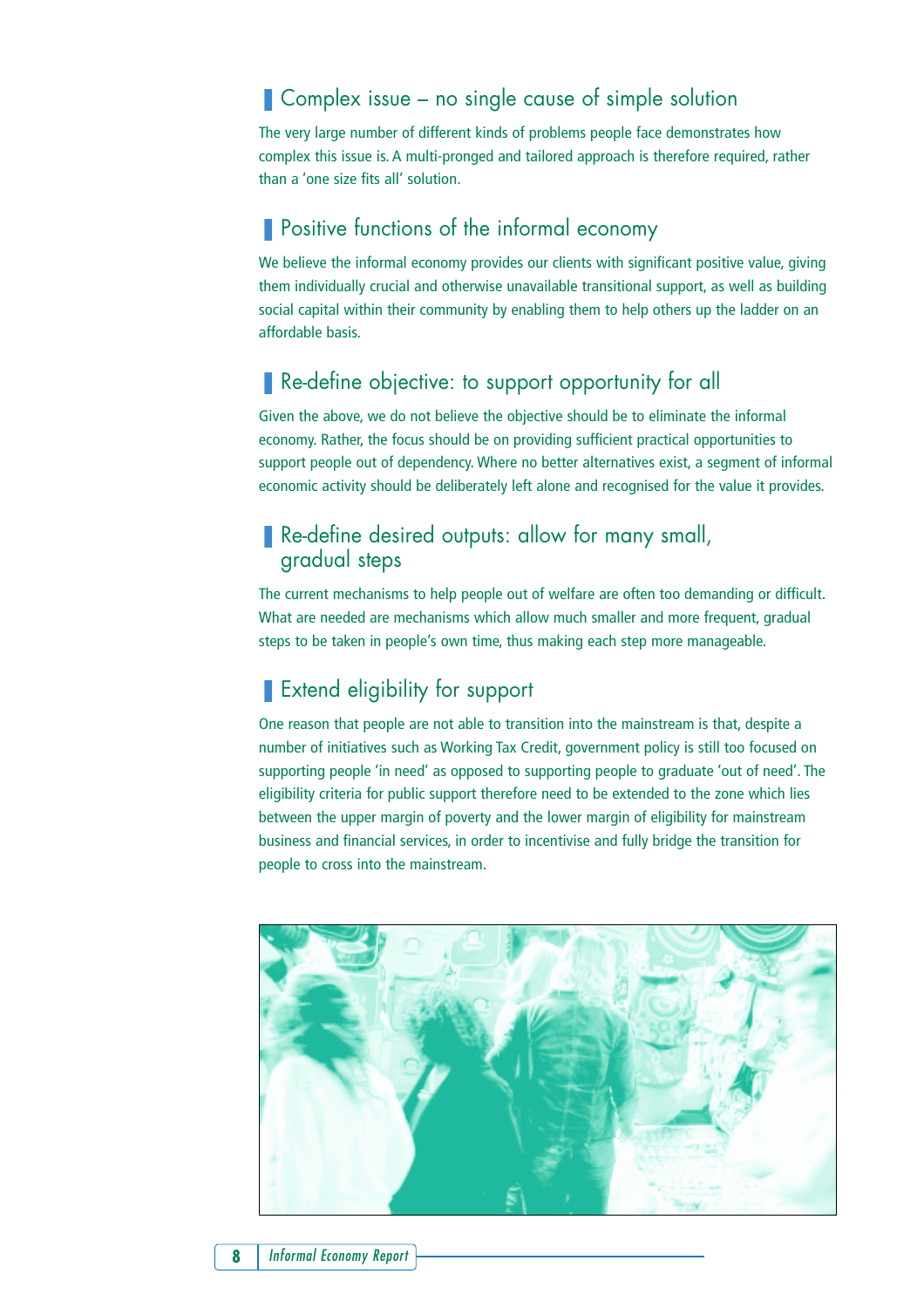### ■ More carrots needed, in proportion to sticks

Despite a number of government schemes such as New Deal, the current emphasis in the design of these programmes is still heavily weighted towards 'sticks' rather than a more even balance of 'sticks' and 'carrots'. If these programmes are to achieve better results, greater sensitivity has to be built in to the motivational impact of the rules on the target population, in order to expand the take-up or use of the programmes by those who will truly benefit from them and for whom they were intended.

### ■ Three building blocks: cover the cost of living; build savings/reserves; and increase business net income

Any scheme that provides effective transition support for people to graduate from welfare to self-employment needs to take into consideration the fact that a person will not attempt the transition unless, firstly, they are sure that they can cover their cost of living, whatever the consequences of their business start-up efforts; and secondly, they have a savings/reserve 'rainy day' fund to fall back on in the event of cashflow difficulties. Once these two prerequisites have been covered, they will then be able to focus on increasing their business net income. These three objectives should therefore be the key elements or building blocks of an effective welfare-to-self-employment transition scheme.

### **Our main recommendations are as follows**

### ■ Education and lifelong learning

- The National Curriculum needs to be developed to include business and the world of work for the general education of all children in the UK.
- At secondary school, the ethical issues for and against doing business in the informal economy should be discussed.
- Entrepreneurial skills need to be further supported, particularly in schools in deprived areas, where the students have fewer potential future employment alternatives.
- Generic financial management skills are crucially needed, for both young people and adults.
- Additional education support is also needed for adults, through training in various elements of business development and understanding the tax system.
- An upgrade is recommended in the use of business mentors, together with the development of 'wholesale' business decision-making tools for mentors, to raise the quality and consistency of the mentoring profession.

### ■ Business advice and support

- A specialised offshoot of Business Links or independent business support network/ franchise needs to be created, to focus specifically on the micro-entrepreneur market.
- Informal economy transition or 'formalisation' business advice and support needs to become a recognised activity for which public funding is made available and appropriate targets are developed.
- Greater use of existing government agencies is needed at a local level, e.g. Inland Revenue Small Business Support teams.
- Exemptions should be made for micro-businesses (up to 5 employees) in respect of the many areas of business regulatory compliance and red tape, based on a common sense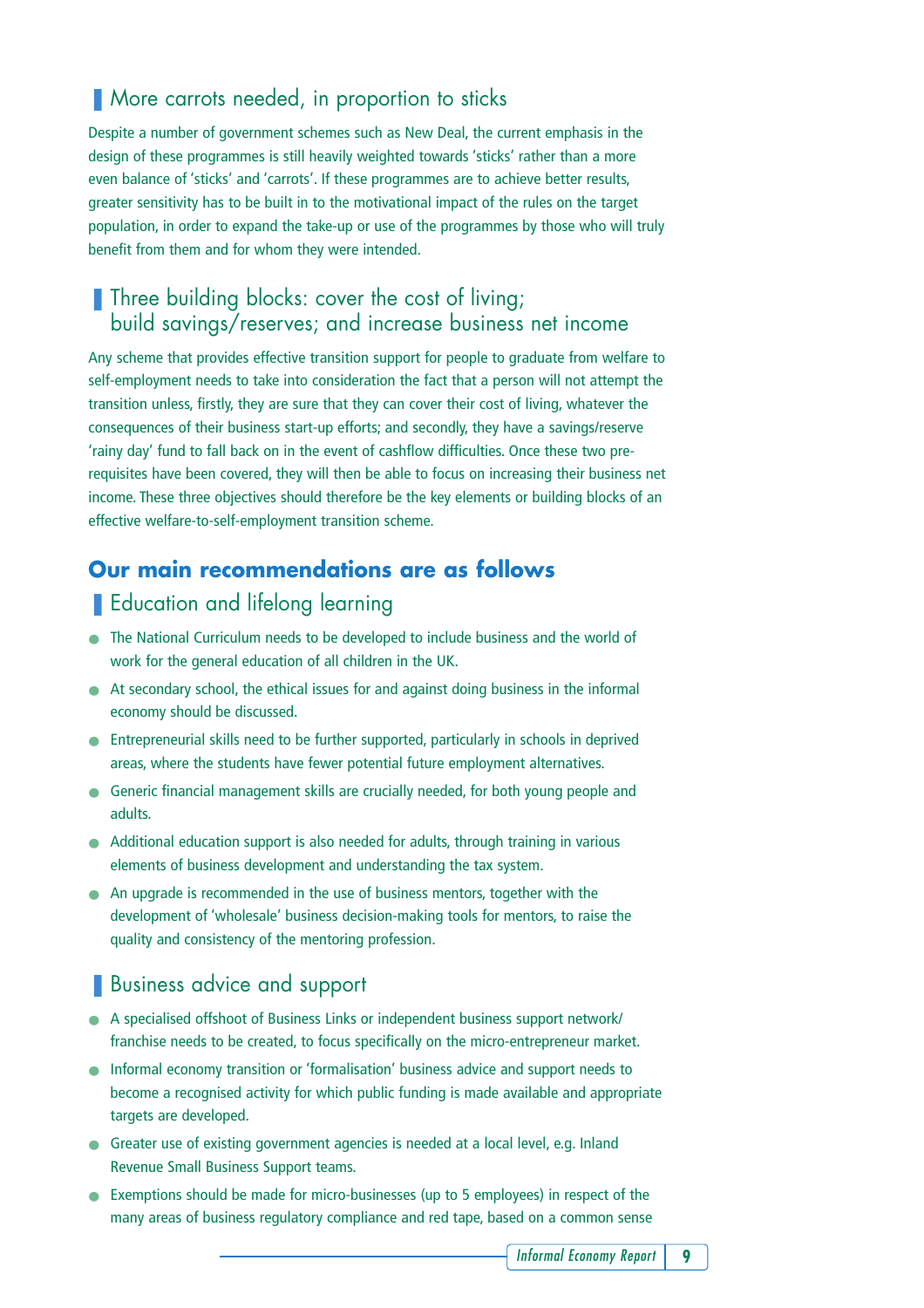approach e.g. to the health, safety and consumer protection issues involved.

● A new type of 'business incubator' is proposed, again specifically focused on the needs of the micro-market.

### **Tax and benefits rules**

The objectives of the recommended adjustments to the current tax and benefits policies are to:

- Re-balance the carrots vs. sticks, and offer a 'nothing to lose' approach to starting and developing a business, i.e. a defined period of guaranteed living cost reimbursement.
- Enable and encourage people to build their own 'rainy day' fund, partly by increasing the asset caps to qualify for benefits and partly by incentivising savings.
- Co-ordinate the tax and benefits thresholds more closely, so that transition is as seamless as possible for people receiving benefits to progress through a 'no benefits, no tax' point before becoming a tax-payer. This will involve an elimination of such 'distortions' as absolute caps on permitted earnings disregards, work hours or savings levels for benefits retention.
- Give as much control as possible to those transitioning from welfare to self-employment, to determine their own timing of when they switch from state support to business income. A special dual bank account system is proposed for this purpose.
- $\bullet$  Re-balance the emphasis on optimising the benefit from usage, as opposed to the current focus on minimising non-abuse (and thus failing to achieve the desired take-up rates and intended impact).
- Review the VAT rules and introduce a flat tax system as an alternative option for low-income groups.
- Make additional changes to the existing government programmes which do not sufficiently support unemployed people into self-employment, as well as the rules of non work-related benefits, in order to reduce the necessity for people to work informally.

### ■ Role of the voluntary and community sector

- We recommend much greater involvement of local voluntary and community organisations in the design and delivery of 'formalisation' programmes.
- Discretion should be given to local community organisations to determine the precise level of support within pre-set bands, for people in transition, in order to achieve two objectives:
	- ❍ To minimise the over- or under- payments that inevitably occur when setting standardised policy rules for a large and diverse group of people.
	- $\circ$  To enable the rules of support to be more geared to optimising the benefit, as opposed to the current situation where they tend to be over-focused on the prevention of abuse.

#### ■ Debt management and incentives to save

- A staggered and/or deferred debt repayment schedule should be introduced for people leaving the benefits system.
- Further steps should be taken to tighten the Consumer Credit Act beyond those included in the government's recent white paper, including the introduction of a ceiling on lending interest rates by loan companies and banks, as well as the elimination of a number of continuing predatory lending practices.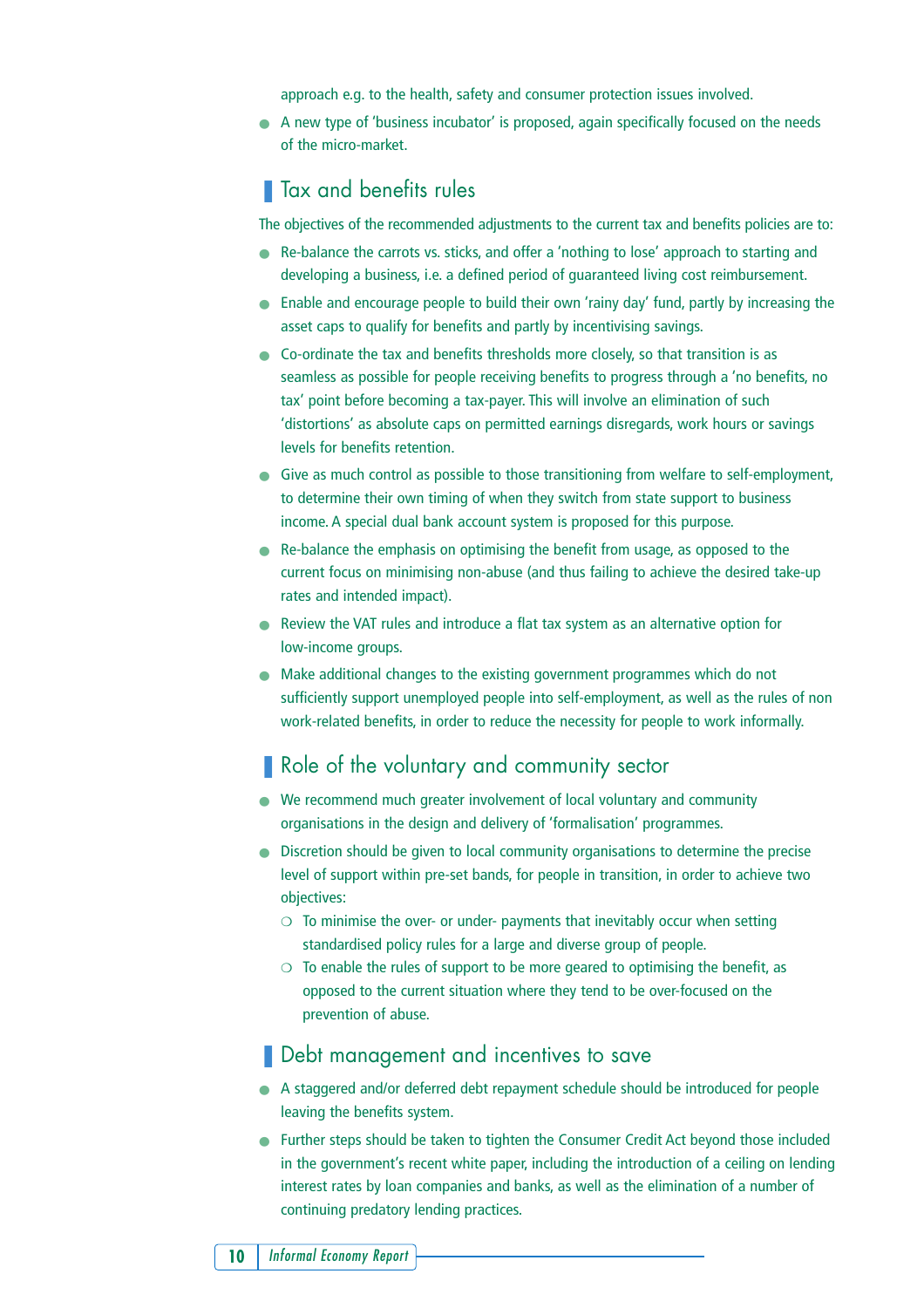- Community Development Finance Institutions and Credit Unions should be given increased promotion and financial support.
- Strong incentives are needed to restore a culture of savings, including a roll-out of the Savings Gateway scheme and other financial literacy initiatives, and the introduction of new, affordable financial planning services.

### ■ Government agency database linkages

● The 'client' databases of the various relevant government departments and agencies need to be better linked to each other. This should help people not to miss out on or be delayed in receiving state benefits such as tax credits or housing benefit run-on, as well as reduce abuse and increase overall efficiency.

### ■ Cross-governmental working groups

- We recommend that the existing work that has been started by the Inland Revenue and the Office of the Deputy Prime Minister (Social Exclusion Unit and Neighbourhood Renewal Unit) as well as the Small Business Council, act as the foundations for building cross-cutting working groups to develop joint strategies and policies, and test specific changes to different elements of the current system.
- We recommend that these working groups be led by a member of the Cabinet, include representatives of the voluntary and community and business sectors, and involve the following government departments, agencies and regulatory bodies:
	- Cabinet Office **HM** Treasury Department of Trade & Industry Home Office Department of Work & Pensions Financial Services Authority

Department of Education and Skills Office of the Deputy Prime Minister

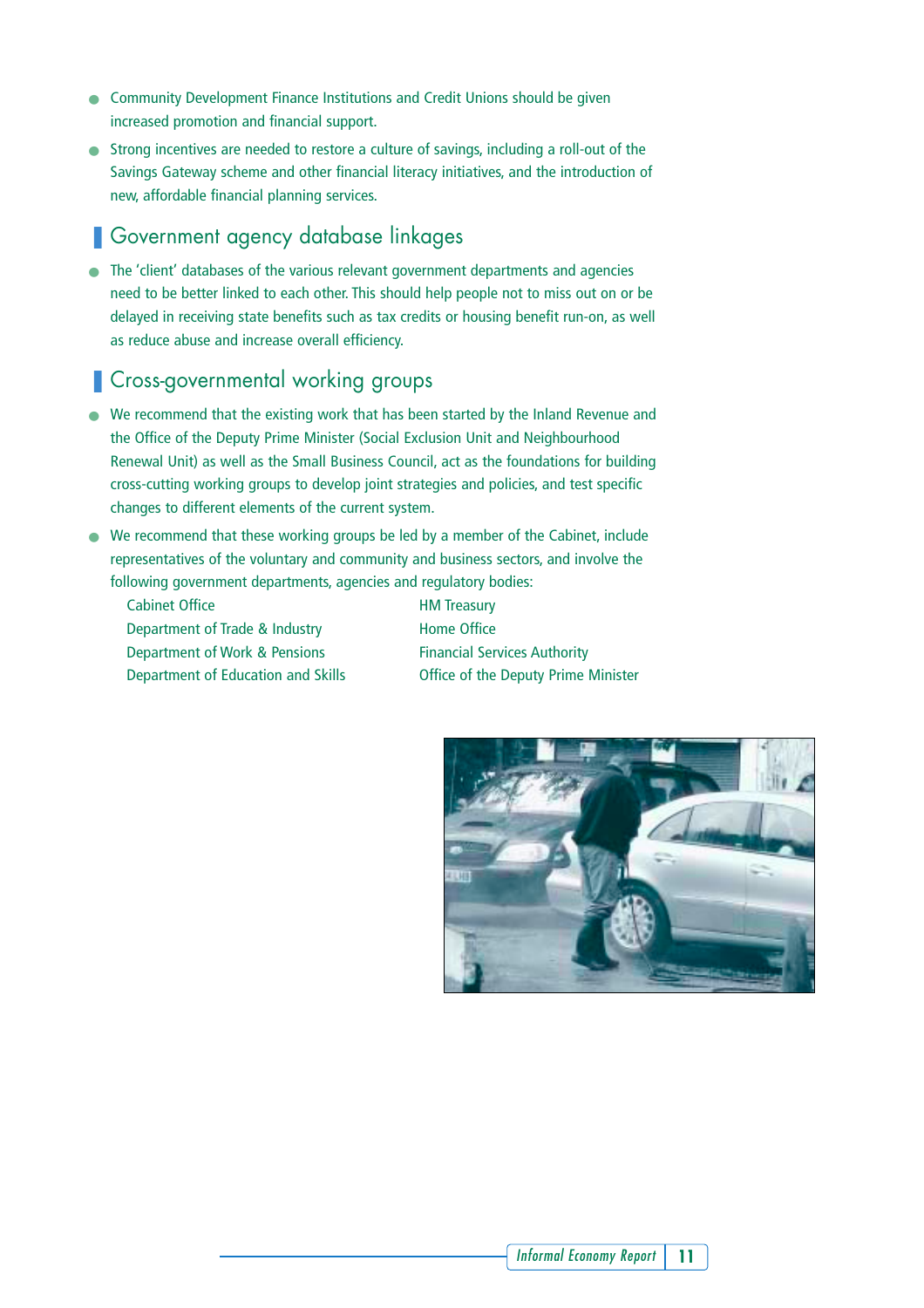### ■ Action research through pilot-testing

● We recommend action research/pilot-testing be considered for each of the specific changes proposed in the fields of education, tax, benefits and the regulatory system, through partnerships of voluntary and community organisations and local government offices, with appropriate funding streams to support the process.

### ■ Areas for further academic research

We suggest further academic research be undertaken on a selective basis. The greatest need, in our view, is to:

- Determine the size of the informal economy.
- Investigate the positive benefits of the informal economy.
- Understand other countries' approach to their own informal economies.

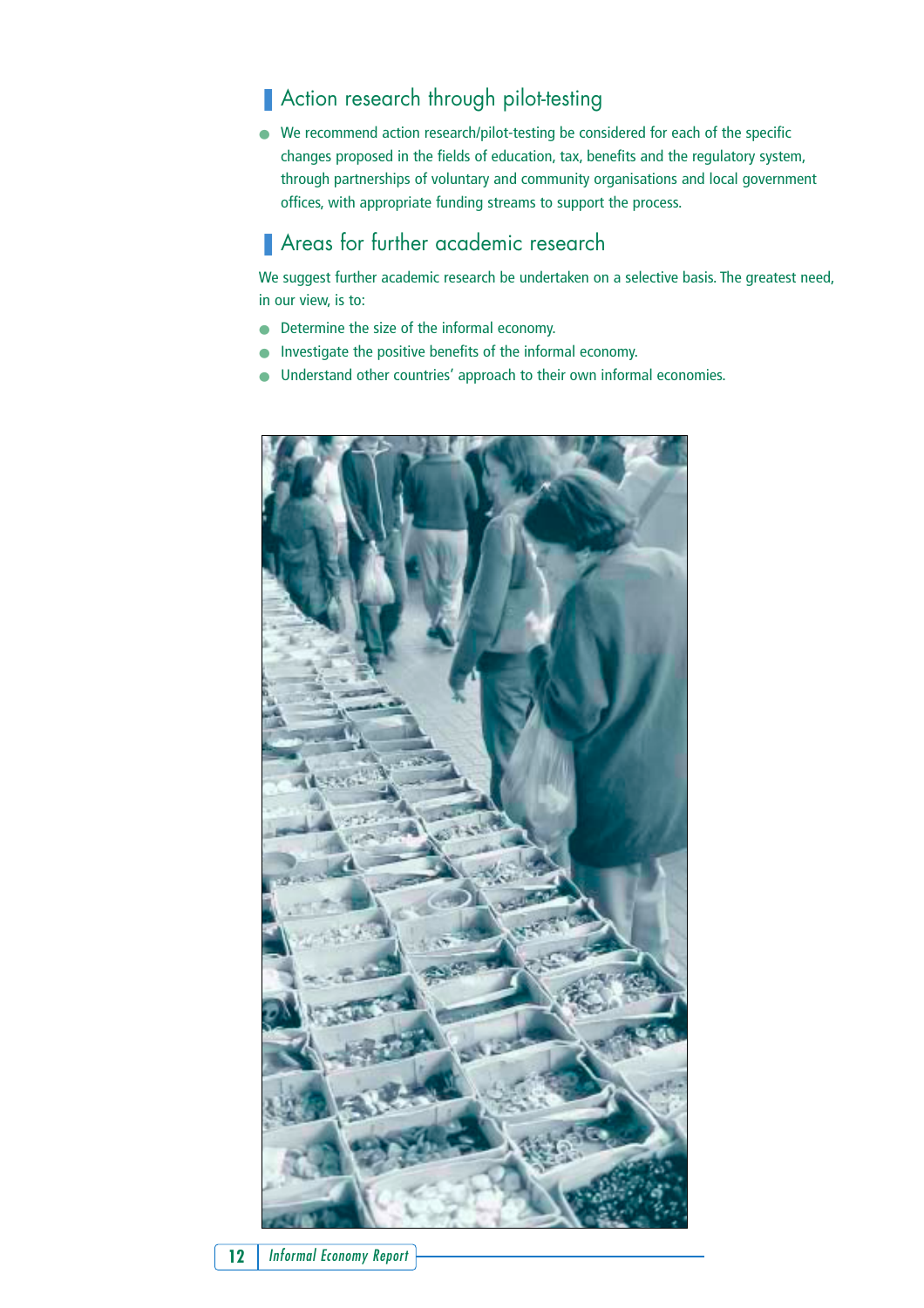# 1 **Introduction**

### 1 **Purpose**

The purpose of this paper is to give a grass-roots perspective on the situation of the many hundreds of thousands, possibly millions, of self-employed people in Britain who survive on the upper margin of welfare and on the lower margin of small business ownership. The paper will:

- Explain the work of Street(UK) and the context within which we have gained our understanding of this population group.
- Provide a case study as background to our view that the obstacles facing our clients' graduation into formal, regulated small businesses are widespread and therefore need to be given serious attention and consideration by public policy makers.
- Summarise the results of additional interviews with 17 of Street(UK)'s clients.
- Draw-out the main conclusions we have come to after three years of operations.
- Identify a number of policy areas for more in-depth review, as a first step in determining the changes needed to remove the obstacles facing this segment of self-employed people.

### 2 **Market definition**

While all of the people referred to in this paper work in legal trades or professions as opposed to illegal 'black market' activities<sup>3</sup>, some will be part-time and others full-time selfemployed; some will work from home while others will have business premises; a portion will be operating entirely in cash while the majority will be declaring some, but not all, of their income. Few will be on work-related benefits other than Working Tax Credit because, however fragile or tiny their income-generating activities, the specific population group referred to here consider themselves to be 'in business'. They therefore mainly divide into those who have other benefits (such as housing or disability support) and those who have no benefits at all. In other words, within the spectrum of people who are self-employed and working in the informal economy (from poorest upwards), our work focuses mostly on groups 3 and 4 below, with a small proportion in groups 2 and 5. The recommendations at the end of this report, however, cover groups 2–5.



3 'Black market' activities are here defined as illegal trades, e.g. drugs, child labour, moneylaundering, as opposed to 'grey market' activities which are defined in footnote 1.

4 The specific issues facing women in these population groups are well summarised in a recent NEF/Prowess publication entitled 'Who Benefits?' by S. Marlow, A. Westall and E. Watson, 2003.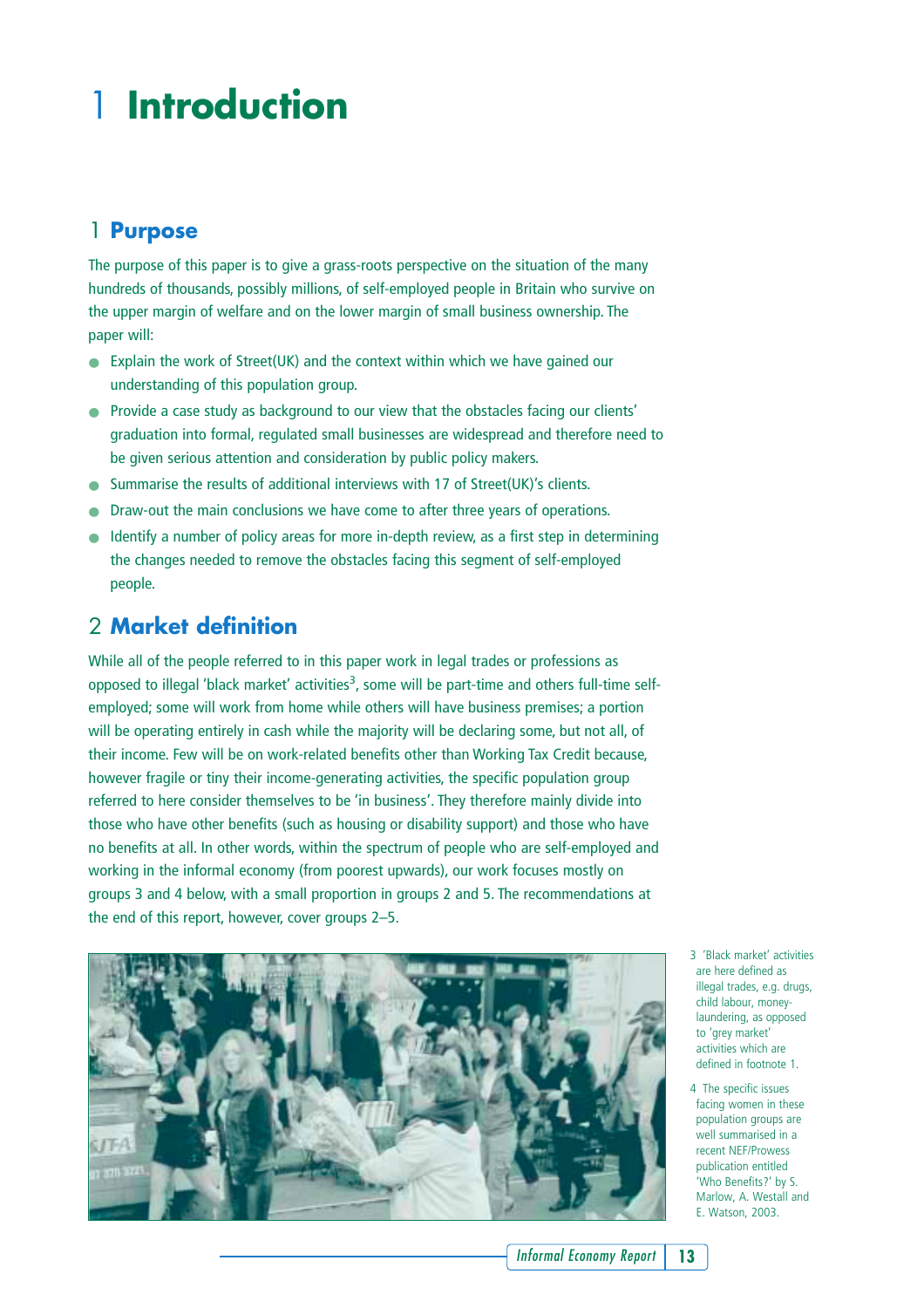Spectrum of self-employed people working in the informal economy:

- Group 1: People in receipt of Jobseekers Allowance, other state benefits and supplementary earned income within the legal maximum<sup>4</sup>.
- Group 2: People in receipt of Jobseekers Allowance, other state benefits and supplementary earned income, exceeding the legal maximum.
- Group 3: People not on Jobseekers Allowance but in receipt of other state benefits and earned income which may be wholly or partly undeclared.
- Group 4: People not in receipt of any state benefits but not declaring any or part of their earned income and/or not meeting any/all other regulatory requirements.
- Group 5: People declaring all of their income and meeting all other regulatory requirements, but still not able to access mainstream financial services for their business.
- Group 6: Fully bankable small businesses.

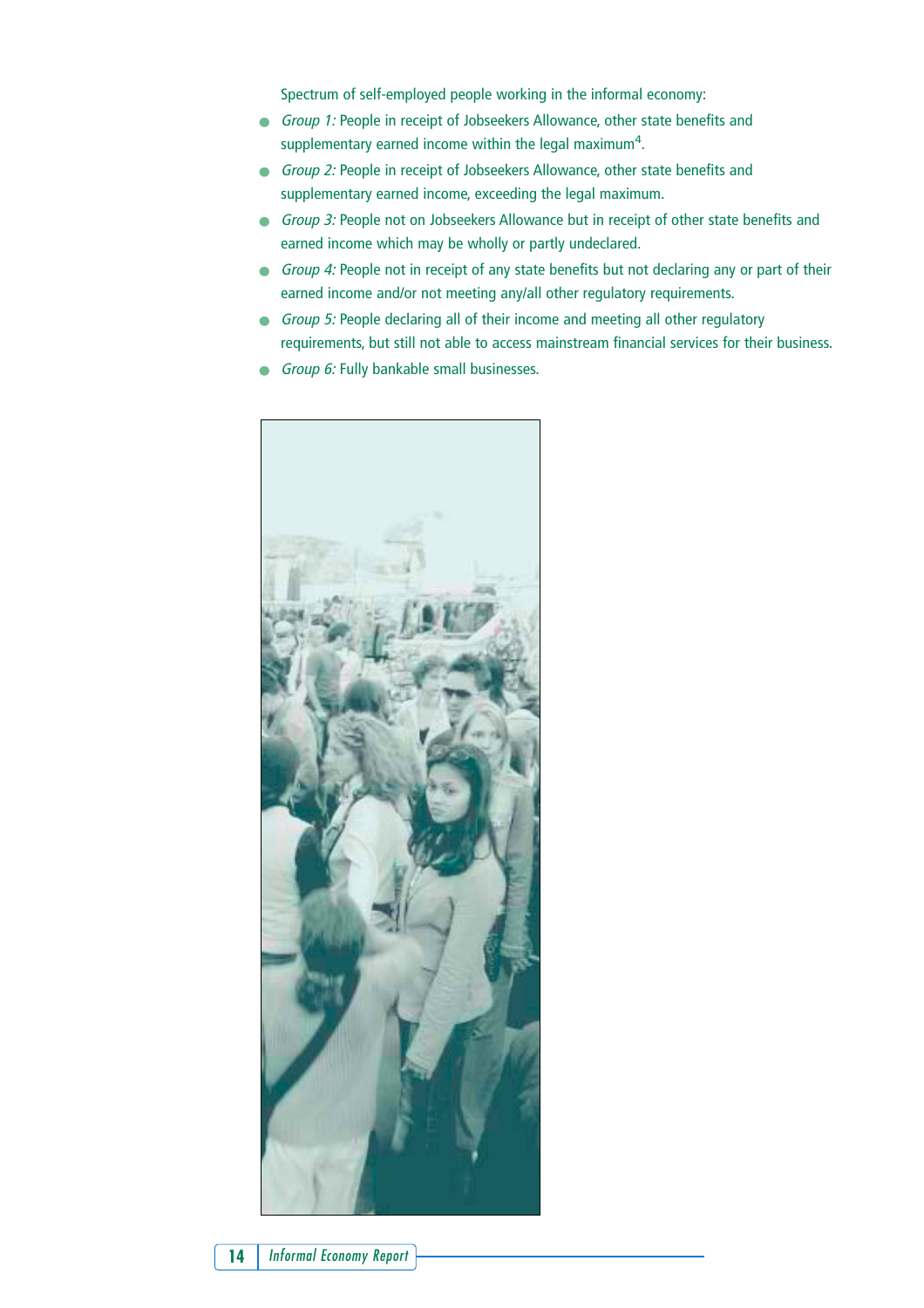### 2 **Background on Street(UK)** and its Support Services for self-employed people working in the Informal Economy

### 1 **Mission and purpose**

Street(UK) was launched in late 2000 to offer loans and business support to self-employed people and owners of tiny businesses (micro-entrepreneurs) not considered creditworthy by banks. The reasons for our clients' 'financial exclusion' may be that they are too small, do not possess a long enough (or, indeed, any) documented track record, have insufficient or no assets to offer as security, or do not wish to borrow a large enough sum to be profitable for a bank.

Whereas many existing providers of finance to disadvantaged population groups in the UK operate very clearly as a *charity*, often focusing exclusively on start-ups and treating their clients more as 'beneficiaries', Street(UK) 's approach is that of a friendly financial institution, albeit not-for-profit, with registered charity status.

We specifically believe that it is only by treating clients as our business partners (i.e. giving them a hand-up rather than a hand-out) and providing them with effective transition tools into the mainstream, that we can show them the proper respect, maintain a high quality range of tailored products that can be offered at scale and develop our own

operations into a permanent organisation, ultimately free of dependency on grants or donations.

In addition to supporting microentrepreneurs with loans and advice, Street(UK) has developed three further activities. These are:

 $\bigcup$  *Street(UK) is about helping people to help themselves and help each other, on a long-term, sustainable basis "*

- Creating additional tailored financial services and business development support tools, for micro-entrepreneurs and other low income individuals without access to mainstream services.
- Offering a back-office loan administration and systems support service for other community loan funds. This will be followed by additional 'wholesale' services.
- Undertaking research, policy recommendation and advocacy work with government and regulatory bodies, focused on a) the elimination of the barriers that prevent low income people and micro-businesses from becoming customers of mainstream banks, and b) the creation of a suitable regulatory framework for community finance organisations, such as ourselves, to be able to provide the services needed by our clients.

In summary, Street(UK) is about helping people to help themselves and help each other, on a long term, sustainable basis, through enterprise development and financial services provision.

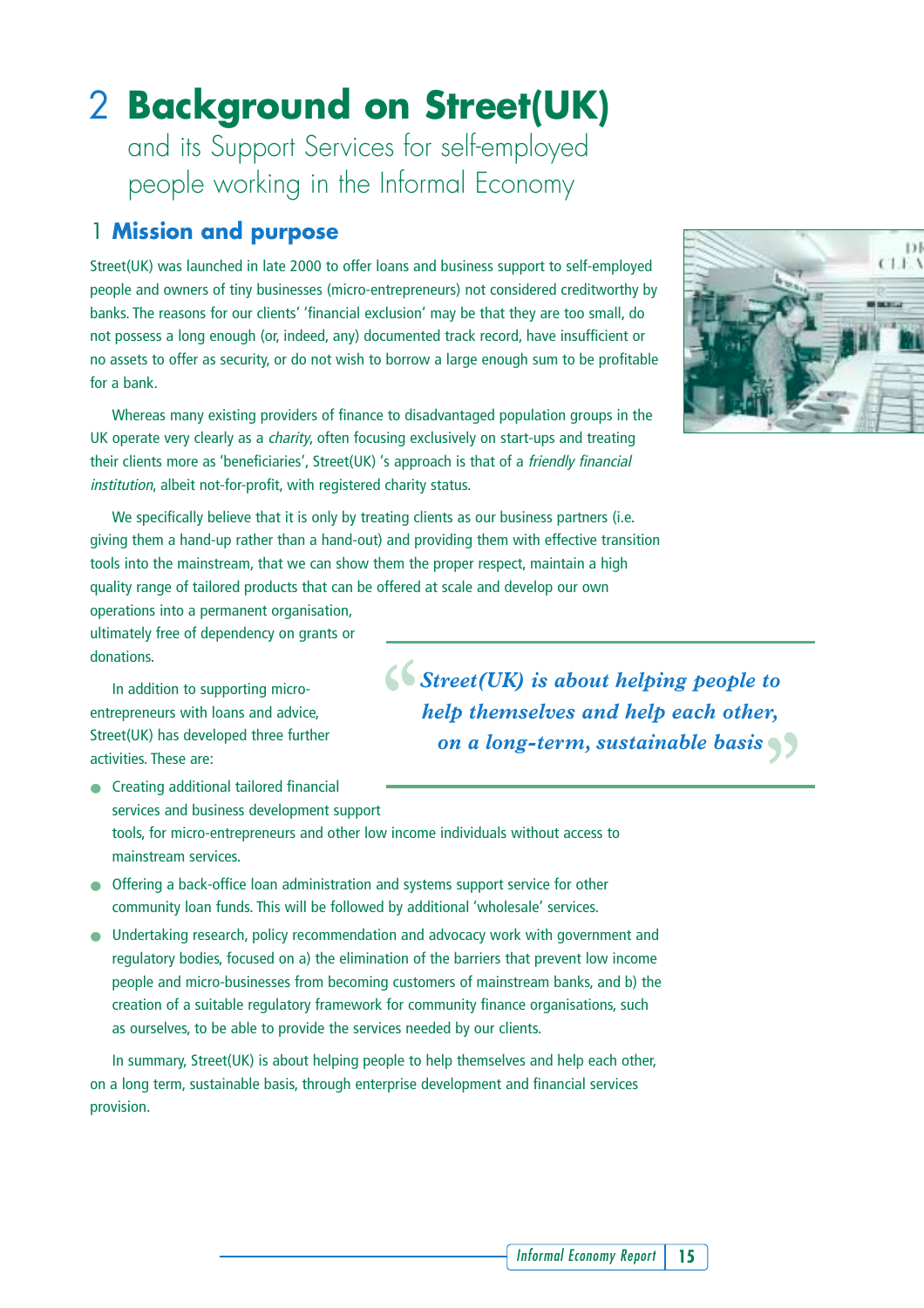### 2 **Operations**

### ■ Status and Governance

Street(UK) is run as a social business. Its parent company, Street(UK) Foundation, is an independent registered charity (Charity no. 1081902) while its 100% subsidiary, Street(UK) Ltd, acts as its trading arm. A service agreement between the Foundation and the Limited company provides for Street's operations to be undertaken by the latter and Street(UK)'s fundraising to be split between the two. Any profits earned by the Limited company will be covenanted back to the Foundation. The founding trustees of Street(UK) comprise several leading practitioners in the field of international micro-credit. More recently Street(UK) has started to build its domestic profile with its first UK trustees. Street(UK) Ltd is a Charter Member of the Community Development Finance Association (CDFA).

#### ■ Management

The founding directors and management team comprise Rosalind Copisarow, Executive Director and Martin Hockly, Operations Director. Between them, Rosalind and Martin bring together over 30 years of micro- and community enterprise lending experience (including over 30,000 loans), both internationally and in the UK. Rosalind also serves on the board of the CDFA. Street(UK)'s operations incorporate the lessons of Fundusz Mikro (Poland), the Micro-Finance Centre (Eastern Europe), CGAP (World Bank) and ICOF (Industrial Common Ownership Fund) where Rosalind and Martin have worked, as well as its own three years of lending experience.

### ■ Funding

The funding committed to Street(UK) comprises commercial bank loans from Barclays, Bank of Scotland (HBOS), Northern Rock Plc., Co-op Bank and Alliance and Leicester, for onlending to Street(UK)'s clients. These are unsecured facilities, granted on the basis of Street(UK)'s business plan and management track record. In addition, the Esmée Fairbairn Foundation, Northern Rock Foundation, Tudor Trust, World in Need, Gulbenkian Foundation, John Ellerman Foundation and City Parochial Foundation have all contributed grant funds towards our operating expenses, as have the Newcastle Employment Bond, Scottish Enterprise, Leaside Regeneration and the Small Business Service's Phoenix Fund. In total, Street(UK) has raised over £5 million from all of these sources.

### ■ Description of our clients, their needs and our services

Street(UK) now has three years of micro-lending experience, having made its first loan in April 2001. It has to date disbursed over £600,000 to micro-entrepreneurs in Birmingham, Birmingham and East London, borrowing an average of £2,000 each. Incorporated into its lending activity, Street(UK) also provides business advice and ongoing support to its clients. Since its inception Street(UK) has advised well over 1,000 micro-entrepreneurs.

Although a micro-enterprise is defined as a business with up to five employees, many of our clients are 'one-man-band' businesses run by sole traders. A fair proportion are part-time or not fully-fledged businesses where the owner may be supplementing his/her income from benefits and is not equipped to transition the income-generating activity into a fully viable, legitimate business, without assistance in the following areas: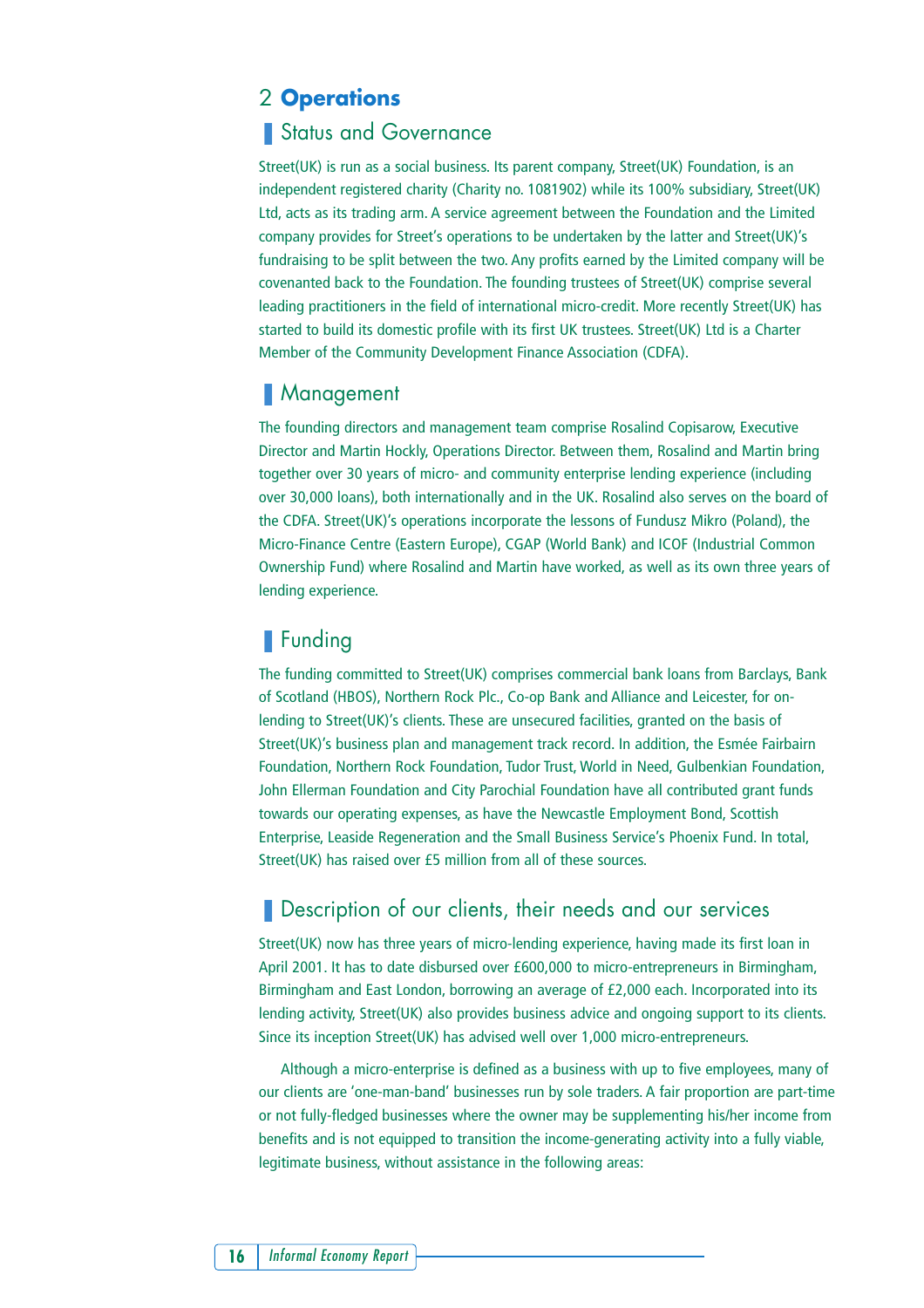- A review of all aspects of their business, particularly from the perspective of
	- $\circ$  Identifying and reducing the risks which may cause liquidation
	- ❍ Identifying any marketing opportunities to generate additional revenue.
- A review of their loan capital request to ensure that the money is borrowed for the most appropriate (i.e. safest and/or highest income-generating) purpose.
- Preparation of cashflow statements and education in cash management issues.
- Provision of loan capital wherever the business needs it and is able to repay it.
- Signposting with facilitated introductions to:
	- ❍ Sources of additional business support, particularly in respect of formal training.
	- ❍ Providers of insurance, book-keeping, legal, premises and other professional services.
	- ❍ Other clients in a similar business field as themselves, to help develop peer group support. We further support this with larger networking events for all clients.

Once a business has more than 2–3 employees, it is generally starting to employ nonfamily members and therefore needs transition support into the formal economy. This includes:

- Help with understanding and fulfilling regulatory and licence requirements, public liability and employer's liability insurance, VAT registration, payment of taxes and bookkeeping.
- Help with a pricing and marketing strategy for invoiced (as opposed to cash-based) services.
- Support to build a good enough loan repayment track record that they can graduate with a solid credit history from Street(UK) to a mainstream bank.

Our clients therefore range from single mothers in deprived communities, trying to generate an income perhaps from home, to refugees, ethnic minority residents or exoffenders who are discriminated against by mainstream credit providers despite being good business people, to micro-business owners that simply have insufficient documented track record or insufficient assets that can be used as security by banks. They include hairdressers, carpenters, cafe owners, builders, taxi drivers, bakers, stall keepers, window cleaners, dressmakers and music promoters. Every kind of business is eligible for help from us as long as it is engaged in a legal activity.

The common factor that links them all is that they are all already undertaking, albeit in a fragile way, some kind of trading activity. Any support given to them (vs. to people who need financial incentives to be encouraged to start their own business) should therefore bear the greatest fruit, since the initial risk capital for the business was their own and they at least have some proven demand for their products and services.

Our main objectives are therefore to:

- Help turn fragile, informal income-generating activities into registered new businesses.
- Secure their chances of survival with advice, finance and introductions to other services.
- Increase their prospects of growing and creating new (unsubsidised) jobs, by supporting them through the entire transition process until they qualify for mainstream bank credit.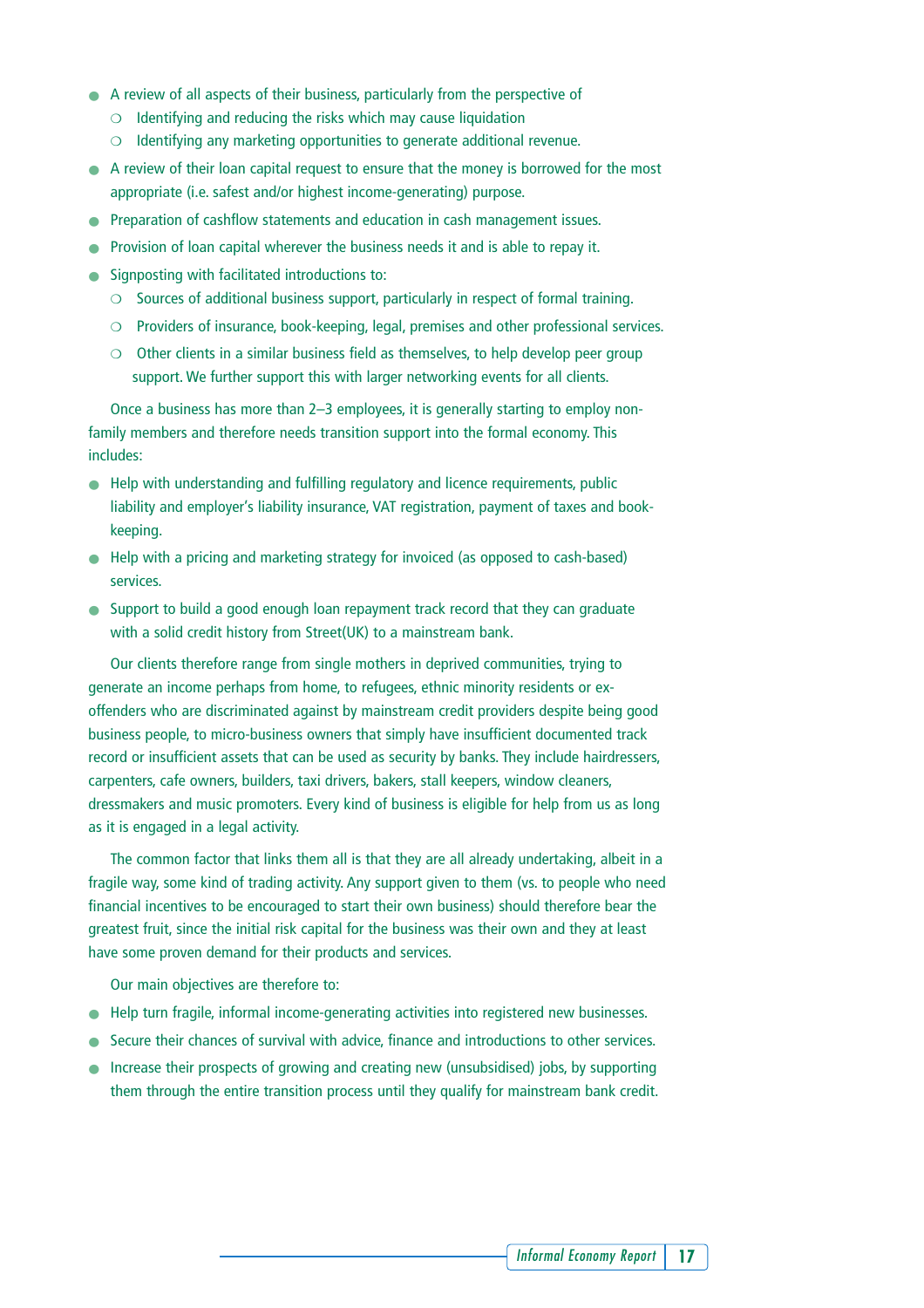#### 3 **Impact**

Despite our short history, the impact that we have made on those micro-entrepreneurs whom we have lent to is already strong. One of our earliest clients – a builder whom we first met 18 months ago, has expanded from a 'one-man-band' to 10 sub-contracted full-

 $\left\{ \right\}$  *... hairdressers, carpenters, cafe owners, builders, taxi drivers, bakers, stall keepers, window cleaners, dressmakers and music promoters. Every kind of business is eligible for help from us, as long as it is*  engaged in a legal activity

time workers (on a totally unsubsidised basis) and is now on his third Street(UK) loan which is to buy a JCB costing £24,000. In an even shorter time frame, we have supported a hairdresser who arrived penniless from Ghana four years ago. She has expanded in less than two years from part-time, home-based self-employment to a thriving salon with five full-time employees and four sub-contracted positions for nail technicians and beauty therapists. Her latest loan of £6,000 from Street(UK) will enable her to refurbish the unused basement

premises of her salon to house the new beauty therapy service.

Though these examples are at the upper end of the transformation we witness with our borrowers, a typical loan can still benefit about 8 people: the owner of the enterprise, his/her immediate family, the new employees brought in as the business starts to grow and the people in the local neighbourhood who draw inspiration and confidence from our client as a role model and advisor in their own aspirations to start a business themselves. In terms of measuring the impact on the business, our approach is to monitor our clients' progression in each of the areas listed below:

- Moving from part-time to full-time work.
- Moving from home to business premises.
- Keeping basic level records.
- Keeping higher level accounts.
- Purchasing public liability and employer's liability insurance.
- Hiring employees on a PAYE basis.
- Using a bank account for their business transactions and/or opening a separate business bank account.
- Obtaining the required licences and permits to operate the business, e.g. Health and Safety inspection certificates, driving instructor licence, etc.
- Graduating off all non-work state benefits.
- Graduating from majority cash revenues to majority invoiced revenues.
- Incurring a formal business tax liability.
- Becoming VAT registered.

So far, our experience has been that for every 10 businesses to which we make loans, 4 businesses (40%), which would very likely have been liquidated within the next 12 months, have been safeguarded, and 4 businesses (40%) which would very likely have not been liquidated within the next 12 months, have been able to grow and create new jobs. The average number of new (unsubsidised) jobs created by the 4 'growth' businesses since they first became Street(UK) clients is 2.5.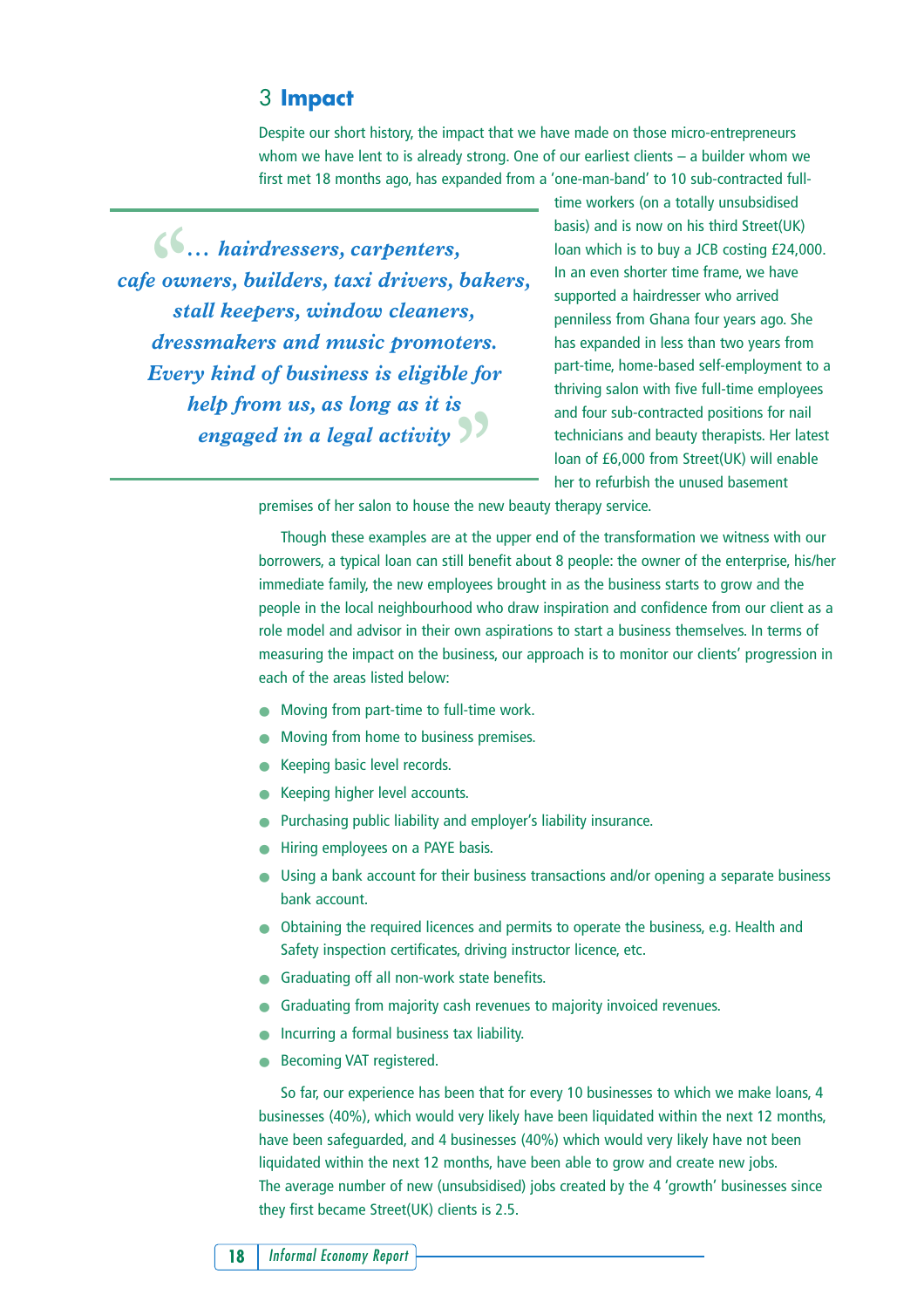# 3 **Understanding the Obstacles –**  the case of Michael, a shop-fitter<sup>5</sup>

Michael was first interviewed at the office of a private recruitment agency which operates a government New Deal contract to help people into employment and/or self-employment. He was there, officially as an unemployed person wishing to become self-employed, despite in reality having a joinery business that had been going for at least 10 years. Michael specialised in making and/or fitting new counters/shelves and lighting, as well as doing the decorating for small high street shops. 100% of his work came through word of mouth and 100% of his income was in cash. Through this work he claimed that he had accumulated £15,000 of savings. Since arriving from Jamaica 15 years ago, Michael had never registered for self-employment. And yet the quality of his work was excellent and, because he charged cash prices, he had no shortage of clients.

The second time we met him, at a butcher's shop where he was working, the florist from three doors down came in and asked him if he could next give her shop a 'new look'. The subsequent negotiation was not about price but timing, as he had a fixed idea in his mind of what was the maximum level of business he could undertake in a month and stay 'invisible'. After further discussion (with us), it emerged that the amount of new business Michael was delaying or turning down for this reason was at least twice the business he accepted as soon as 'capacity' permitted.

Michael did not actually do any of the work himself. He was on disability benefit (for asthma). He had five school-leavers working for him, all on a cash basis, and managed their work. At least some of the 'employees' were on benefits, which meant this income was (illegal

and) supplementary. This meant the wage levels could be relatively low.

What was interesting about Michael was the reason he finally went to an agency to 'give himself up' and try to see if he could get help to 'go legit'. His main motivation was a combination of frustration when he realised how much more he could achieve if he didn't have to deliberately cap his income, pressure from his wife who couldn't sleep properly for fear of tax inspectors knocking at the door and, strongest of all, the very real desire to give his children a legacy and a better start in life than he had had himself. On the other side. what had kept him underground all those years was a major fear of losing the financial security he gained from his benefits and more importantly, from his cash pricing which could normally undercut formal small business competitors.

Looking at the costs of formalising Michael's business and making it bankable, the included the following points were notable:

- Purchasing public liability and employer liability insurance.
- Obtaining extra 'in-transit' cover for his household contents insurance so that his joinery tools and other business assets would be covered, when they were in his van or on a client's premises, from the high risk of theft.
- Putting his employees on a formal employment contract, resulting in payment of employer's national insurance contributions.

*Informal Economy Report* **19**



*. . . frustration when he realised how much more he could achieve if he didn't have to deliberately cap his income . . . "*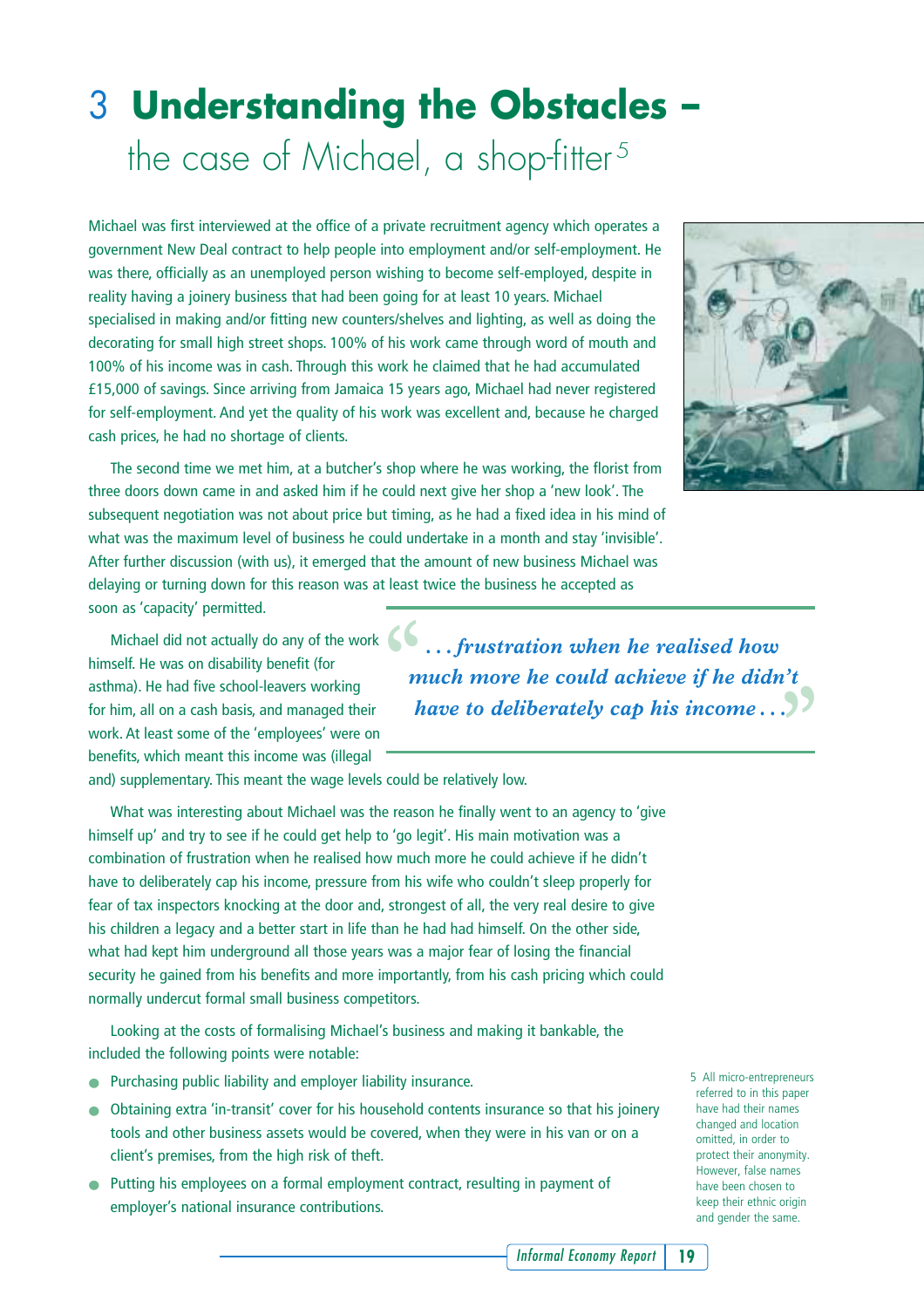- Paying higher wage levels, as he would no longer be able to use employees on benefits who only needed supplementary income.
- Coming off benefits, as both his income and savings exceeded the permitted thresholds.
- Paying VAT. (His gross revenue was well above the threshold).
- Paying income tax.
- Opening a bank account, putting all transactions through it and paying bank charges.
- Hiring a book-keeper.
- Incurring significant marketing costs to try to attract a new, upper level client base, due to having to charge much higher prices to cover these costs.

After realising just how expensive and difficult this would all be, I then talked with another five clients to see how their legitimisation costs compared. With every client, their cost categories were slightly different. For example, two clients in childcare and catering had to obtain operators' licences and premises which complied with Health and Safety regulations. This entailed:

- Major investment in their homes, or
- Rental of suitably equipped business premises.

In general, the regulatory requirements seemed to disproportionately disadvantage women, as so many women-owned businesses were in highly regulated trades.

The average gross margin increase that I calculated was necessary to give the person the same net cashflow situation, albeit for this tiny sample of clients, was about 350% (e.g. for a service business, increasing the charges from £10/hour to £35/hour), excluding the benefit of any tax deductions to which they were entitled. In particular, deductions would be able to be made for:

- Their utility bills.
- An allocation of their home premises costs.
- Any (consumer) borrowing costs for their businesses.
- Any pension fund contribution they were able to make.

Nevertheless, the total net legitimisation costs were still substantial.

Perhaps the biggest challenge of all was how they could develop an entirely new client base (of their own), willing to pay fully-loaded prices, as there was very little likelihood of keeping their current clients with their new prices whilst other cash entrepreneurs could so easily undercut them.

A client charged substantially more would certainly expect a higher quality product or service. This also therefore needed to be developed. In fact, the whole client and product niche market focus would have to be upgraded to a much higher level, inevitably beyond the capabilities of a substantial proportion of our clients, resulting in their having to close down their business and, for the majority, regress to being a benefits recipient. Given their work ethic, business orientation and pride in not being unemployment benefit 'spongers', this would have been a real humiliation for them. Psychologically, it would have meant shifting from being an active, working citizen, trying to be as independent of state support as possible, to a passive benefits recipient.

It is perhaps worth mentioning that self-employment is not the preferred occupation of a substantial proportion of our clients. For these people, it is often either their only option or the least objectionable or financially insecure option. Therefore, if they did have to close their business because it could not survive on a fully regulated, tax-paying basis, suitable employment would be very unlikely for the vast majority.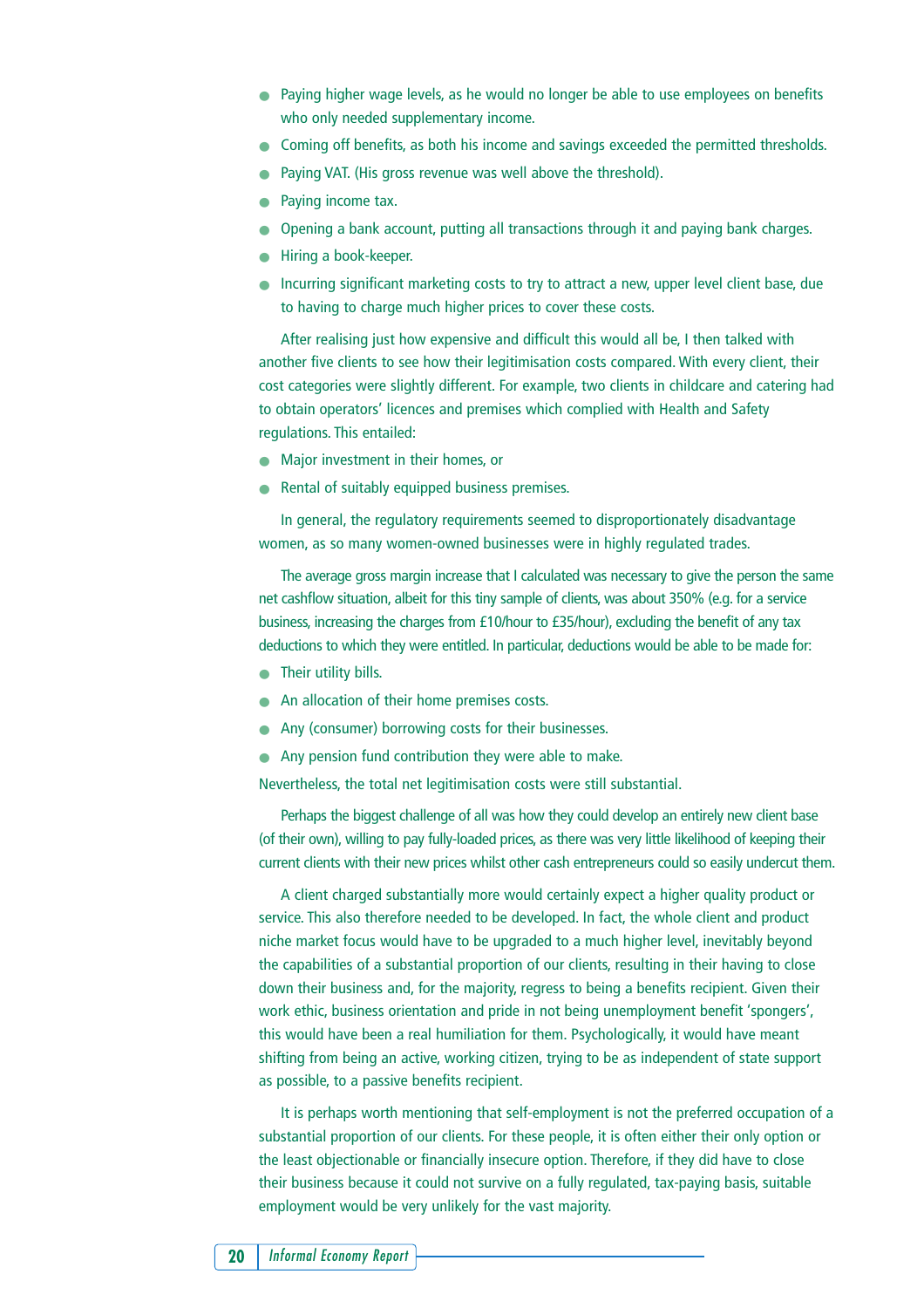# 4 **Street(UK) Client Interviews**

As a result of the realisation that there were some major policy issues, that needed to be addressed before Britain would have an environment in which people could legally transition from welfare to fully-legitimate self-employment, Street(UK) joined forces with another voluntary sector organisation, Community Links, to host an Inland Revenue Inspector (Izzie O'Hara) from the Cross-Cutting Policy Team, for 6 months (from September 2003–February 2004), as a secondee (funded by the Inland Revenue), and enable her to interview Street(UK)'s and Community Links' clients herself and form her own view.<sup>6</sup>

Through a series of over 100 interviews, carried out in London, Birmingham and Newcastle, she was able to gain an understanding into the motivations, attitudes, perceptions and circumstances that lead people to work in the Informal Economy.

The Inland Revenue have taken not only the findings but also the solutions seriously, whilst fully understanding and appreciating the politically sensitive nature of the subject. It demonstrates their commitment to this work that they have created a senior position for the secondee, with responsibility for the whole organisation's strategy and policy on the Informal Economy in the UK. It is anticipated that their report and strategy will be published in Summer/Autumn 2004.

Alongside these interviews, 17 of our clients provided further data on a narrower range of issues around their life and business goals, their motivations and attitude to working in the informal economy and their (perceived and actual) obstacles to achieving their goals. The individual interviews are each summarised in Section 7, while below are the main conclusions from the interviews and a matrix of psychological scores, social measures, business and financial data that we thought could be relevant variables against which to look at their current degree of informality and progress in formalising their business.

It should be noted that the interviews were conducted with a random selection of clients who fulfilled two criteria: They were not delinquent on their loans and they had not been visited by Street(UK) too recently. Unfortunately, there was a problem in visiting delinquent clients as the interview would have undermined our separate efforts to ensure their loan repayment was brought back onto a timely basis. This has therefore biased the sample slightly. There is unlikely, however, to be any bias in the results based on the second criteria – that of interviewing clients who have not been recently visited by us. Our objective here was simply not to overburden any one client.

A final point concerns the inclusion in the sample of a few clients who are running their businesses almost or entirely on a legitimate, fully-regulated basis. The reason that they have been included is to help show the degree to which the client's informality of business operation is determined by his/her financial situation vs. attitude, personal experience and other non-financial factors. In other words, although in general, the poorer a person is, the less they will be operating in the formal economy, there will be some people who are extremely poor whilst nevertheless trying to be fully legitimate, whilst others could certainly afford to be more legitimate than they are currently. Having both informal and formal businesses in the sample should give an idea of the overlap between these groups.



6 Consultation with local residents in Newham by the Social Enterprise Zone (SEZ), a project of Community Links, revealed the barriers faced by people who are forced by circumstance to work informally, i.e. work for cash and not declare this to benefits authorities. By building on previous work carried out by SEZ in 2000/01 with Dr Andrew Travers, Exeter University, SEZ Evidence Paper No.2 'Prospects for Enterprise – An investigation into the motivations of workers in the informal economy'; two Public Attitude Surveys about the Informal Economy conducted in Newham and Oxford Street, Central London in 2000 and 2001 respectively; and following the success of a Tax Credit take-up project; SEZ used the links with the Inland Revenue's Personal Tax department to submit this research to Inland Revenue officials.

continued on page 26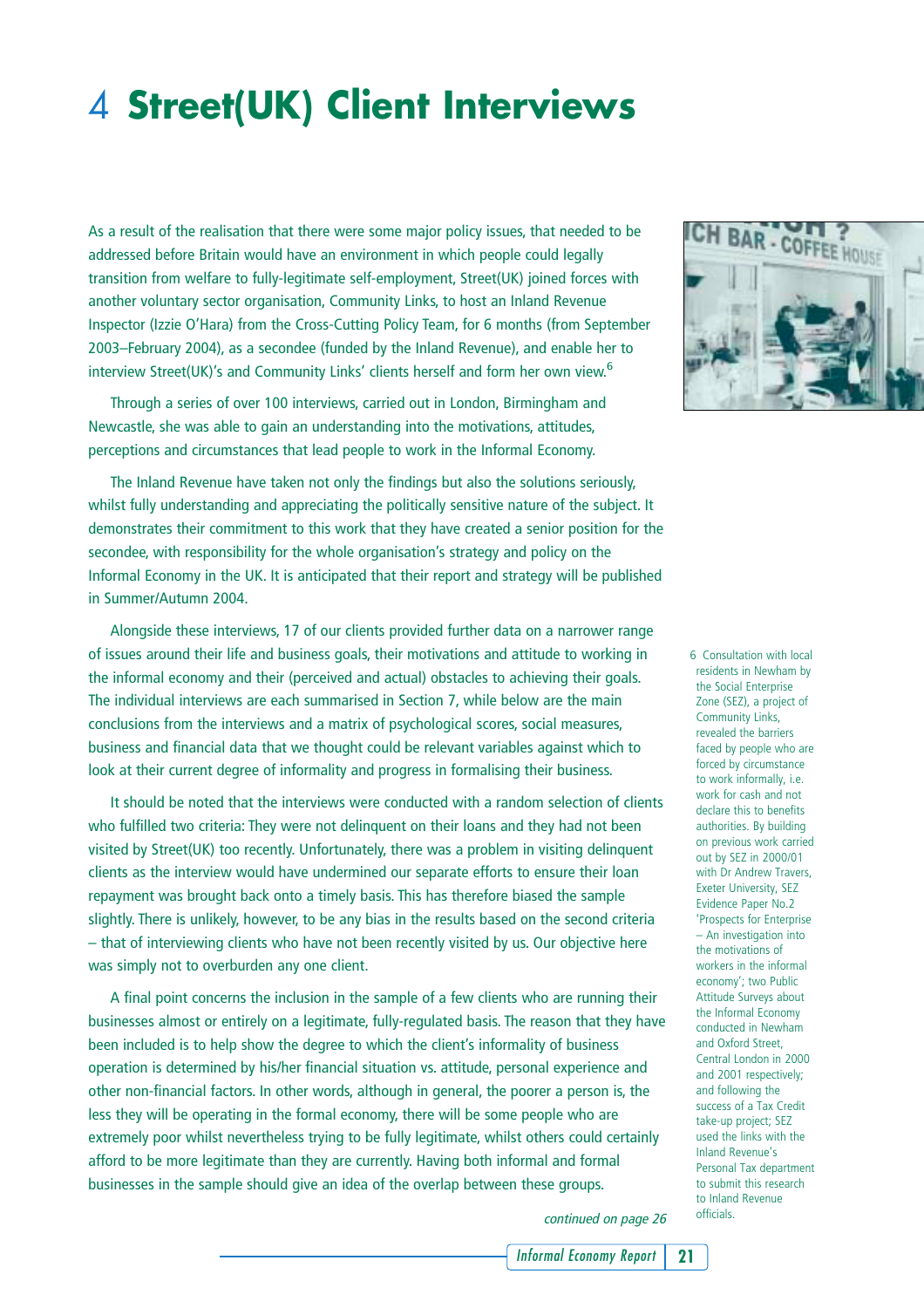| <b>Personal Information</b><br><b>Business Information</b><br><b>Description</b><br>Work benefits -<br>Home status<br>Subsequent<br>investment<br>Self-Esteem<br>Initial<br>investment<br>Non-work<br>benefits<br>Employees<br>Ambritions<br>Trading<br>Start date<br>Business<br>Premisess<br>Business<br>skills<br>Ethnicity<br><b>Business</b><br>Gender<br>Client<br>Hair & Beauty<br>F<br>£0<br>$\boldsymbol{0}$<br>1 Sharon<br>W<br>M<br>M<br>M<br>$\mathsf{R}$<br>H <sub>C</sub><br>W<br>12/99<br>£500<br>N <sup>a</sup><br>M<br>Н<br>Н<br>Н<br>D<br>$\mathsf{N}$<br>01/02<br>£900<br>£1600<br>2C<br>2 Sanjay<br>Decorating<br>$\mathsf{A}$<br>N <sup>a</sup><br>3 Robert<br>M<br>M<br>$\theta$<br><b>Tiling</b><br>$A-C$<br>M<br>D<br>N<br>12/02<br>£250<br>£0<br>L<br>N <sub>b</sub><br>$A-C$<br>M<br>H<br>$\mathsf{R}$<br>02/02<br>£750<br>£400<br>4 Titus<br>Catering<br>M<br>N<br>2 <sup>C</sup><br>L<br>N <sup>c</sup><br>Café<br>$A-C$<br>F<br>H<br>M<br>04/01<br>£2,800<br>£0<br>5 Sonia<br>M<br>$\mathsf{R}$<br>N<br>$\theta$<br>N <sup>d</sup><br><b>Window Cleaning</b><br>06/98<br>£2,300<br>£7,000<br>2C<br>6 Craig<br>W<br>M<br>M<br>M<br>M<br>R<br>N<br><b>Music School</b><br>N <sup>c</sup><br>7 Otis<br>C<br>07/99<br>£1,500<br>$A-C$<br>M<br>H<br>M<br>H<br>$\mathsf R$<br>£500<br>$\overline{0}$<br>Barber's Shop<br>F<br>CH<br>03/03<br>£0<br>$\mathbf 0$<br>8 Tina<br>W<br>M<br>M<br>M<br>R.<br>W<br>£0<br>N <sup>d</sup><br>9 Neil<br>M<br>01/03<br>£1,800<br>£2,000<br>Greengrocer<br>W<br>M<br>M<br>D<br>N<br>2C<br>L<br>10 Pat & Jane<br>Fishing/<br><b>Security Equipment</b><br>$M+F$<br>H<br>H<br>05/96<br>£9,000 £15,000<br>$\mathbf 0$<br>W<br>Н<br>R<br>N<br>Shop<br>N<br><b>Devon</b><br>M<br>06/02<br>£1,500<br>Catering<br>$A-C$<br>M<br>M<br>M<br>$\mathsf R$<br>N<br>N<br>£1,200<br>2 <sup>C</sup><br>11<br><b>Guitar Tuition</b><br>W<br>L<br>$\mathsf R$<br>05/02<br>$\mathbf 0$<br>12 Kevin<br>M<br>Н<br>N<br>N<br>£0<br>£1,250<br>L<br>13 Malcolm Washing Machine<br>Rental/Repairs<br>${\sf M}$<br>H<br>M<br>${\sf M}$<br>R<br>${\sf N}$<br>04/02<br>£1,200<br>£4,000<br>W<br>${\sf N}$<br>1 <sup>C</sup><br>14 Ravi<br>Indian Takeaway/ |                | <b>Street(UK) Client Interview Matrix</b> |         |       |  |              |   |   |                           |   |   |              |  |  |
|-------------------------------------------------------------------------------------------------------------------------------------------------------------------------------------------------------------------------------------------------------------------------------------------------------------------------------------------------------------------------------------------------------------------------------------------------------------------------------------------------------------------------------------------------------------------------------------------------------------------------------------------------------------------------------------------------------------------------------------------------------------------------------------------------------------------------------------------------------------------------------------------------------------------------------------------------------------------------------------------------------------------------------------------------------------------------------------------------------------------------------------------------------------------------------------------------------------------------------------------------------------------------------------------------------------------------------------------------------------------------------------------------------------------------------------------------------------------------------------------------------------------------------------------------------------------------------------------------------------------------------------------------------------------------------------------------------------------------------------------------------------------------------------------------------------------------------------------------------------------------------------------------------------------------------------------------------------------------------------------------------------------------------------------------------------------------------------------------------------------------------------------------------------------------------------------|----------------|-------------------------------------------|---------|-------|--|--------------|---|---|---------------------------|---|---|--------------|--|--|
|                                                                                                                                                                                                                                                                                                                                                                                                                                                                                                                                                                                                                                                                                                                                                                                                                                                                                                                                                                                                                                                                                                                                                                                                                                                                                                                                                                                                                                                                                                                                                                                                                                                                                                                                                                                                                                                                                                                                                                                                                                                                                                                                                                                           |                |                                           |         |       |  |              |   |   |                           |   |   |              |  |  |
|                                                                                                                                                                                                                                                                                                                                                                                                                                                                                                                                                                                                                                                                                                                                                                                                                                                                                                                                                                                                                                                                                                                                                                                                                                                                                                                                                                                                                                                                                                                                                                                                                                                                                                                                                                                                                                                                                                                                                                                                                                                                                                                                                                                           |                |                                           |         |       |  |              |   |   |                           |   |   |              |  |  |
|                                                                                                                                                                                                                                                                                                                                                                                                                                                                                                                                                                                                                                                                                                                                                                                                                                                                                                                                                                                                                                                                                                                                                                                                                                                                                                                                                                                                                                                                                                                                                                                                                                                                                                                                                                                                                                                                                                                                                                                                                                                                                                                                                                                           | $\overline{N}$ |                                           |         |       |  |              |   |   |                           |   |   |              |  |  |
|                                                                                                                                                                                                                                                                                                                                                                                                                                                                                                                                                                                                                                                                                                                                                                                                                                                                                                                                                                                                                                                                                                                                                                                                                                                                                                                                                                                                                                                                                                                                                                                                                                                                                                                                                                                                                                                                                                                                                                                                                                                                                                                                                                                           | N              |                                           |         |       |  |              |   |   |                           |   |   |              |  |  |
|                                                                                                                                                                                                                                                                                                                                                                                                                                                                                                                                                                                                                                                                                                                                                                                                                                                                                                                                                                                                                                                                                                                                                                                                                                                                                                                                                                                                                                                                                                                                                                                                                                                                                                                                                                                                                                                                                                                                                                                                                                                                                                                                                                                           | N              |                                           |         |       |  |              |   |   |                           |   |   |              |  |  |
|                                                                                                                                                                                                                                                                                                                                                                                                                                                                                                                                                                                                                                                                                                                                                                                                                                                                                                                                                                                                                                                                                                                                                                                                                                                                                                                                                                                                                                                                                                                                                                                                                                                                                                                                                                                                                                                                                                                                                                                                                                                                                                                                                                                           | N              |                                           |         |       |  |              |   |   |                           |   |   |              |  |  |
|                                                                                                                                                                                                                                                                                                                                                                                                                                                                                                                                                                                                                                                                                                                                                                                                                                                                                                                                                                                                                                                                                                                                                                                                                                                                                                                                                                                                                                                                                                                                                                                                                                                                                                                                                                                                                                                                                                                                                                                                                                                                                                                                                                                           | Y              |                                           |         |       |  |              |   |   |                           |   |   |              |  |  |
|                                                                                                                                                                                                                                                                                                                                                                                                                                                                                                                                                                                                                                                                                                                                                                                                                                                                                                                                                                                                                                                                                                                                                                                                                                                                                                                                                                                                                                                                                                                                                                                                                                                                                                                                                                                                                                                                                                                                                                                                                                                                                                                                                                                           | N              |                                           |         |       |  |              |   |   |                           |   |   |              |  |  |
|                                                                                                                                                                                                                                                                                                                                                                                                                                                                                                                                                                                                                                                                                                                                                                                                                                                                                                                                                                                                                                                                                                                                                                                                                                                                                                                                                                                                                                                                                                                                                                                                                                                                                                                                                                                                                                                                                                                                                                                                                                                                                                                                                                                           | Y              |                                           |         |       |  |              |   |   |                           |   |   |              |  |  |
|                                                                                                                                                                                                                                                                                                                                                                                                                                                                                                                                                                                                                                                                                                                                                                                                                                                                                                                                                                                                                                                                                                                                                                                                                                                                                                                                                                                                                                                                                                                                                                                                                                                                                                                                                                                                                                                                                                                                                                                                                                                                                                                                                                                           | Y              |                                           |         |       |  |              |   |   |                           |   |   |              |  |  |
|                                                                                                                                                                                                                                                                                                                                                                                                                                                                                                                                                                                                                                                                                                                                                                                                                                                                                                                                                                                                                                                                                                                                                                                                                                                                                                                                                                                                                                                                                                                                                                                                                                                                                                                                                                                                                                                                                                                                                                                                                                                                                                                                                                                           | Y              |                                           |         |       |  |              |   |   |                           |   |   |              |  |  |
|                                                                                                                                                                                                                                                                                                                                                                                                                                                                                                                                                                                                                                                                                                                                                                                                                                                                                                                                                                                                                                                                                                                                                                                                                                                                                                                                                                                                                                                                                                                                                                                                                                                                                                                                                                                                                                                                                                                                                                                                                                                                                                                                                                                           | Υ              |                                           |         |       |  |              |   |   |                           |   |   |              |  |  |
|                                                                                                                                                                                                                                                                                                                                                                                                                                                                                                                                                                                                                                                                                                                                                                                                                                                                                                                                                                                                                                                                                                                                                                                                                                                                                                                                                                                                                                                                                                                                                                                                                                                                                                                                                                                                                                                                                                                                                                                                                                                                                                                                                                                           | Y              |                                           |         |       |  |              |   |   |                           |   |   |              |  |  |
|                                                                                                                                                                                                                                                                                                                                                                                                                                                                                                                                                                                                                                                                                                                                                                                                                                                                                                                                                                                                                                                                                                                                                                                                                                                                                                                                                                                                                                                                                                                                                                                                                                                                                                                                                                                                                                                                                                                                                                                                                                                                                                                                                                                           | N              |                                           |         |       |  |              |   |   |                           |   |   |              |  |  |
|                                                                                                                                                                                                                                                                                                                                                                                                                                                                                                                                                                                                                                                                                                                                                                                                                                                                                                                                                                                                                                                                                                                                                                                                                                                                                                                                                                                                                                                                                                                                                                                                                                                                                                                                                                                                                                                                                                                                                                                                                                                                                                                                                                                           | Y              |                                           |         |       |  |              |   |   |                           |   |   |              |  |  |
| 5 <sup>C</sup><br>$\mathsf A$<br>$\mathsf{N}$                                                                                                                                                                                                                                                                                                                                                                                                                                                                                                                                                                                                                                                                                                                                                                                                                                                                                                                                                                                                                                                                                                                                                                                                                                                                                                                                                                                                                                                                                                                                                                                                                                                                                                                                                                                                                                                                                                                                                                                                                                                                                                                                             | Y              | £8,000                                    | £20,000 | 06/00 |  | $\mathsf{N}$ | Н | H | $\boldsymbol{\mathsf{H}}$ | H | M | Frozen Meals |  |  |
| 15 Shamir<br>TV/Radio Advert.<br>M<br>$\boldsymbol{\mathsf{H}}$<br>L<br>M<br>${\sf R}$<br>${\sf N}$<br>${\sf N}$<br>03/02<br>£16,000<br>£4,000<br>$3-4C$<br>$\mathsf A$<br>Production                                                                                                                                                                                                                                                                                                                                                                                                                                                                                                                                                                                                                                                                                                                                                                                                                                                                                                                                                                                                                                                                                                                                                                                                                                                                                                                                                                                                                                                                                                                                                                                                                                                                                                                                                                                                                                                                                                                                                                                                     | Y              |                                           |         |       |  |              |   |   |                           |   |   |              |  |  |
| 16 Sunil<br>$\sf H$<br>$\mathsf H$<br>$\mathsf H$<br>£25,000 £10,000<br>5F<br>Car Repair<br>M<br>Н<br>D<br>$\mathsf{N}$<br>05/03<br>A<br>Garage                                                                                                                                                                                                                                                                                                                                                                                                                                                                                                                                                                                                                                                                                                                                                                                                                                                                                                                                                                                                                                                                                                                                                                                                                                                                                                                                                                                                                                                                                                                                                                                                                                                                                                                                                                                                                                                                                                                                                                                                                                           | Y              |                                           |         |       |  |              |   |   |                           |   |   |              |  |  |
| 17 Marcus<br>Car Repair<br>£1,000<br>£5,000<br>${\sf M}$<br>06/99<br>1 <sup>C</sup><br>Garage<br>$A-C$<br>M<br>M<br>H<br>H<br>${\sf N}$<br>${\sf N}$                                                                                                                                                                                                                                                                                                                                                                                                                                                                                                                                                                                                                                                                                                                                                                                                                                                                                                                                                                                                                                                                                                                                                                                                                                                                                                                                                                                                                                                                                                                                                                                                                                                                                                                                                                                                                                                                                                                                                                                                                                      | Y              |                                           |         |       |  |              |   |   |                           |   |   |              |  |  |

Superscript letters, for a Not a direct recipient but living in a household where another family member is receiving benefits.

client-specific comments on b Formerly in receipt of (Over 50s 1 year) benefits. No longer eligible. Now worse off.

figures in 'Work benefits' c Eligible for Working Tax Credit/child-related benefits but not claiming, due to cash income situation. and 'Net cashflow' columns d Business since liquidated. Neil is now claiming benefits.

> <sup>e</sup> Fishing tackle income is 100% declared, while security equipment is a separate cash side activity. f Average income at the time of interview. Sunil's income is now £0, due to losing the business entirely.

**22** *Informal Economy Report*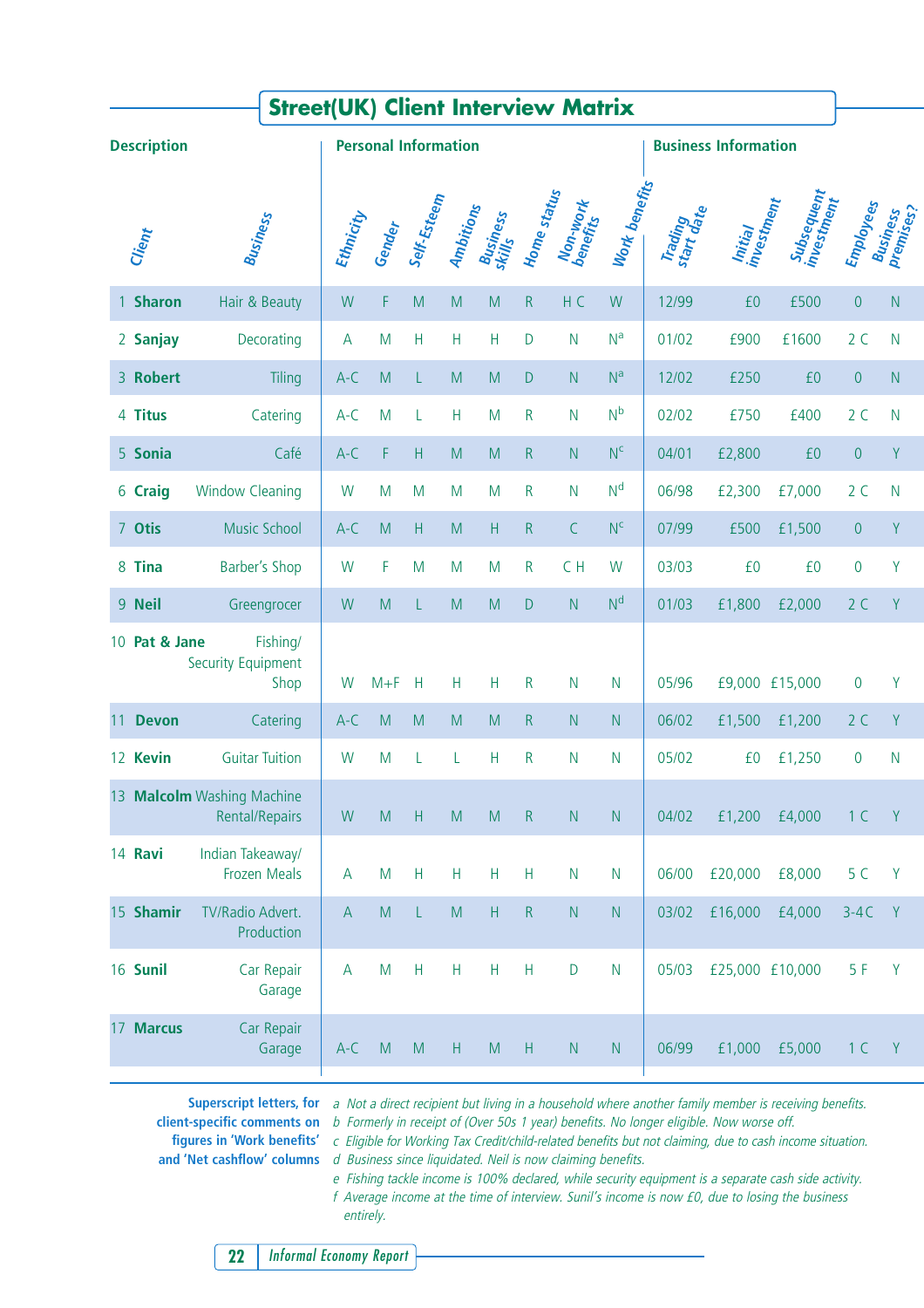| <b>Financial Information</b> |                        |                 |                                    |                     |                     | <b>Transition Information</b> |             |                                                                       |                                       |                                       |
|------------------------------|------------------------|-----------------|------------------------------------|---------------------|---------------------|-------------------------------|-------------|-----------------------------------------------------------------------|---------------------------------------|---------------------------------------|
| Turnover/<br>Month           | Gross Profity<br>Month | Last Street(UK) | Net Cashflow <sub>/</sub><br>Month | Tax<br>Registration | VAT<br>Registration | Declared<br>Income            | Insurance   | Documents/<br>Records                                                 | Example of<br>Conclusion<br>Interview | Additional<br>Street(UK)<br>Data Used |
| £1,500                       | £1,110                 | £750            | £152                               | Y                   | ${\sf N}$           | Min                           | $\mathsf C$ | $\mathsf S$                                                           | 8,9                                   | Dec '02                               |
| £3,629                       | £3,629                 | £6,000          | £1,000                             | $\mathsf{N}$        | ${\sf N}$           | $\mathsf{N}$                  | C           | S                                                                     | 2,3,6                                 | June '03                              |
| £480                         | £480                   | £500            | £170                               | ${\sf N}$           | ${\sf N}$           | N                             | ${\sf N}$   | $\mathsf S$                                                           | 3,6,9                                 | July '03                              |
| £1,075                       | £835                   | £350            | £198                               | ${\sf N}$           | ${\sf N}$           | $\mathsf{N}$                  | ${\sf N}$   | $\mathsf S$                                                           | 2,3,4,6                               | May '03                               |
| £3,017                       | £2,086                 | £2,000          | £392                               | Y                   | ${\sf N}$           | Maj                           | $C$ $P$     | $\mathsf A$                                                           | 4, 5, 8                               | Nov '02                               |
| £1,780                       | £1,272                 | £3,000          | £456                               | Y                   | ${\sf N}$           | Maj                           | $C$ $P$     | $\mathsf S$                                                           | 2, 3, 5, 6, 8                         | April '03                             |
| £1,637                       | £1,637                 | £3,000          | £1,150                             | Y                   | ${\sf N}$           | 100%                          | $C$ $P$     | $\mathsf A$                                                           | 4,5,9,10                              | Nov '03                               |
| £2,104                       | £2,086                 | £3,000          | £435                               | Y                   | ${\sf N}$           | Maj                           | $C$ $P$     | S                                                                     | 3,6,9                                 | Feb '03                               |
| £5,561                       | £1,750                 | £1,500          | £313                               | Y                   | $\mathsf Y$         | Maj                           | CEP         | $\mathsf S$                                                           | 8                                     | May '03                               |
| £10,343                      | £5,439                 | £6,000          | £2,558                             | Y                   | Y                   | Maj                           | $\mathsf C$ | $\overline{A}$                                                        | 5                                     | Feb '03                               |
| £6,510                       | £4,677                 | £5,000          | £1,837                             | ${\sf N}$           | ${\sf N}$           | $\mathsf{N}$                  | ${\sf N}$   | $\mathsf S$                                                           | 2, 3, 6                               | May '03                               |
| £1,396                       | £1,396                 | £2,500          | £224                               | Y                   | ${\sf N}$           | Maj                           | $C$ $P$     | S                                                                     | 4, 5, 6                               | Oct '03                               |
| £4,261                       | £2,613                 | £1,500          | £909                               | $\mathsf Y$         | Y.                  | 100%                          | P           | $\mathsf{A}$                                                          | 10 <sup>°</sup>                       | May '03                               |
| £12,800                      | £9,500                 | £10,000         | £1,900                             | Y                   | ${\sf N}$           | Maj                           | $C$ $P$     | $\sf S$                                                               | 2,6,8                                 | Nov '03                               |
| £4,465                       | £2,632                 | £7,000          | £1,392                             | Y                   | $\mathsf Y$         | Maj                           | $\mathsf C$ | $\mathsf A$                                                           | 8                                     | Nov '03                               |
| £11,895                      | £9,197                 | £9,800          | £2,689 <sup>f</sup>                | Y                   | ${\sf N}$           | 100%                          | CPE         | $\mathsf A$                                                           | ÷,                                    | Aug '03                               |
| £3,060                       | £2,245                 | £1,800          | £400                               | Y                   | $\mathsf Y$         | Maj                           | $\mathsf C$ | $\mathsf{A}% _{\mathsf{A}}^{\prime}=\mathsf{A}_{\mathsf{A}}^{\prime}$ | 2,3,4,7                               | May '03                               |

I.

**A key to the client interview matrix can be found on the following pages, 24 and 25.**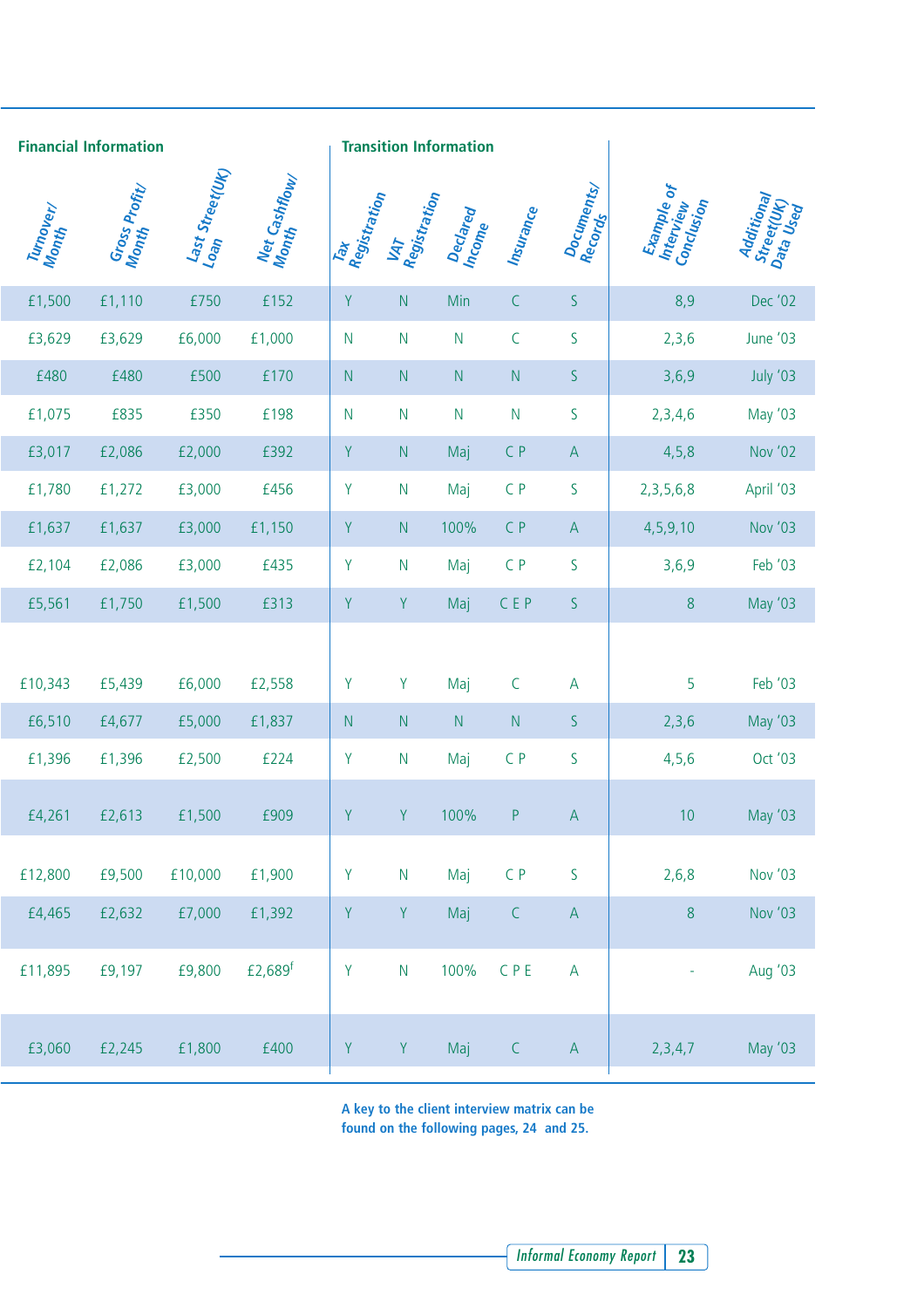### **Key to Street(UK) Client Interview Matrix**

| <b>Column Headings Comments</b>                             |                                                                                                                                                                                                                                                                                                                                                                                                                                                                                                                                                                                                                                                                                                                                                                                             |
|-------------------------------------------------------------|---------------------------------------------------------------------------------------------------------------------------------------------------------------------------------------------------------------------------------------------------------------------------------------------------------------------------------------------------------------------------------------------------------------------------------------------------------------------------------------------------------------------------------------------------------------------------------------------------------------------------------------------------------------------------------------------------------------------------------------------------------------------------------------------|
| Self-Esteem<br><b>Aspirations</b><br><b>Business Skills</b> | These are subjective relative judgments made just after the completion of all the<br>interviews, simply for the purpose of looking at the correlation, if any, between the<br>self-esteem, aspirations and/or business skills of the person and the level of<br>informality of their business. $H = High$ ; $M = Medium$ , $L = Low$ .                                                                                                                                                                                                                                                                                                                                                                                                                                                      |
| <b>Home Status</b>                                          | $H =$ Home Owner; R = Rented; D = Dependent (in a family member's home).                                                                                                                                                                                                                                                                                                                                                                                                                                                                                                                                                                                                                                                                                                                    |
| <b>Non-Work Benefits</b>                                    | $H =$ Housing; $C =$ Child; $D =$ Disability.                                                                                                                                                                                                                                                                                                                                                                                                                                                                                                                                                                                                                                                                                                                                               |
| <b>Work Benefits</b>                                        | $W =$ Working Tax Credit; J = Job Seekers Allowance; N = No Work Benefits.                                                                                                                                                                                                                                                                                                                                                                                                                                                                                                                                                                                                                                                                                                                  |
| Initial Investment<br><b>Subsequent Investment</b>          | These are the amounts that the person invested to start the business and the total<br>cumulative amount invested since then, until the time of their last Street(UK) loan<br>draw-down, when the data was collected (see right-hand column).                                                                                                                                                                                                                                                                                                                                                                                                                                                                                                                                                |
| <b>Employees</b>                                            | The number of full-time equivalent employees is given. $F =$ Formal employment;<br>$C =$ Casual employment.                                                                                                                                                                                                                                                                                                                                                                                                                                                                                                                                                                                                                                                                                 |
| <b>Business Premises</b>                                    | Refers to whether or not a person has business premises.<br>$Y = Yes; N = No$ (i.e. home-based).                                                                                                                                                                                                                                                                                                                                                                                                                                                                                                                                                                                                                                                                                            |
| Turnover/Month *                                            | This is an estimate of the person's total monthly declared and undeclared business<br>revenues. The calculations were made by Street(UK) staff at the time of assessing the<br>client's last loan request, so are as accurate as possible but there will inevitably be a<br>margin of error as we rarely had any formal documentation to work from. The data<br>was collected on the date given in the right-hand column. The purpose of this column<br>is to give an indicative guide only to the financial situation of the business,<br>particularly in relation to its VAT status.                                                                                                                                                                                                      |
| Gross Profit/ Month *                                       | This is an estimate of the person's total monthly gross profit after taking into account<br>the business's declared and undeclared revenues and costs. The calculations were<br>made by Street(UK) staff at the same time as the turnover figures were collected. The<br>purpose of this column is to give an indicative guide only to the overall scale of the<br>business, in particular by putting trade, services and production businesses on a<br>comparable basis.                                                                                                                                                                                                                                                                                                                   |
| Last Street(UK) Loan                                        | The last amount borrowed from Street(UK) has been included in this table to give an<br>additional perspective on the financial situation of the client. Most of the loans are<br>repayable over a 12-month period, in equal monthly instalments.                                                                                                                                                                                                                                                                                                                                                                                                                                                                                                                                            |
| Net Cashflow/ Month *                                       | This is an estimate of the client's net monthly household income after taking into<br>account the business's declared and undeclared revenues and costs, the income<br>derived from any other source, including other household family members, less all<br>household fixed costs including an assumed amount for groceries, etc. Deductions do<br>not include additional discretionary expenses. The calculations were made by<br>Street(UK) staff at the same time as the turnover and gross profit figures were<br>estimated. The purpose of this column is to give an indicative guide only to the<br>(relative and absolute) overall financial situation of the client, combining his/her<br>personal and business finances and the rest of the household's.<br>continued on next page |
|                                                             |                                                                                                                                                                                                                                                                                                                                                                                                                                                                                                                                                                                                                                                                                                                                                                                             |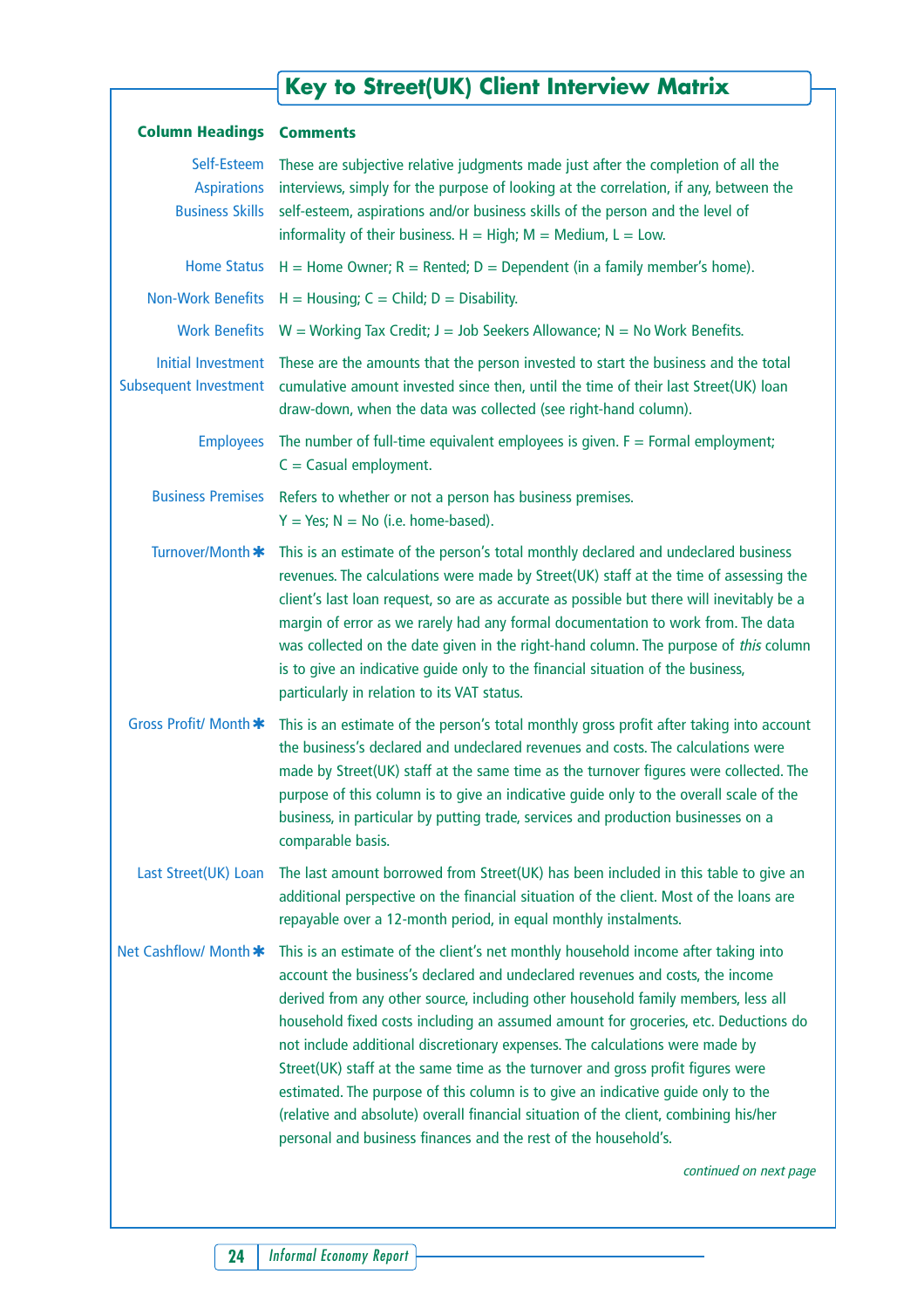| <b>Tax Registration</b>                   | Refers to whether or not the business is registered for tax purposes. $Y = Yes$ ; $N = No$ .                                                                                                                                                                                                                                      |
|-------------------------------------------|-----------------------------------------------------------------------------------------------------------------------------------------------------------------------------------------------------------------------------------------------------------------------------------------------------------------------------------|
| <b>VAT Registration</b>                   | Refers to whether or not the business is VAT-registered. $Y = Yes; N = No$ .                                                                                                                                                                                                                                                      |
| Declared Income                           | Refers to whether or not any portions of the business's revenues are declared.<br>$N =$ None; Min = Minority; Maj = Majority; 100% = All                                                                                                                                                                                          |
| <b>Insurance</b>                          | Refers to whether a person has insurance cover for Public Liability (P); Employer<br>Liability (E); Household Contents Insurance covering their business tools whilst in<br>the home (C); and/or In-transit Insurance for their business tools whilst not in their<br>home (T).                                                   |
| Documents/Records                         | Refers to the level of documentation maintained on the business.<br>$N = None$ ; S = Some – this ranges from a receipt book or manually maintained notes<br>of jobs done (e.g. in a diary) to fully reconciled accounts prepared by the person<br>$him/herself; B = Book-keeper or accountant used and management accounts kept.$ |
| <b>Example of</b><br>Conclusion           | Means that the numbered interview conclusion marked in the column was derived,<br>inter alia, from this client's situation or comments.                                                                                                                                                                                           |
| <b>Additional</b><br>Street(UK) Data Used | This refers to the date of collection of Street(UK) file data (particularly financial) which<br>was added to information gained during the interview.                                                                                                                                                                             |
|                                           | $\blacktriangleright$ The figures provided in the matrix do not exactly match those quoted by the slight during their intenviews and                                                                                                                                                                                              |

✱The figures provided in the matrix do not exactly match those quoted by the client during their interviews and shown in the client profiles in Section 7, because the matrix figures were calculated by Street(UK) after more data was supplied by the client.

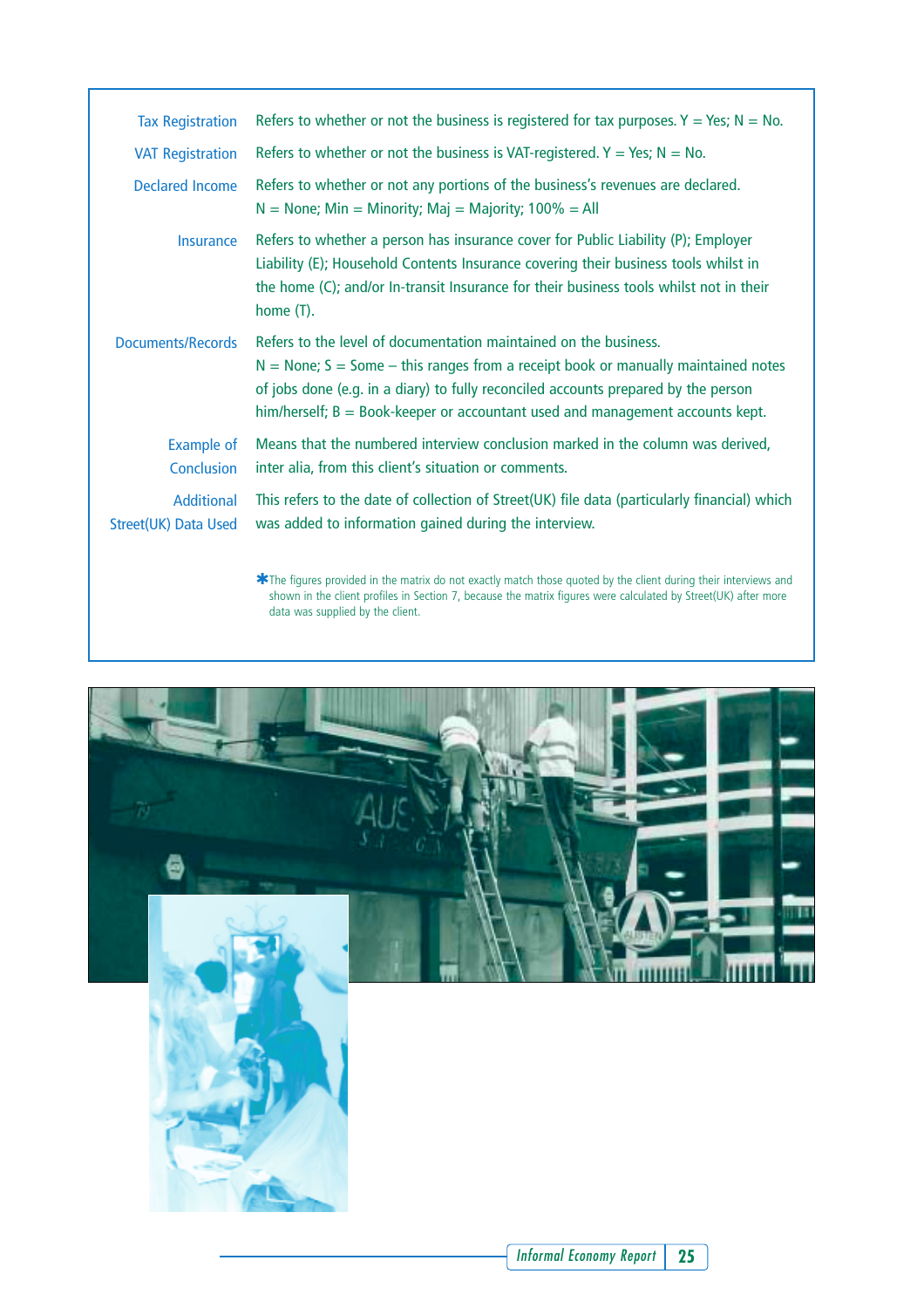As far as the reliability of the data we gathered is concerned, we believe that it is fairly accurate, as there was already a strong trust-based relationship with the client and our assurance that participating in the interview would not penalise them in any way and their experience could even help other micro-entrepreneurs to struggle less in trying to formalise their businesses in the future. It was this latter motivation which made many of them much more forthcoming than they might otherwise have been.

### 3 **Street(UK) interview conclusions**

### 1 Strong work ethic, but high level of financial insecurity

Most of the clients interviewed were very hard-working (60+ hours/week in some cases) and had clear goals. Most of them had struggled to establish their business in difficult circumstances, and expressed a strong desire to earn an 'honest' living for themselves and their families. This was reinforced by the fact that none of the 17 clients were illegally claiming unemployment benefits. We found no evidence of a desire to 'cheat' the system, but rather a situation in which people operating in the informal economy needed to be informal for their businesses to survive and keep them off unemployment benefit. Many clients seemed to be experiencing a conflict between their desire to make their businesses fully legitimate and a fear that doing so would 'pull them under'.

### 2 Benefits fraud vs. non-tax declaration: two separate moral codes

Most of the clients perceived the immorality of operating in cash quite differently from that of fraudulently claiming unemployment benefits. In their minds, the former was more an

 $\begin{array}{c} \bullet \ \bullet \\ \bullet \end{array}$  *Most clients ... expressed a strong desire to earn an 'honest' living for themselves and their families. "* issue of information withholding, resulting in contributing less of their own efforts to the state, which they justified to themselves by still 'needing the money', whereas the latter was more about taking other tax-payers' cash to which they were not entitled, and therefore a much bigger 'sin'. Most had a strong moral code of their own in which they viewed their own behaviour as quite distinct

See clients 2, 3, 4, 11, 12, 14

from that of 'benefits scroungers' who didn't really want to work. In particular, many clients expressed a desire to fully formalise their business and it was just a matter of time until they could afford to do so.

### 3 Tax declaration levels as an efficient, flexible subsidy

Of the clients whose businesses were registered for tax purposes, many deliberately adjusted the level of income they declared each month to the business's results, declaring more when business was good and less in leaner times. Their approach was to minimise their nondeclaration subsidy to the level which maintained their ability to pay their regular bills. Of the five clients that claimed to be declaring 100% of their income, three were severely struggling as a result.

See clients 1, 5, 6, 9, 14, 15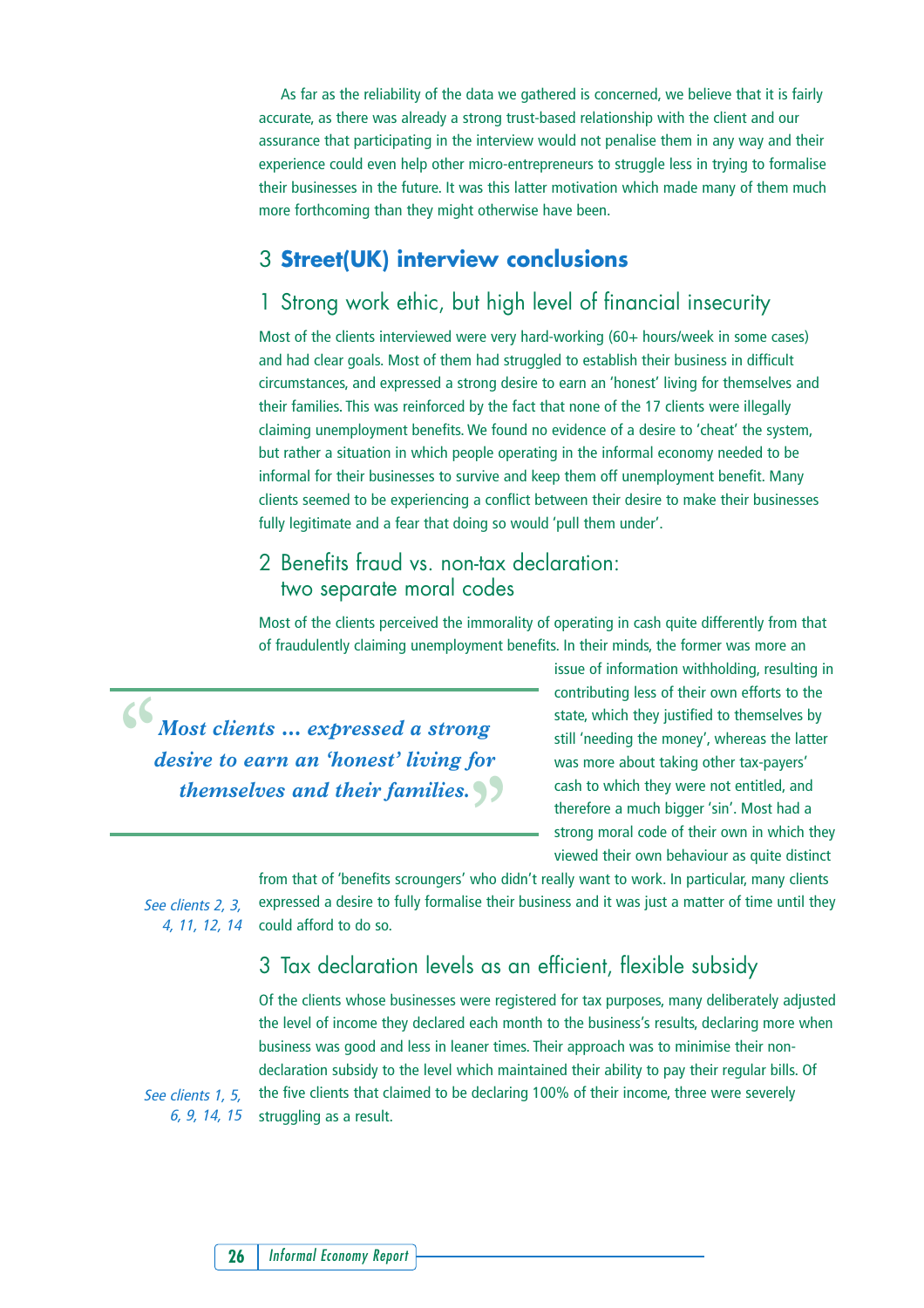### 4 Mixed advantages and disadvantages of casual labour

Of the nine clients that employed other people, only two offered formal contracts. In the large majority of cases, casual employment was seen as a mutually beneficial for both employer and employee. Clients tended to view formal contracts as adding an extra burden of inflexibility and cost onto the business. Of those clients that already had or said they were considering offering formal employment contracts, the main reason given was that they had experienced difficulties in recruiting high quality staff and saw formal employment as a way of 'locking in' good employees, particularly those with rarer, specialist skills.

### 5 Unaffordable insurance protection

The large majority of clients were insufficiently insured to protect their businesses. While most clients had taken out household contents insurance, other forms of insurance were often seen as a very expensive 'luxury'. Most of those who had not taken out public liability insurance or employer insurance were aware that this left them in an extremely vulnerable position. Some had even experienced serious losses. But nevertheless, they could not see how the business could afford the on-going premiums. This was born out by the correlation between the size of the enterprise and the level of protection arranged, with larger businesses much more likely than smaller ones to be better insured.

### 6 Inappropriate/inadequate statutory support schemes

There was a general feeling among the clients that the mainstream statutory services were unsympathetic and unhelpful to people on low-incomes that wished to become self-

employed. There was a perception that Jobcentre staff were mainly interested in filling quotas and were not trained to deal with a client who wished to start their own company rather than take paid employment. In many cases, this contributed to the client's decision to cease contact with the statutory agencies. Forfeiting benefits was seen as a price worth paying for avoiding dealing with agency staff who didn't understand the

client's needs. Of the few schemes in place to help low-income people start their own businesses, most were perceived to offer an inadequate level of support to participants, both in terms of the amount/purpose of subsidy and the length of time given for transitioning into a formal small business.

### 7 No support from Business Links or its delivery agents

Only one client mentioned Business Links or any of its delivery agents as having been referred to them by a Jobcentre. The client who was advised to go to them (client 17, Marcus) did not find anyone there with the understanding and/or expertise to help him develop his business from the real situation and constraints he faced. Their approach was to undertake a business plan development exercise, as if he were a start-up, needing to undertake market research. Further comments are made in the General Conclusions and Recommendations sections of this paper on appropriate business support for this type of clientele.

See clients 2, 4, 6, 11, 14, 17

See clients 2, 3, 4, 6, 8, 11, 17

 $\left\{ \right\}$  *mainstream statutory services were unsympathetic and unhelpful to people on low-incomes that wished to become self-employed. "*

> See clients 4, 5, 6, 7, 8, 12, 17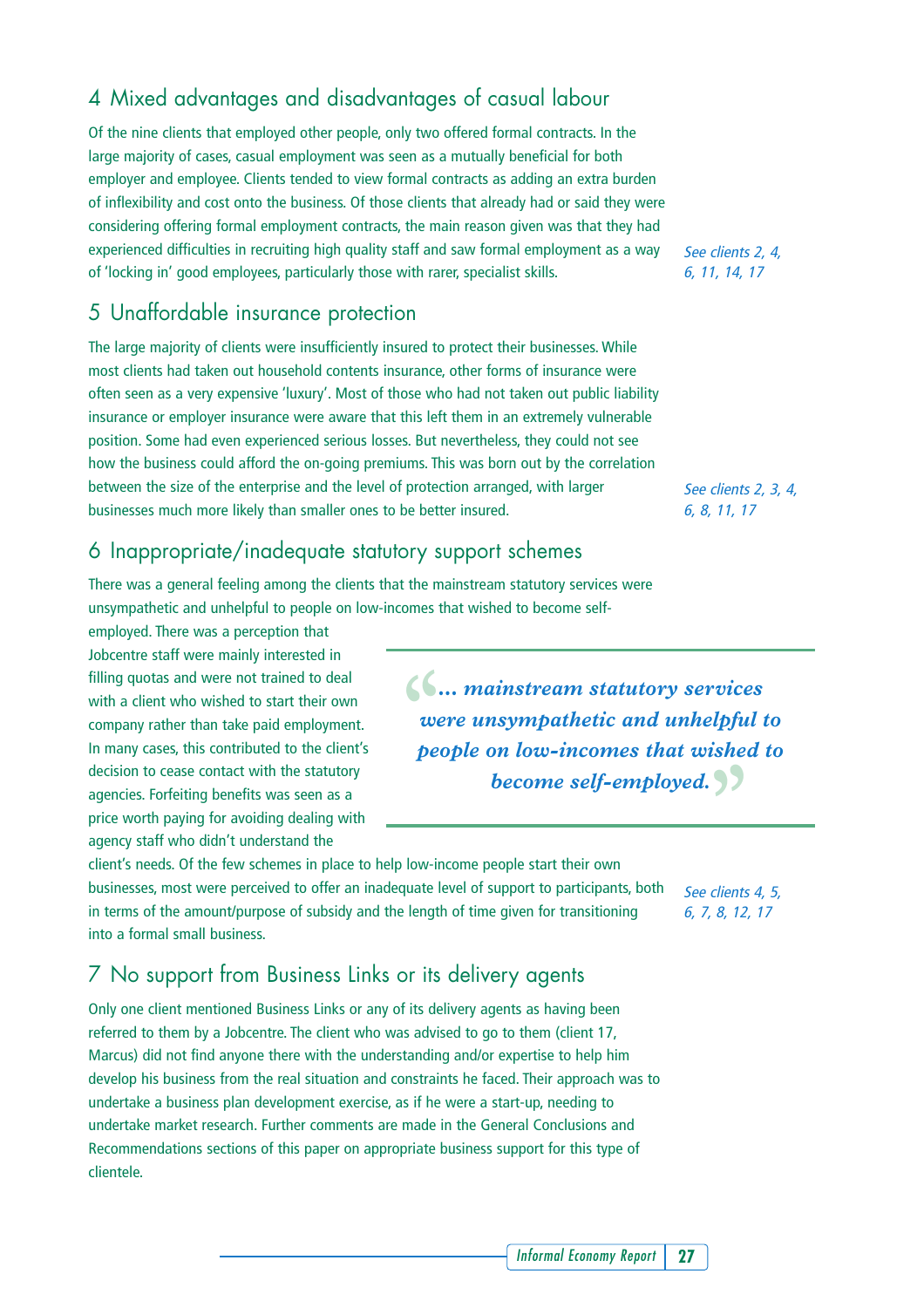### 8 No access to business loans from mainstream financial institutions

The overwhelming opinion among the clients was that mainstream financial providers were not interested in supporting their businesses and, in most cases, neither would they provide personal finance (for use in the business). In some cases this view was based on personal experience, while in others it was a perception which nevertheless deterred them from

 $\left\{\right\}$  *... clients expressed their satisfaction in being able to help others contemplating a transition from welfare to self-employment … "*

applying from mainstream finance. Start-up capital for businesses was usually drawn from the client's own savings or loans from friends or family. This method of financing businesses helped to create a 'them and us' mentality which placed banks along with job centres and the Inland Revenue as part of a hostile establishment that was unsympathetic to low-income entrepreneurs. Applying for

See clients 5, 6, 7, 10, 12

finance from public funding bodies was often found to be as difficult an experience as applying to mainstream finance providers. Comments raised included the impossibility of being taken seriously by public agencies, and overly-bureaucratic application procedures.

### 9 Employment alternatives were generally worse

These clients who had either formerly been employed or were currently considering employment alternatives generally expressed the view that the sort of jobs they could obtain would provide them with the same level of remuneration for a much lower level of financial security which, in self-employment terms, was like relying on only one client. In addition, employment was unlikely to be available in any field that utilised their key skills and/or involved their interests.

See clients 1, 3, 7, 8.

### 10 The desire to 'give back' to the community

A number of clients expressed their satisfaction in being able to help others contemplating a transition from welfare to self-employment or to help others in the community more disadvantaged than themselves. It was clear that their position as a grey/informal market business person, moving towards legitimisation of their activities, enabled them to connect to the kind of people that formal (statutory and voluntary) organisations might not be able to reach.

See clients 7, 13.

> As such, they were important contributors to both the social cohesion and the economic well-being of their communities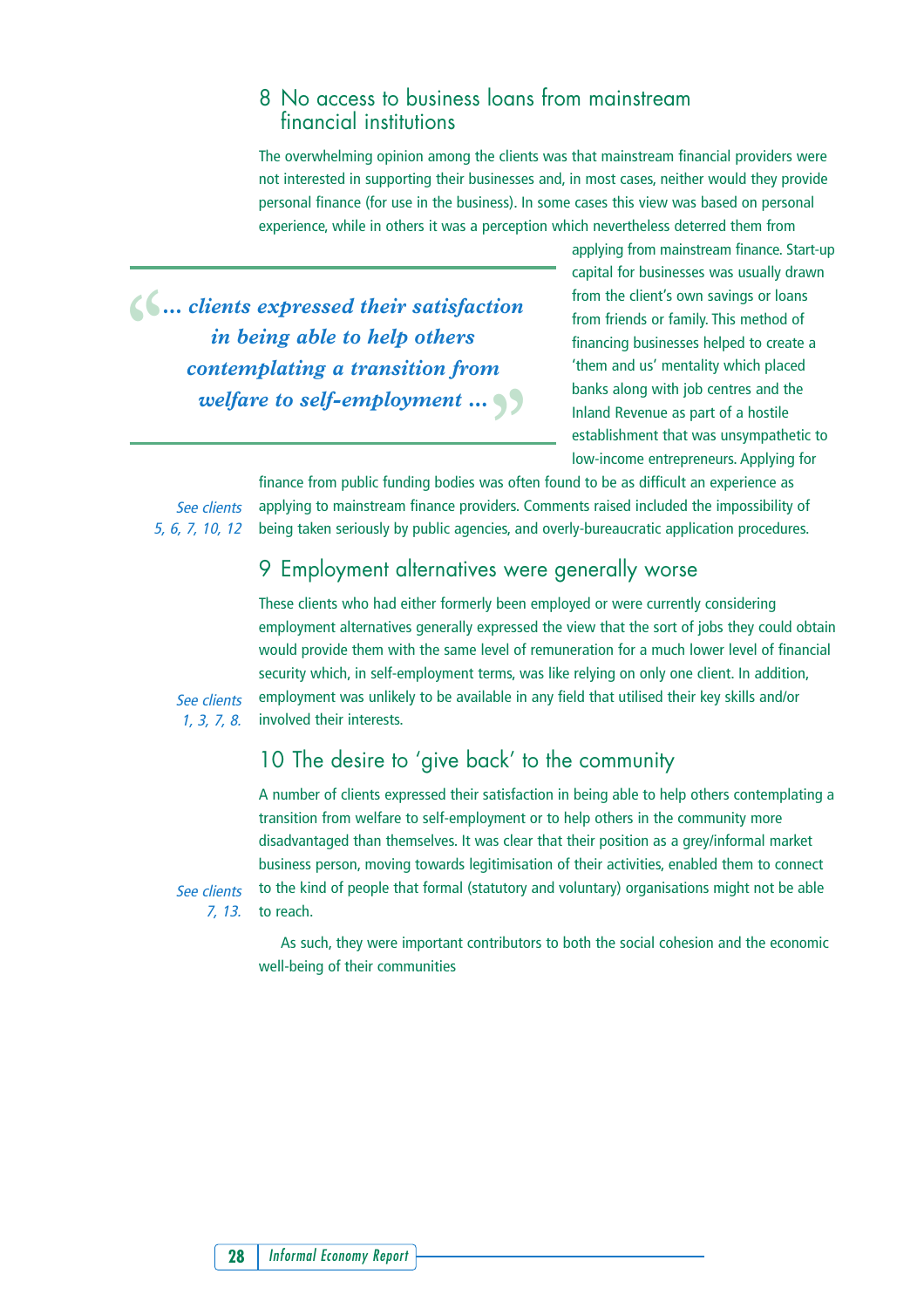# 5 **General Conclusions**

### 1 **Widespread problem**

The vast majority of people in the UK have, at some point in their lives, dealt with or played a part in the informal economy, whether paying for a service cash-in-hand or receiving wages in cash without declaring this to the tax or relevant authority. The informal economy is diverse and straddles all sections and sectors of the UK's economy. The EU has estimated that the informal economy accounts for between  $7-16\%$  of GDP in Europe in the 1990s $^8$ . National Account figures suggest that in 1999, undeclared income in the UK amounted to about £14 billion, or approximately 1<sup>1</sup>/2% of GDP<sup>9</sup>. Our experience would suggest that informal activities are higher in deprived areas.

In order to seriously examine the correlation between the degree of informality of the business and a variety of psychological, socio-economic and/or financial variables, we would have needed to interview at least 100<sup>10</sup> micro-entrepreneurs to gain any meaningful results<sup>11</sup>. For this reason, no attempt has been made to provide correlation or regression analyses on the data collected from the clients interviewed.

We do, however, believe that the interviews we have undertaken, which include both those in this report and those separately conducted by the seconded Inland Revenue Inspector, as well as our overall experience with our clients and desk research, give sufficient data for us to:

- Conclude that the problem of transition into the formal economy is widespread and warrants the investment of serious resources to try to address it.
- Point to some of the critical stumbling blocks where further research and/or pilot testing is likely to yield the greatest results.
- In some particular cases, to directly recommend specific policy changes, new strategies and initiatives.

### 2 **Complex issue – no single cause or simple solution**

After three years of working with micro-entrepreneurs in Britain, our overall conclusion is that our clients break down into four categories in respect of their attitude to working in the informal economy:

- Those who could not manage to cover their basic needs without the subsidy provided by operating in cash.
- Those who perceive operating in the informal economy as a mechanism which gives them the opportunity to advance into mainstream society and fulfil their potential.
- Those who use informal economy practices to support their capacity to give back to the community and help more disadvantaged people to advance in life.
- Those who are deliberately out to cheat the system for as much as they can get away with.

Amongst our clients, category 4 is a small percentage of the total. The vast majority have a mixture of motivations 1, 2 and 3 in varying proportions.



8 Williams C. and Windebank J., (2003) 'Reconceptualising women's paid informal work; some lessons from lower income urban neighbourhoods', Gender, Work & Organisations, 10, 3, pp.281-300.

9 Ed. Clegg R., (2003) 'The Blue Book', HMSO. See http://www.statistics. gov.uk/statbase/Product. asp?vlnk=1143&More=N

10 Although 100 interviews would not give us any statistically significant results, we believe that 100 indepth interviews would capture 95% of the various types of issues grey-market entrepreneurs face and give a fairly accurate picture of the proportions of people facing each kind of issue.

11 The government and academic institutes have undertaken various studies into the informal economy. See the Bibliography for more information.

*Informal Economy Report* **29**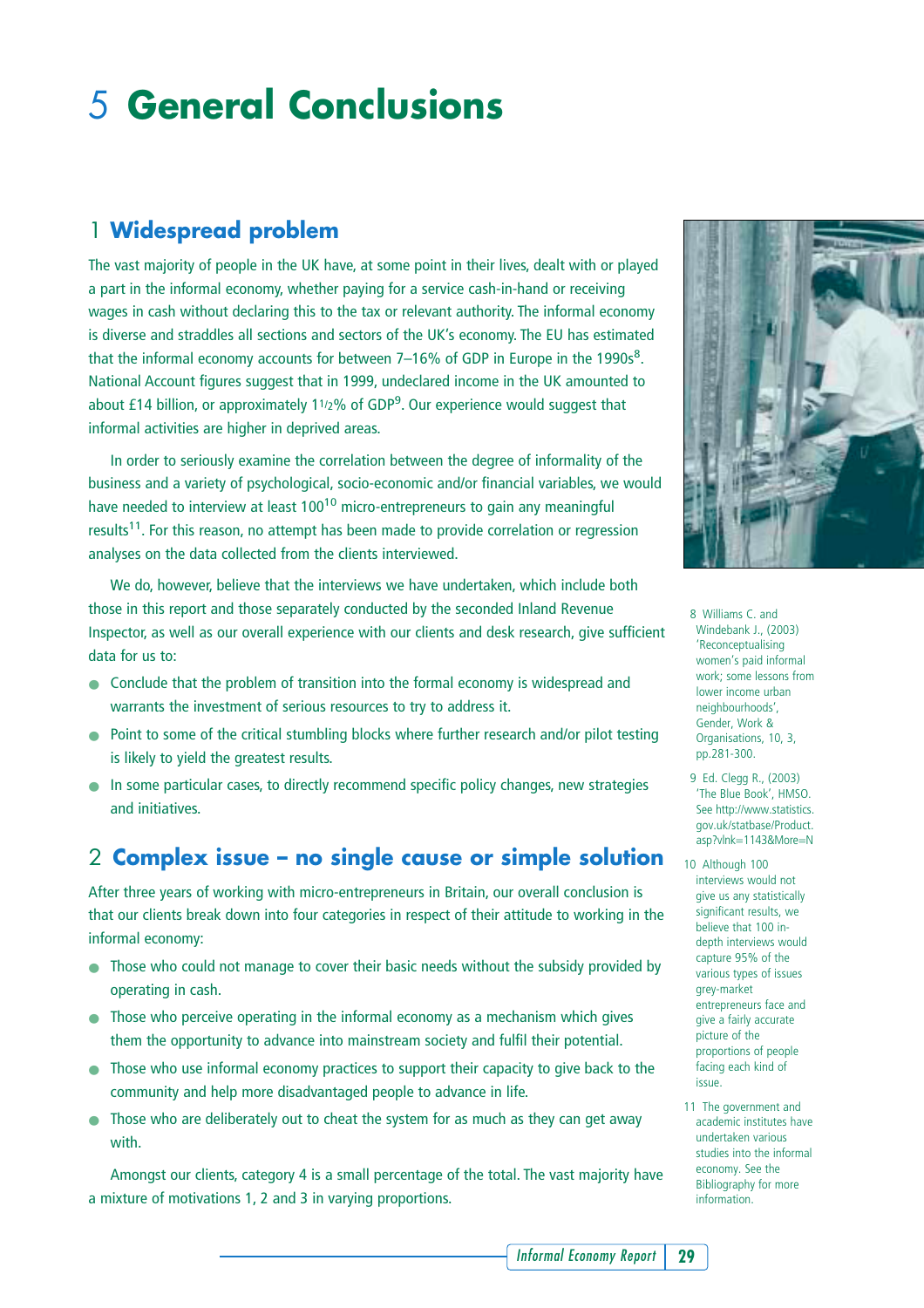Within these overall categories, it is also clear that there are a huge number of different reasons that people are unable or unwilling to formalise their businesses and that a onesize-fits-all policy approach to dealing with the informal economy/employment is not appropriate because people that operate in this economy have vastly varied abilities and

 $\left( \right)$   $\ldots$  *a* one-size-fits-all policy *approach to dealing with the informal economy is not appropriate … "*

circumstances. Rather, a tailored approach is needed, recognising that an appropriate response to an individual's needs and circumstances will make more significant, far reaching and long-term changes possible<sup>12</sup>. Part of the difficulty for policy makers is that such a tailored policy approach is difficult to develop and deliver. The recommendations in Section 6 offer some solutions, in order to address this issue.

### 3 **Positive functions of the informal economy**

The main benefits that we see the informal economy providing amongst our clients are:

- A means of encouraging affordable mutual service provision in a *community*, which builds its social capital and reduces community residents' individual difficulties; and
- A transition mechanism for *individuals* who wish to build an income-generating activity into a fully-fledged business on a secure, gradual basis. In practice, this means spending more time and resources on the business as the demand for the person's services justifies it, and only letting go of alternative income when it is clear, after a significant period of trading, that the business will yield more. (The more volatile the trading income, the longer the period will need to be before the person is comfortable to do without the alternative income – see 8, below).

### 4 **Re-defining the objective: to support opportunity for all**

Current strategies for tackling informal employment are not working effectively, because they try to stamp it out, encouraging people to report others and threatening sanctions. These measures drive people further underground, away from the mainstream economy. At best, the informal economy is ignored. Rather than this approach, we would suggest that it is better for government to act now to acknowledge it, understand it and develop appropriate strategies and policies to bring the people trapped within it into the mainstream, and so provide a benefit to the economy overall.

With this objective in mind, our goal must then be to eliminate the obstacles which prevent people from being able to advance in life. If the informal economy is deemed to serve a useful purpose, and have positive effects in providing crucial stepping stones to their advancement, it is our view that it should be allowed to remain a part of the economic system, though within strictly controlled limits<sup>13</sup>.

As a corollary, we believe that the overriding emphasis of the welfare system on supporting people 'in need', as opposed to equally helping them 'out of need', also needs to be addressed. Otherwise, people will always be more compensated for their poverty than incentivised out of it. As a result, the benefits/poverty trap is perpetuated.

12 Academics and voluntary and community organisations are changing their rhetoric to talk about multiple informal economies and not the informal economy (singular). This reflects its diverse nature and the spectrum of different informal activities.

13 See The McKinsey Quarterly, 2004 Number 3 'The Hidden Dangers of the Informal Economy' by Diana Farrell. This article, though principally concerning developing countries, makes strong arguments for the elimination of the grey economy, based on the view that it neither creates jobs nor relieves social tensions. Interestingly, however, its 'Mandate for Policymakers' comprises the same broad recommendations (excluding the welfare component which is specific to developed countries) as are contained in this report, namely: 1) Cut taxes; 2) Eliminate red-tape; 3) Strengthen enforcement.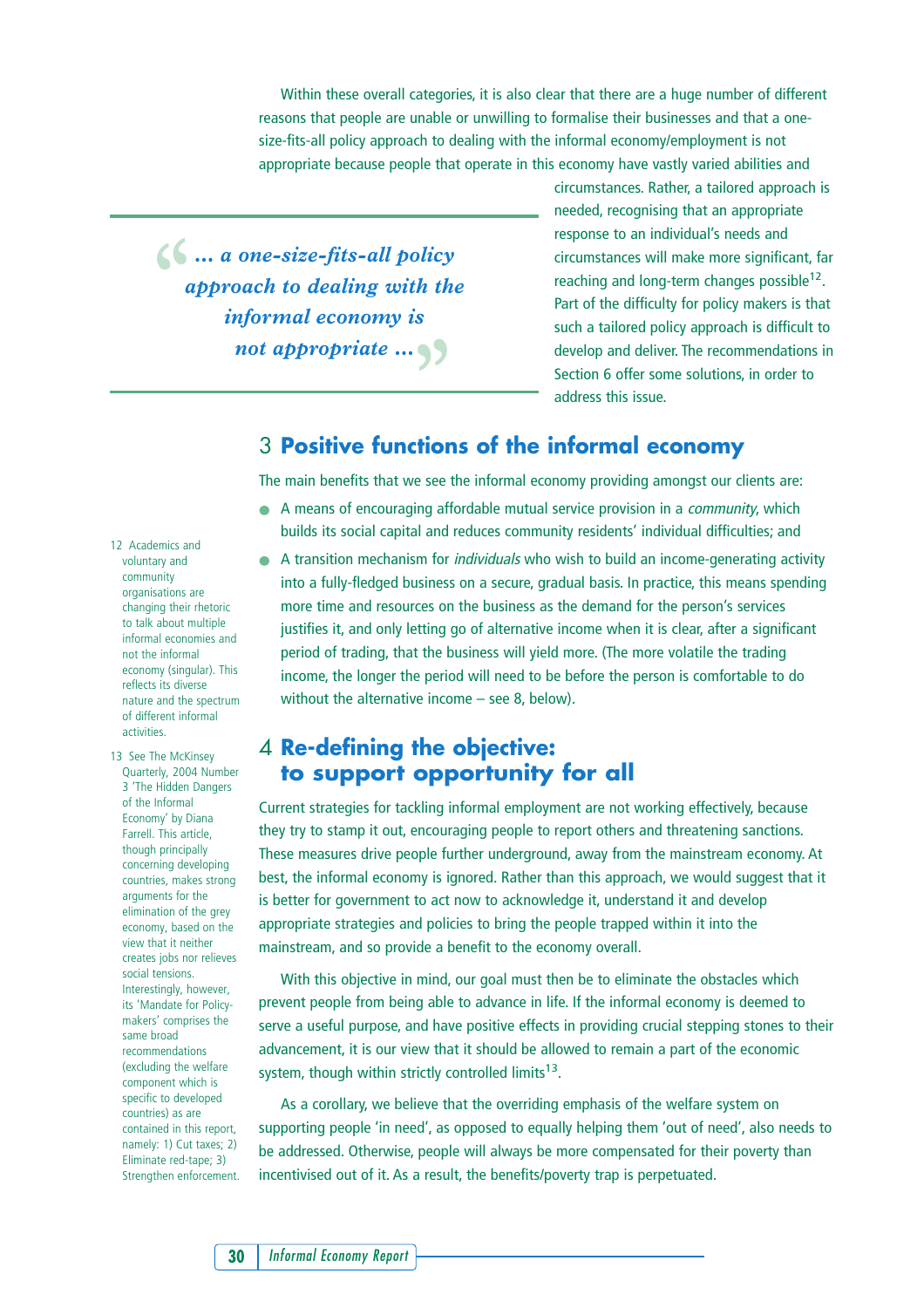### 5 **Re-defining the desired outputs: allow for many small, gradual steps**

Once one recognises how important it is for people seeking to graduate from welfare to self-employment to do so in as many small, low-risk steps as possible (as opposed to in

fewer, larger, more risky steps), it is then necessary to change the government's desired outputs. In other words, the simple creation of new jobs and new businesses is inadequate, because what is actually needing to be undertaken is the enhancing, strengthening and safeguarding of jobs and businesses, e.g. helping a person to increase the percentage of their total income coming from their trading activities (as opposed to some form of state

*… it is important for people "graduating from welfare to self-employment to do so in as many small, low-risk steps as possible "*

support), and/or helping to underpin an existing micro-business to minimise the chances of it folding.

### 6 **Extend eligibility for support**

Part of the difficulty people face in transitioning from welfare into mainstream selfemployment concerns the significant gap between the top-end of the population on welfare and the bottom-end of the population who are able to access mainstream financial and business support services<sup>14</sup>. If the annual household income of a typical family in receipt of benefits is, say, £10,000 p.a., but the annual household income of the poorest family with a strong likelihood of gaining access to mainstream services is, say, £16,000–£24,000, depending on their location and the local cost of living, then people between these two brackets need to be eligible for assistance in addition to the poorest groups. Otherwise, the support will be inadequate to transition people into the mainstream.

### 7 **More carrots needed in proportion to sticks**

Despite the various government initiatives that have been introduced over the last few years, it is our view that there is still a major imbalance between the carrots vs. sticks needed to incentivise people to advance further towards financial independence from state support. Ideally, as a micro-entrepreneur increases his/her trading income, his/her overall financial situation should improve. The reason that this is not always the case is that many of the current benefits and tax rules create systemic distortions to the net household income. It is these that need to be 'smoothed'. Examples include the minimum period of unemployment before certain benefits apply, the maximum working hours permitted whilst still on benefits, the fixed period of the benefit before it stops, etc.

### 8 **Three building blocks: Cover the cost of living; build savings/reserves; increase business net income**

In our experience, the three steps to incentivising people to switch from welfare to full selfemployment are, firstly, to ensure that they are no worse off than their current situation throughout the process of seeking to develop their business. This means ensuring that they



14 This has been described as the Transition Zone in this report.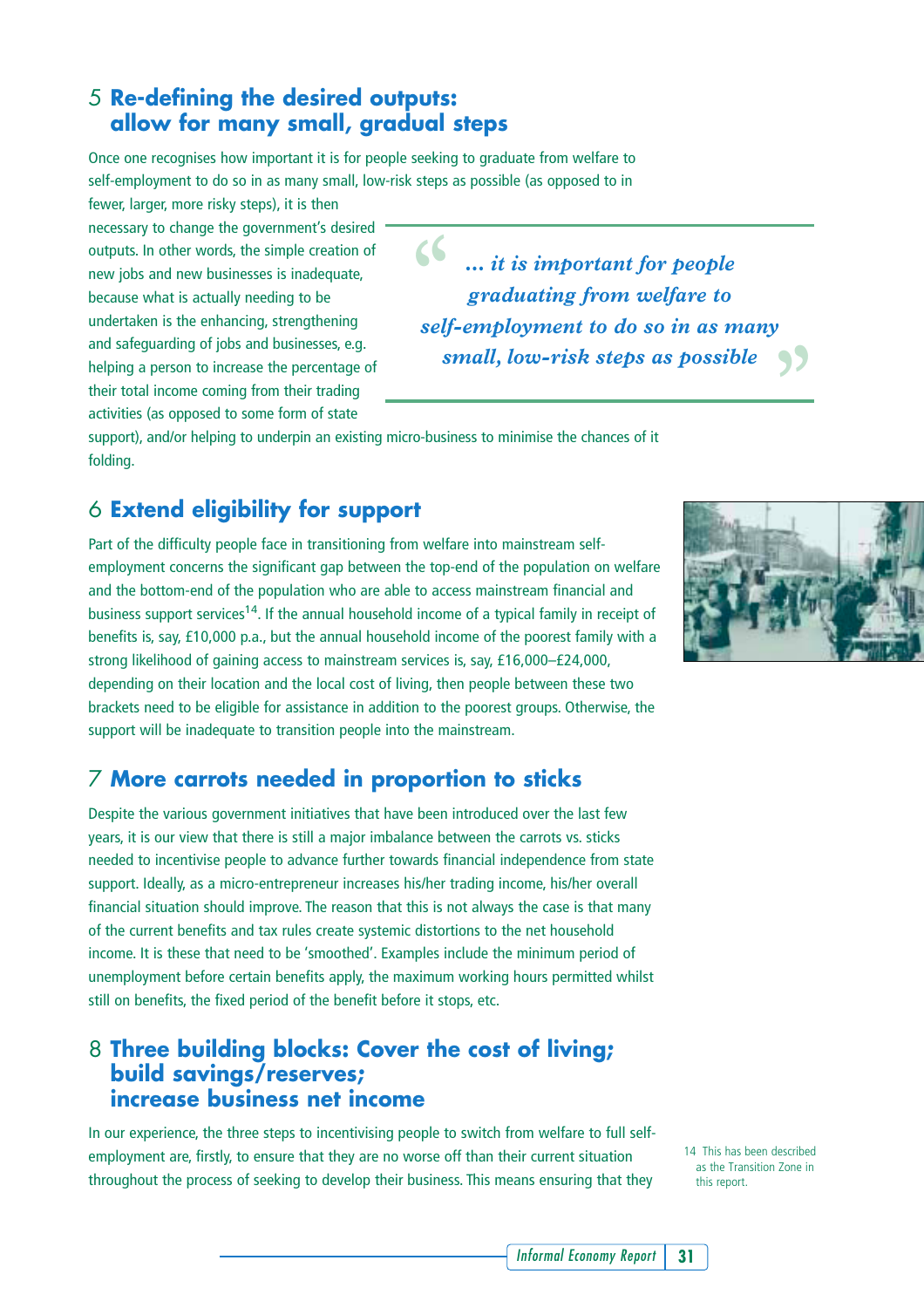can continue to cover their current living expenses. Secondly, in order to protect them in the event that their business efforts fail and/or increase the chances that their business can survive through periods of volatility, they need to build a 'rainy day' fund of savings. Thirdly, after taking care of these first two objectives, they are then able to concentrate on increasing their business net income.

Some of the current obstacles to their ability to pursue these three objectives are provided below:

### ■ Covering the cost of living

- Interrupted benefits (e.g. delays in paying housing benefit to landlords, which can lead to tenants being threatened with eviction).
- Suddenly discontinued benefits (e.g. after one year for the 'Over-50's' scheme).
- Lack of beneficiary control (e.g. childcare benefit is only available for registered minders).
- Exclusion of specific population groups (e.g. people undertaking specific categories of training or education).
- Systemic distortions (e.g. the minimum 6 month unemployment pre-qualification for Job Seekers' Allowance).
- Lack of an assumed need for a basic income to underpin the risk in starting a business.

### ■ Building up savings/reserves

- The savings cap on eligibility for benefits disincentivises savings accumulation.
- FSA anti-money laundering measures disqualify many people from opening a bank account.

 $\bigcup_{i=1}^{\infty} I_n$  *Insufficient tightening of the consumer credit regulatory framework has resulted in a continuing debt culture "*

- There are no positive incentives to save. Savings Gateway scheme pilots are underway but insufficiently address the needs of the total affected population.
- Insufficient tightening of the consumer credit regulatory framework has resulted in a continuing debt culture.
- Increasing the business's net income
- There are few incentives to declare true revenues and costs due to the high cost of income tax, VAT and Employer's National Insurance.
- The disconnection between the Inland Revenue, Department for Work and Pensions and Jobcentre Plus frequently leads to inappropriate tax liability for welfare recipients.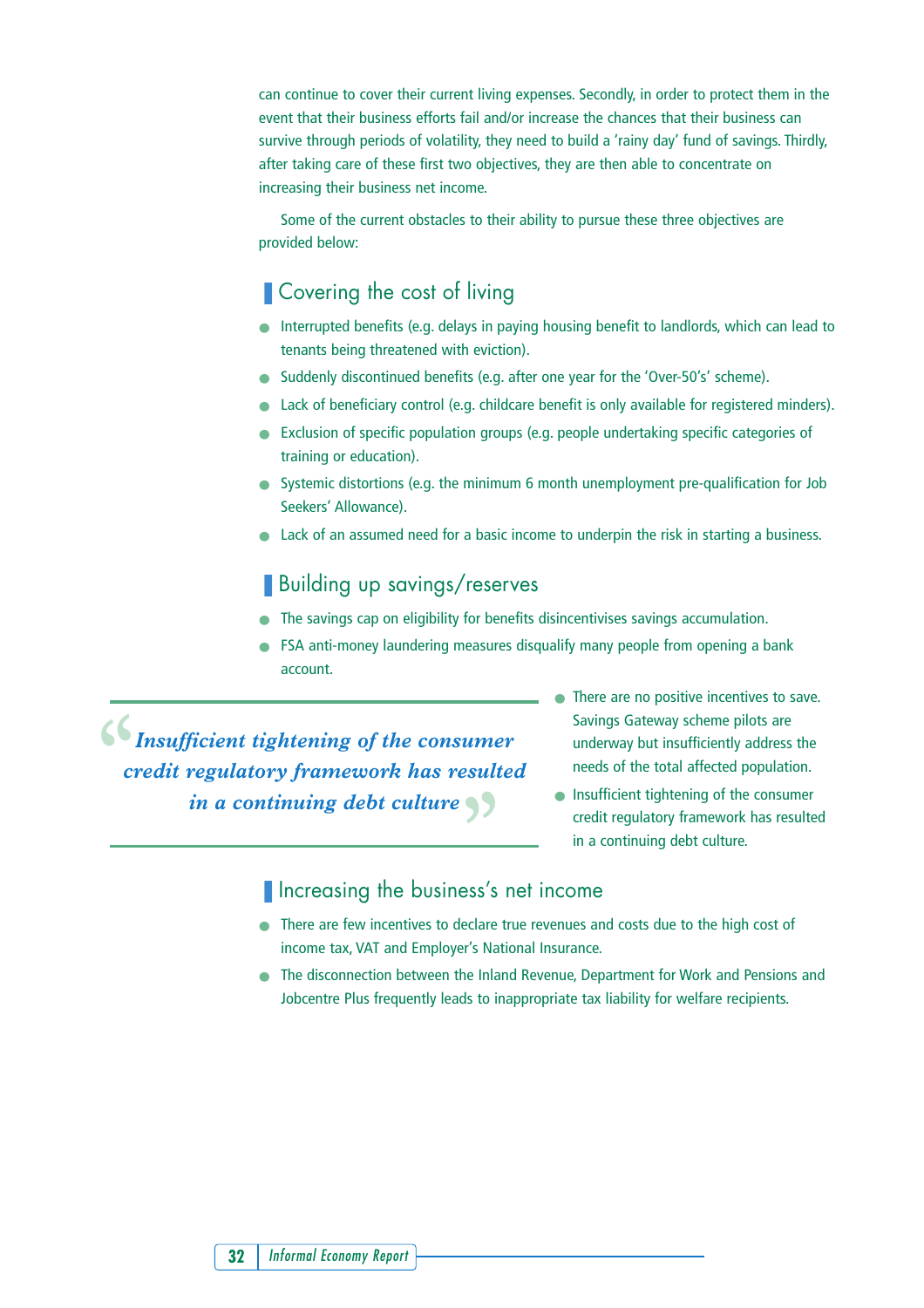# 6 **Policy Recommendations**

The following recommendations are based on evidence gathered from a number of sources. These include local people, whom we have supported in East London, Birmingham and Newcastle, a literature review and desk research. We have also held discussions with thinktanks, academics, government officials and voluntary and community sector practitioners throughout the UK. They are, nevertheless, only preliminary recommendations intended to guide the policy-making process and help determine the selection of potential policy changes that will need testing and refining through pilot demonstration projects.

It should also be noted that while the people discussed in this report are not 'unemployed', the recommendations below are relevant for everyone seeking to become legitimately self-employed, and therefore include transition mechanisms for those currently on Job Seeker's Allowance as well as those who are not<sup>15</sup>.

Thirdly, the recommendations below are deliberately wide-ranging because we believe the issue needs an inter-disciplinary and cross-departmental/organisational understanding and approach, if it is to be addressed from its root causes rather than just from its symptoms. Accordingly, the recommendations cover the following areas:

- 1. Education and lifelong learning
- 2. Business advice and support
- 3. Tax and benefits rules
- 4. Role of the voluntary and community sector
- 5. Debt management and incentives to save
- 6. Government agency database linkages
- 7. Cross-government working groups
- 8. Action research through pilot-testing
- 9. Areas for further academic research

### 1 **Education and lifelong learning**

### ■ Children

- The National Curriculum (e.g. from age 11) needs to be developed to include **business and the world of work** for the general education of all children in the UK. This supports and, in the case of entrepreneurship topics, goes beyond the recommendations from the 2002 Davies Review of 'Enterprise and the Economy in Education'.
- At secondary school (e.g. from age 14), the **ethical issues** for and against doing business in the informal economy should be discussed. In particular, we believe that the message needs to start at a young age to overcome generations accustomed to informal economic activities as a normal part of life. There is also a need to discuss the issue of paying tax as a normal part of citizenship. For example, they could celebrate the means by which society pools its wealth to pay for universal access to support services. The educational game 'The Red Box', developed by the Inland Revenue and used in citizenship classes, (www.redbox.gov.uk/entry.html) is an excellent tool for this purpose.



15 See the Market Definition section of the Introduction to this report. Our recommendations cover groups 2–5.

*Informal Economy Report* **33**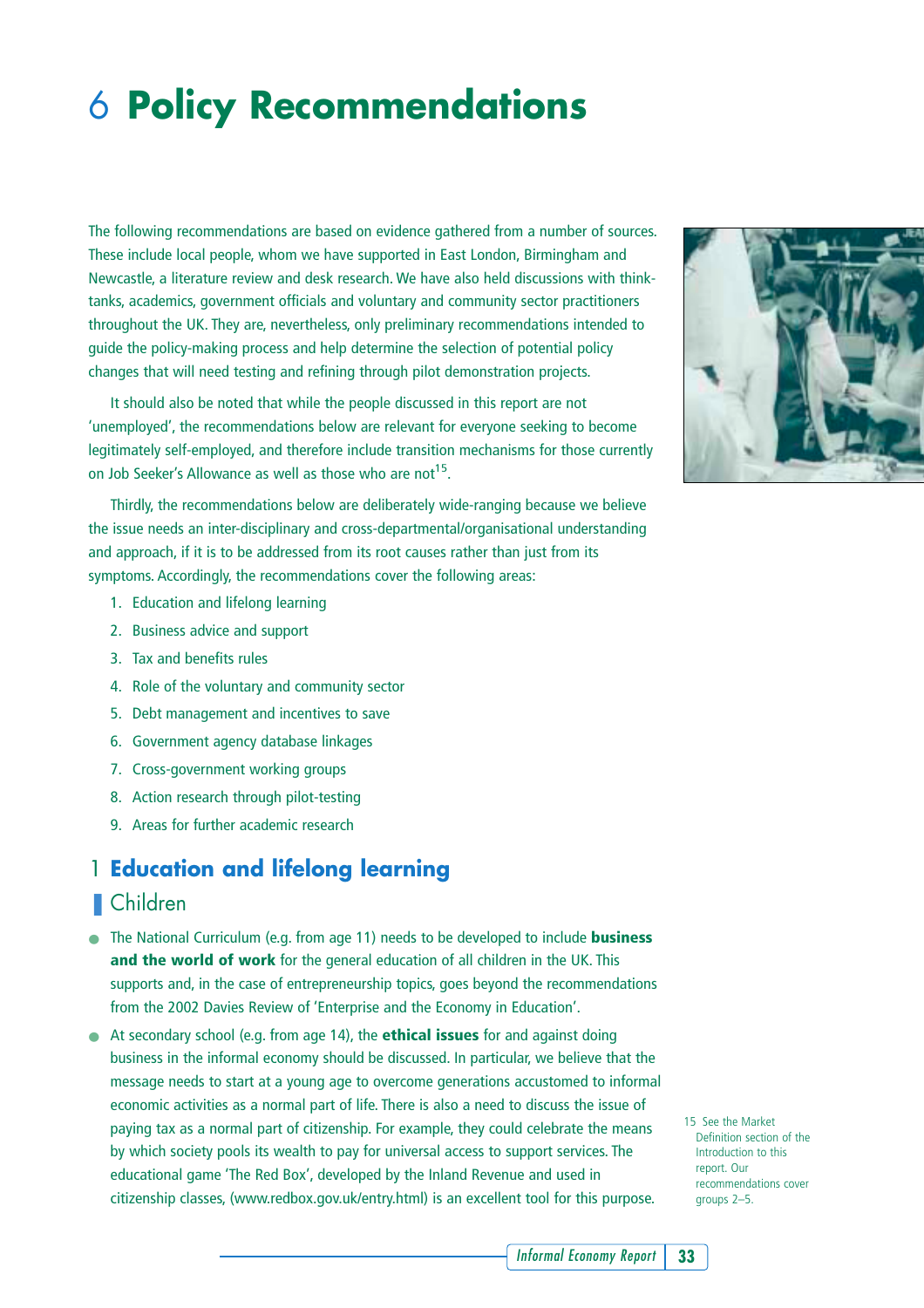- **Entrepreneurial skills** need to be further supported, particularly in schools in deprived areas, where the students have fewer potential future employment alternatives, in order to re-direct young people's illegal (as opposed to grey/informal) trading activities into more positive channels. The NFTE (National Foundation for Teaching Entrepreneurship) charity model is particularly recommended for further review in respect of any national roll-out). See www.nfte.org.uk for more information.
- Generic financial management skills are also crucially needed, for both young people and adults. These include both personal financial skills, such as basic household budgeting and some financial planning capacity; and business finance skills such as cashflow management for the enterprise.

### ■ Adults

There is a need to increase the options and choices of business training and be more clientsensitive in their design, particularly in respect of poorer, less educated communities who need them most.

- Developing more **experienced-based business training**. For a lot of small business people, their preferred learning method is through experience rather than theory. Courses should give people enough theory to have the capacity to hire experts to complete specific tasks for them, for example, for a baker to have the knowledge to be able to hire a competent book-keeper, but keep the emphasis practical.
- Understanding the **basic principles of the tax system**. More information

*financial management skills "are also crucially needed, for both young people and adults*  $\sqrt{ }$ 

dissemination is needed, for example, on the business expenses which can be legitimately deducted for tax purposes, so that those people who would not in fact be tax-payers after deducting their legitimate expenses, or would end up paying very little, can become legal without it costing them as much as they feared.

- **An upgrade in the use of business mentors**. The Prince's Trust has demonstrated that there is a market of readily available mentors; and that having a mentor assist a start-up business has a direct correlation on its longevity and success<sup>16</sup>. However, the quality of the advice given by mentors across the UK is highly variable. Therefore:
	- ❍ Mentors should principally be used for **generic support and sharing their experience**, rather than for key business decisions, unless they use formal business decision-making tools.
	- ❍ **A system of accreditation of mentors** should be considered, co-ordinated by a national body. This development could tie in with the 'National Mentoring Scheme' operated by the new Business Volunteer Mentor Association, which is led by National Federation of Enterprise Agencies, alongside work with the National Mentoring Network.
	- ❍ **Standardised business decision-making tools** should be developed for mentors and their `mentees', to be able to give specific high quality and consistent advice. These could include the use of breakeven and sensitivity analyses for business decision purposes.

16 Westall A., Ramsden P., Foley J., (2000) 'Micro-Entrepreneurs – Creating Enterprising Communities', New Economics Foundation and IPPR. See also Meager N., Bates P., Cowling M., (2001) 'Long-term evaluation of self-employment assistance provided by the Prince's Trust', p.49, table 5.26, 5.29 and 5.30, DfES Research Report RR292.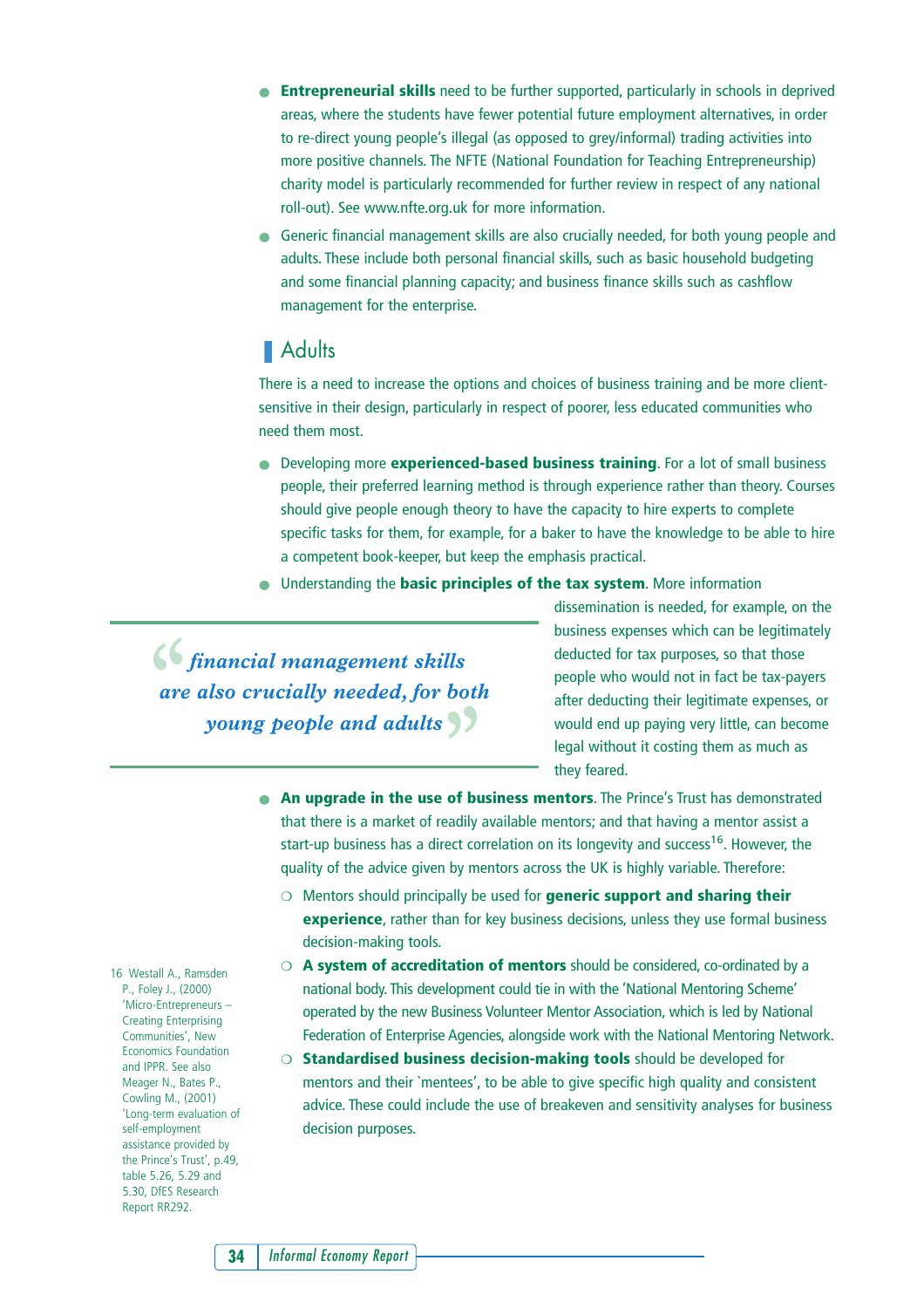### 2 **Business advice and support**

The type of business advice and support available to people seeking to transfer their businesses into the formal economy needs to be designed in an entirely different way from the current approach, which caters solely for people willing and able to go through a formal business planning process, and is used by Business Links and other government delivery agencies, for start-up or growth businesses.

- We recommend the consideration of a separate offshoot of Business Links or the creation of an independent **business support network/franchise to focus** specifically on the micro-entrepreneur market<sup>17</sup>.
- We believe there is a widespread need for **specialised informal economy transition business advice and support** to become a recognised activity for which public funding is made available and appropriate output targets are set, (see General Conclusions, point 6). The type of organisations most appropriate to deliver this advice and support need to fulfil two criteria:
	- ❍ Specialised business and finance expertise in dealing with this niche market.
	- ❍ High levels of cultural sensitivity and community embeddedness.
- We further recommend the **greater use of existing government agencies at a local level**, and the granting of greater discretion and flexibility to each of them to meet local needs e.g. by setting their own performance measurement indicators<sup>18</sup>. These include Inland Revenue Small Business Support teams and Jobcentre Plus advisers and other business support agencies.
- **Exemptions should be made for micro-businesses** (up to 5 employees) **in respect of the many areas of business regulatory compliance and red tape**, based on a common sense approach e.g. to the health, safety and consumer protection issues involved. For

 $\left( \int f(x) \right)$  *there is a widespread need for specialised informal economy transition business advice and support*  $\left\{ \right\}$ 

example, public liability insurance is clearly necessary for a builder but not for a book-keeper.

- We also recommend the piloting of a **new type of 'business incubator'**, again specifically focused on the needs of the micro-market. This would have three objectives.
	- $\circ$  To provide a one-stop shop for the provision of business support, finance and (legal, tax, debt, and benefits) advisory services that micro-entrepreneurs need. It is anticipated that the services would be provided on an open-market basis by a wide range of private, public and voluntary sector organisations.
	- ❍ To fill the considerable gap in trade services between a home-based, hobby-level activity and the lowest level for formal small businesses.
	- $\circ$  To provide peer group networking and support opportunities without having to join any clubs or associations e.g. with competitors for the same kind of service able to occupy space in the centre.

The table overleaf gives a further idea of the range of products and services we believe are needed to be provided in one place, in order to fill the gap between the support currently available for grey-market entrepreneurs and the support available for formal small businesses.

- 17 See www.enterprisingcommunities.org.uk for more information.
- 18 Smerdon M. and Robinson D., (2004) 'Enduring change: the experience of the Community Links Social Enterprise Zone. Lessons learnt and next steps', The Policy Press and Community Links, July.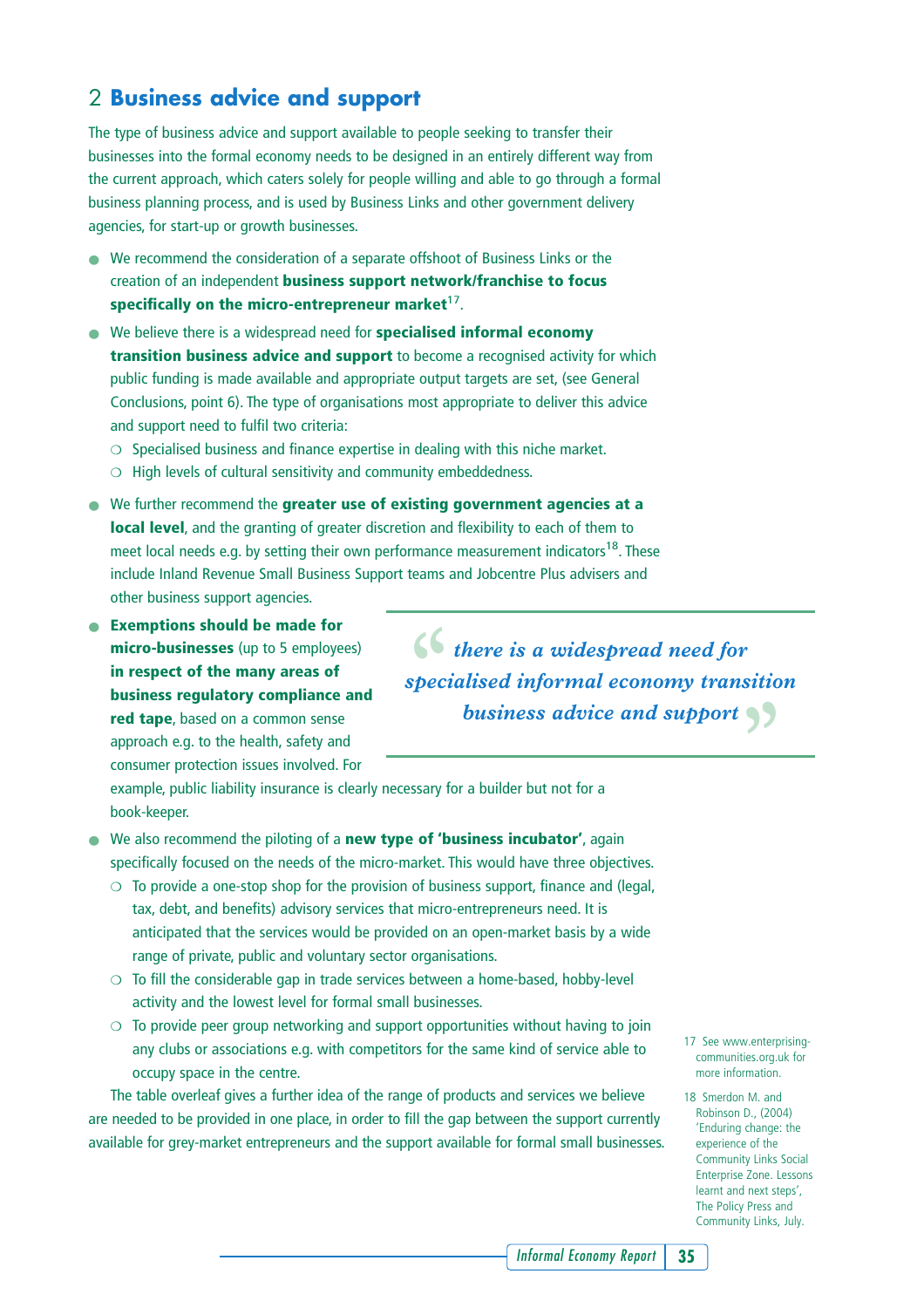| <b>Micro-Enterprise Development Centre</b> Directory of Services   |                                                                                            |                                                    |                                                                                                                                                                  |                                                                                              |                                                                                                                                                       |  |  |  |
|--------------------------------------------------------------------|--------------------------------------------------------------------------------------------|----------------------------------------------------|------------------------------------------------------------------------------------------------------------------------------------------------------------------|----------------------------------------------------------------------------------------------|-------------------------------------------------------------------------------------------------------------------------------------------------------|--|--|--|
|                                                                    |                                                                                            |                                                    |                                                                                                                                                                  |                                                                                              |                                                                                                                                                       |  |  |  |
| <b>Finance</b>                                                     | <b>Advice</b>                                                                              | <b>Business</b><br>support                         | <b>Trade services</b>                                                                                                                                            | Information/<br><b>Publications</b>                                                          | Other facilities <sup>19</sup>                                                                                                                        |  |  |  |
| Grants<br><b>Barter</b><br>Loans<br>Savings<br>Insurance<br>Equity | Legal<br>Tax<br>Regulatory<br><b>Benefits</b><br>Debt.<br><b>Business</b><br>(signposting) | Consultancy<br>Training courses<br>Self-help tools | Book-keeping<br>Tools/Equipment<br>rental<br>Equipped<br>premises rental<br>Marketing<br>materials<br>Printing services<br>Secretarial services<br>Meeting rooms | Library<br>CD/bookshop<br>Internet access<br>Notice board for<br>seminars, events,<br>offers | Commercial space<br>for cash & carry,<br>and wholesalers<br>Café<br>Creche facility<br><b>Toilets</b><br>Cash machines<br>Interpreter/<br>translation |  |  |  |

### 3 **Tax and benefits rules**

The effects of the tax and benefits rules for people on benefits or low incomes can leave people in the already well-documented dilemma of the ' benefits trap' or 'poverty trap', which can 'push' and 'pull' people to work informally. The single biggest reason for people turning to the informal economy is 'need, not greed'.

The objectives of the proposed adjustments to the current policies and tax and benefits rules are:

- **To re-balance the carrots vs. sticks**, including offering a 'nothing to lose' approach to starting and developing a business, i.e. a defined period of guaranteed living cost reimbursement.
- **To enable and even encourage people to build a 'rainy day' savings fund, partly by increasing the asset caps to qualify for benefits** and partly by **incentivising savings**, e.g. through a national roll-out of the Savings Gateway scheme.
- **To co-ordinate the tax and benefits thresholds more closely**, so that the transition is as seamless as possible for people to graduate from receiving benefits, to progressing through a 'no benefits, no tax' point, to becoming a tax payer (see diagram below). This will eliminate some current anomalies in which people's benefits are inappropriately taxed away.



19 Many of the services in this category have been especially requested by clients of the Financial Exclusion Newcastle pilot support centre.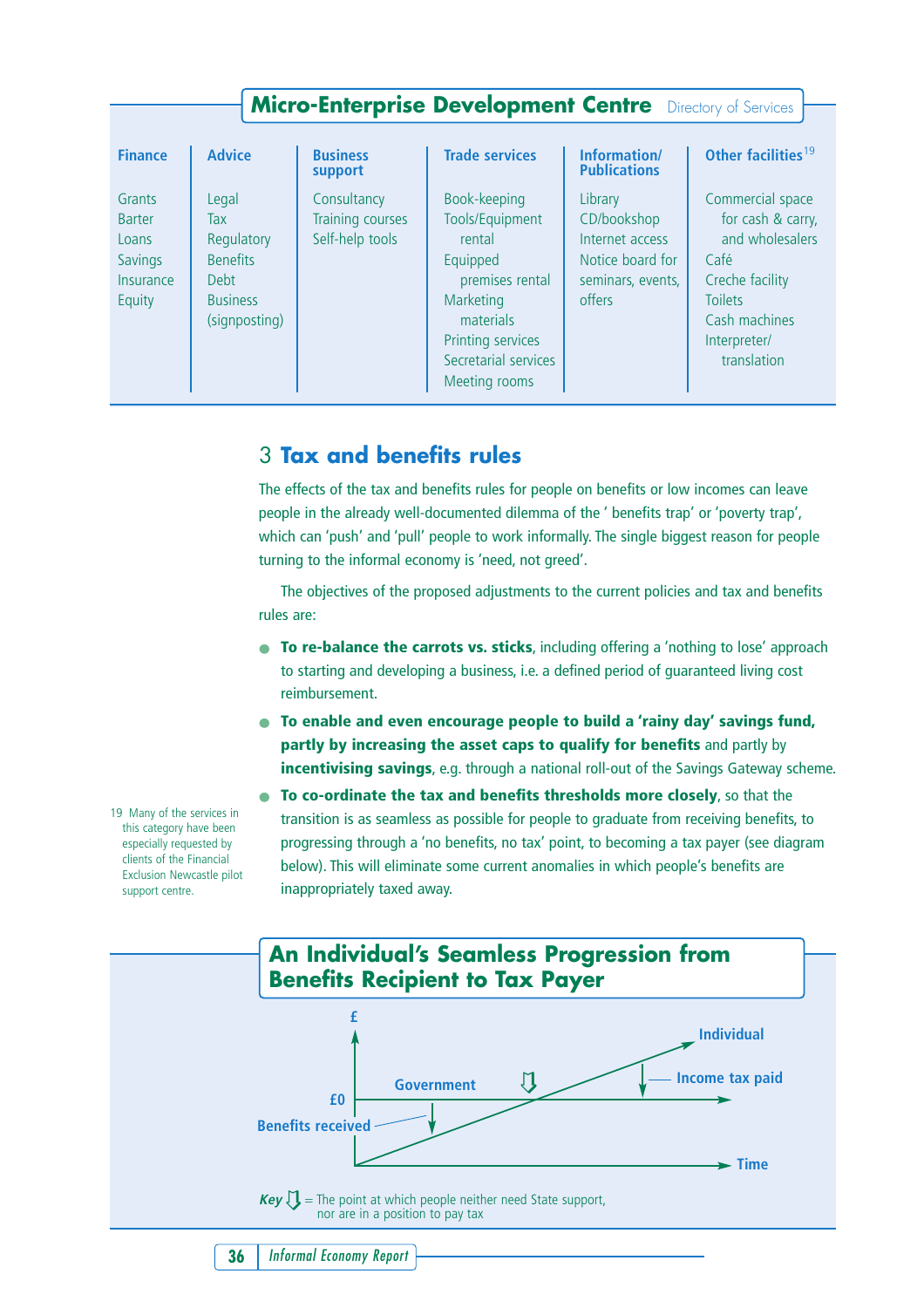This streamlining process will also involve an elimination of such 'distortions' as absolute caps on permitted earnings disregards, work hours or savings levels for benefits retention. What is needed instead is a sliding-scale system which encourages people to work, earn and save as much as they can, rather than manage down their capacity to become independent of State support in order to fit into the current benefits rules.

- **To give people as much control as possible to determine their own timing of when they switch from state support to business income**. This could be achieved by means of a dual bank account system as follows:
- **To re-balance the emphasis on optimising the benefit from usage**, as opposed to the current focus on minimising non-abuse (and thus failing to achieve the desired take-up rates and intended impact).



### **Dual Bank Account System**

For streamlining the welfare-to-self-employment transition process

Each person has two bank or credit union accounts, but can only access the funds in the Personal Account until they switch to the Business Account: The Personal Account is then closed.

|                 | <b>Personal Account</b>       |                | <b>Business Account</b>        |              |
|-----------------|-------------------------------|----------------|--------------------------------|--------------|
| Income          | Welfare benefits e.g. £10,000 |                | Business revenue               | e.g. £24,000 |
| <b>Expenses</b> | Living costs                  | e.g. $£10,000$ | Business expenses e.g. £12,000 |              |
|                 | <b>Net balance</b>            | ғn             | <b>Net Balance</b>             | £12,000      |

Each individual receives welfare benefits for a maximum period, which pays for the living costs. During this time (s)he can make a one-time switch to access the business account, (with a £12,000 net balance in this example), out of which the living costs (of £10,000 in this example) must be paid. This leaves a net balance of £2,000 which, depending on their risk profile, may or may not be enough to give a person the level of security needed to be able to make the switch.

Given that everyone is different, this scheme would allow each individual to make the switch in their own time but, once made, not be able to revert back to benefits for a minimum period. If the business did not make enough during the allowable period to make the individual wish to switch account, the balance in the Business Account would then be forfeited (i.e. be credited back to the government) and the person would be no worse off than before they started, as they would have kept the security of their benefits at all times. They could potentially then have a second chance with another new business.

*Informal Economy Report* **37**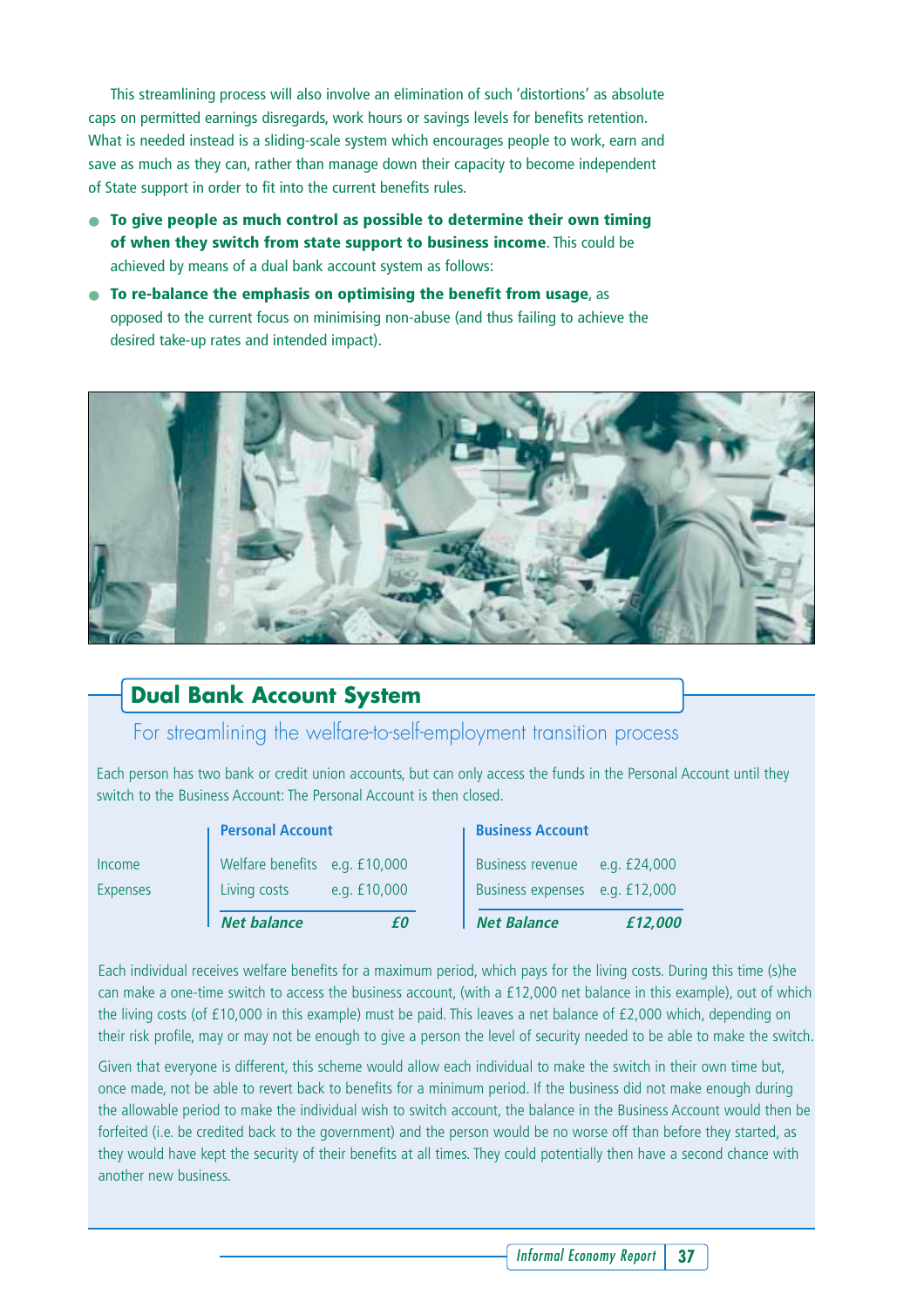- **To overhaul the tax system for micro-enterprises**. This includes a review of:
	- $\circ$  The rules of VAT: Specifically, the threshold amounts; the annual index-linking of these thresholds; and the equalising of retail and service industries, by setting the threshold against gross profit levels rather than turnover.
	- ❍ Tax allowance thresholds for business.
	- $\circ$  Possible introduction of alternative methods such as flat tax amounts for lower income brackets. We recommend the exploration of international models for best practice in alternative tax formulae for lower income tax brackets<sup>20</sup>.
- **To consider other inhibiting factors which at present hold people in the benefits trap**. We recommend that these include increases, extensions or graduation tapers in the support provided by:
	- $\circ$  Existing government work programmes (New Deal and Work Based Learning for Adults)<sup>21</sup>
	- ❍ Lower and/or subsidised housing rent costs
	- ❍ Assistance with childcare costs and increased number of childcare places
	- ❍ Assistance with or subsidised transport costs
	- ❍ Debt repayment levels once a person comes off benefits
	- ❍ Tapering off from secondary benefits e.g. transport allowances
	- $\circ$  Earnings disregards. (These should also be index linked)
	- ❍ Flexible working hours

#### 4 **Role of the voluntary and community sector**

Voluntary and community organisations are often working directly with people 'on the

 $\bigcup$  *Local organisations need greater involvement in the design of services and the flexibility to use discretion in* delivering them  $\frac{1}{2}$ 

ground', or at a grass roots level. They not only experience and understand the problems but are already providing services to support people in their situations. In our opinion, they are very well placed to develop policies and deliver work programmes to address the needs of local people, on their own or when appropriate, in conjunction with local public sector services.

20 There are some very interesting alternatives in Poland that we are aware of.

21 See Barbour A., (2003) 'Analysis of government support programmes for the unemployed into self-employment', Community Links, May, for suggests and practical solutions; and Marlow S., Westall A., Watson E., (2003) 'Who Benefits?', NEF/Prowess, November. The Social Exclusion Unit (ODPM) and Small Business Service (Dti) are both reviewing these programmes and are expected to publish their reports in summer 2004.

#### We recommend:

- **Greater involvement and influence on the design of services by local organisations** and those with practical experience, to meet the local community's needs. We believe this will lead to increased efficiency and effectiveness in the way public resources are spent and used, ensuring much better value for money.
- **To better enable voluntary and community sector organisations to tender for the** *delivery* **of local services**. There are many instances in which they are more suited than public agencies to provide the service needed. One such example is in the delivery of 'formalisation' programmes to help grey market entrepreneurs graduate into mainstream business. For this to be possible, community organisations need to be able to obtain longer term contracts (e.g. 1–3 yrs) than are currently generally available, and also charge for their services on a full cost, rather than marginal cost recovery basis.
- National policies should contain **the ability for local organisations to use discretion and flexibility**, to take into account local distinctiveness and be able to respond to changing local conditions and demands. Additionally, appropriately accredited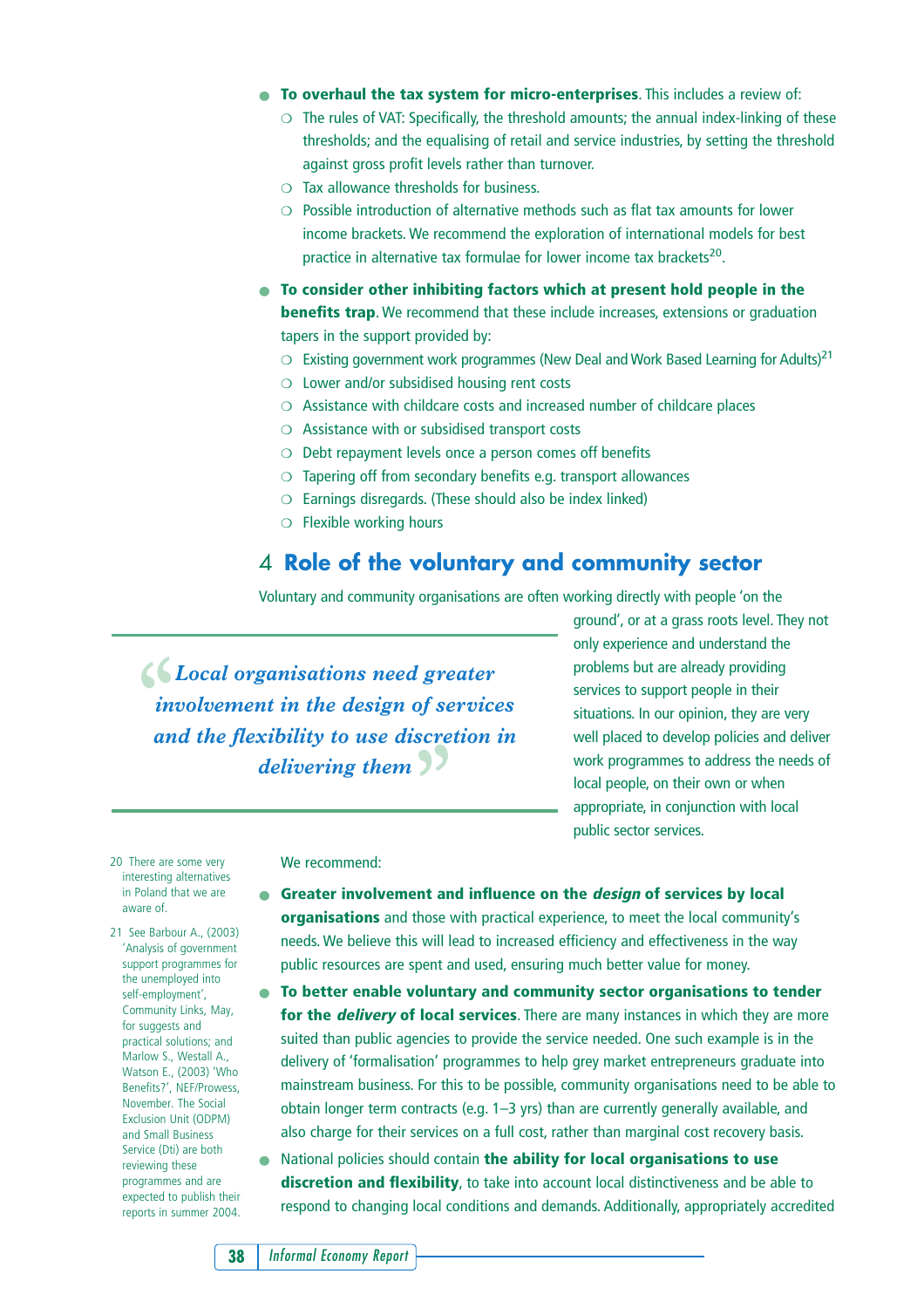local organisations should be able to determine the precise level of support that individuals in transition between welfare and self-employment in their community can receive. This should minimise the two types of errors that inevitably occur when setting standardised policy rules: overpaying people who do not need so much support, and underpaying people who need more support. Local organisations would have the ability to visit the person's home, talk to neighbours and obtain other relevant information in order to set the appropriate level of support for each individual.

### 5 **Debt management and incentives to save**

With £49 billion owed by UK credit card customers alone, debt has now become an extremely serious problem for many people in the UK, particularly those on low incomes. Borrowing money can be a useful way of meeting one's needs, but for others it is a very expensive necessity with sometimes extremely damaging consequences. A life event such as a death in the family, sickness or accident, forcing people to take out loans, can cause serious repayment problems<sup>22</sup>. The Financial Services Authority (FSA) reported that in 2004, 6.1 million families have difficulties meeting their debt repayments<sup>23</sup>. More than half of all households with serious debt problems have incomes of less than £7,500 a year. Debt is a problem hitting the poor, one consequence being that people will work informally.

There is a second issue facing people who have debts and are receiving specific state benefits. If an individual is receiving certain benefits, then debt repayments are dramatically reduced to an average of £2/week. However, the original contractual repayment schedule is re-instated immediately upon an individual leaving the benefits system. Many people when

considering their options will not return to work because of their high debt repayments and choose to remain on benefits, which again can lead people to work informally because the benefit payments do not meet their needs.

We believe the key is a substantial tightening of the consumer credit regulations, as well as the provision of

*Many people … will not return to "work because of their high debt repayments and choose to remain on benefits … "*

support to people to build their savings and assets, and use these in balance with debt, to finance their purchases and grow their business. The latter is not an easy task, as it involves running counter to the widespread availability of credit, both from financial providers and from retailers. In respect of the tightening of the Credit Consumer Act, we are particularly disappointed with the recent measures announced by the Dti (on 9th June 2004) which has been looking into this problem for some time. Specifically, in particular, they do not address a number of the most important issues. These include capping on legal interest rates, making prepayment penalties affordable and designing a foolproof system to prominently disclose all hidden charges.

In addressing debt and savings, we recommend that:

- **A staggered and/or deferred debt repayment system is introduced for people leaving benefits.**
- **Further steps should be taken to tighten the Consumer Credit Act** including the introduction of a variable cap on lending interest rates by loan companies and banks. A useful precedent for the success of such a cap can be found in Germany, where predatory lending practices have now been very effectively controlled.
- 22 See the 'Debt on our Doorstep' campaign, www.debt-on-ourdoorstep.com; and Kempson E. and Whyley C., (1999) 'Kept out or opted out?: Understanding and combating Financial Exclusion', Personal Finance Department, Bristol University.
- 23 Financial Services Authority, (2004) 'Financial Risk Outlook 2004'. www.fsa.gov.uk

*Informal Economy Report* **39**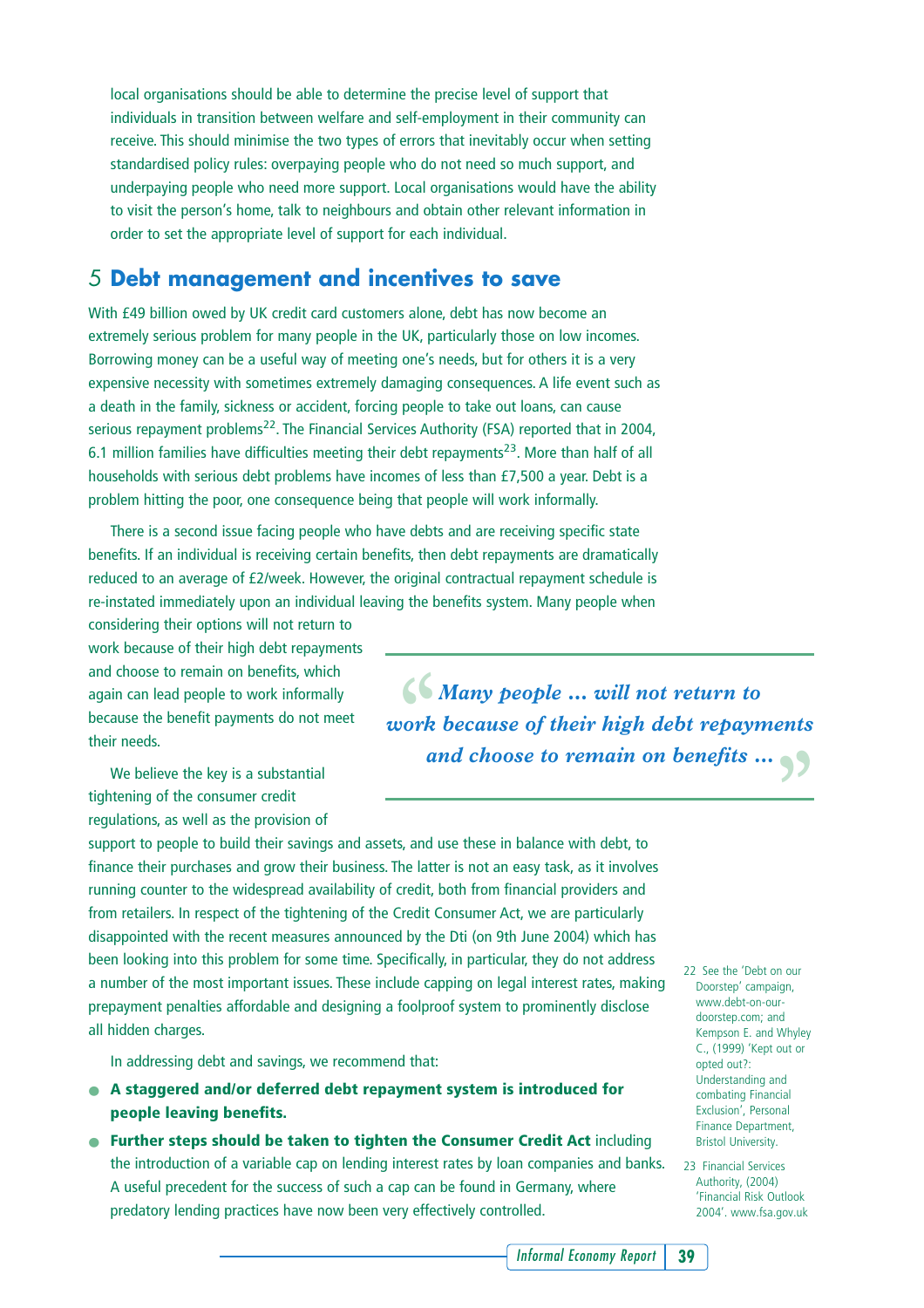- **Community Development Finance Institutions (CDFIs) and Credit Unions should be given increased promotion and financial support, as well as more joined-up support** vs. the current separate funding criteria and targets issued by different government departments supporting enterprise vs. personal lending. Equal support should be given to CDFIs helping people with enterprise finance and personal finance, especially given that a self-employed borrower rarely makes any distinction between his/her various financial needs.
- Strong incentives will be needed to **encourage back a culture of savings**. We recommend that these include: assistance with personal and business financial planning; a roll-out of incentivised matched savings schemes (e.g. Savings Gateway<sup>24</sup> or US Individual Development Accounts); and savings discipline support schemes to help keep savers on track.

### 6 **Government agency database linkages**

The current separation between the Inland Revenue and the Benefits Agencies means that it is relatively easy for people to miss out on or be delayed in receiving state benefits, such as tax credits or housing benefit run-on, as well as to cheat the system. Both practices would be significantly reduced if the **data systems used by the various agencies and/or government departments were further linked**, e.g. showing a person's situation and therefore eligibility for housing benefit, child benefit, working tax credit and taxable income and/or taxes paid.

An additional advantage of greater database unification is that it would facilitate the transition path as set out in the earlier graph (see Recommendation 3). A system which can monitor and track the transition people make from benefits into work could respond immediately to changes and keep the right balance between benefits and tax, and so guarantee the basic income of the individual.

Clearly there are data protection and privacy issues that need to be taken into consideration. However this is still an important issue, which we believe, should be reviewed. The forthcoming merger of the Inland Revenue and Customs & Excise should help this process.

### 7 **Cross-government working groups**

As we have attempted to demonstrate, the informal economy is a highly complex issue that does not lend itself to either simple analysis or solutions. As the table below shows, **a number of different government departments and agencies** are responsible for its various aspects and each of these **needs to participate in the joint consideration of relevant policy proposals**. See the table opposite.

We commend the existing work that has been started by the Inland Revenue, the Office of the Deputy Prime Minister's Social Exclusion Unit and Neighbourhood Renewal Unit and the Small Business Council within the Small Business Service/Dti. This work should act as the foundations for building future work plans and for developing strategies, policies and practical work programmes.

We are also pleased that **a cross-government working group has been established** to develop joint strategies and policies, and test specific changes to different elements of the current system. However, we **recommend that this group be expanded to take account of all the relevant bodies**, and also draw upon the valuable experience gained by the voluntary, community and business sectors, to develop the strategy and partake in pilot projects.

24 See www.hmtreasury.gov.uk for more information and contact details.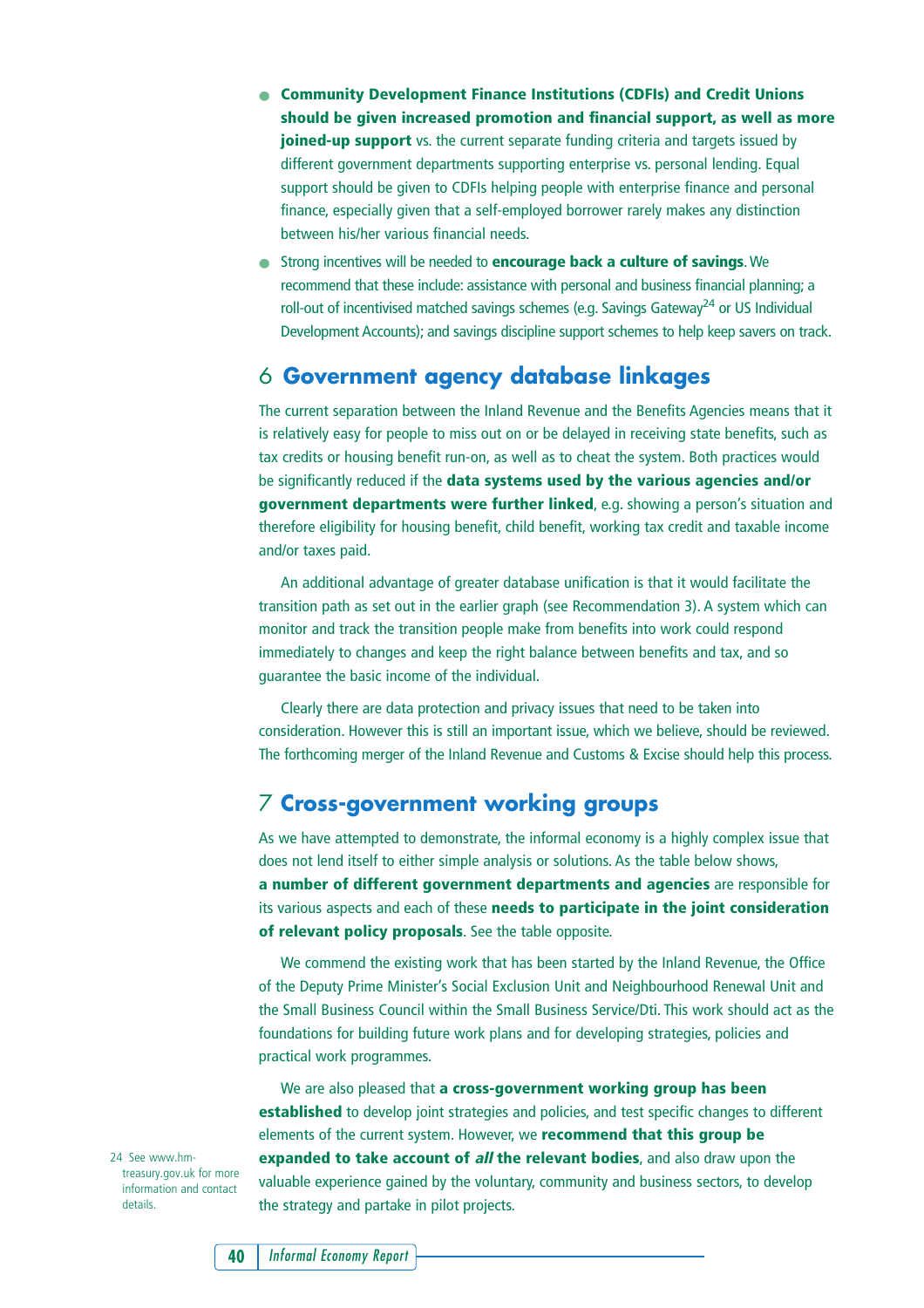### **Rationale for cross-government working groups**

| <b>Government Department</b>                                                                                                       | <b>Relevant Issue</b>                                                                                                                                                                         |
|------------------------------------------------------------------------------------------------------------------------------------|-----------------------------------------------------------------------------------------------------------------------------------------------------------------------------------------------|
| <b>Cabinet Office</b>                                                                                                              | Overall leadership/co-ordination of all<br>government departments                                                                                                                             |
| Department for Work & Pensions                                                                                                     | Benefits rules, Interface with Inland Revenue.                                                                                                                                                |
| Department for Education and Skills                                                                                                | Job creation targets/skill needs.<br>Financial literacy.                                                                                                                                      |
| Department for Trade & Industry/Small<br><b>Business Service/Business Links</b>                                                    | Business support. Financial support for<br>organisations providing business support.                                                                                                          |
| Office for the Deputy Prime Minister: Social<br>Exclusion Unit/ Neighbourhood Renewal unit<br>Home Office: Active Communities Unit | Informal economy benefits to the community.<br>Impact on neighbourhood renewal/building of<br>social capital/active citizenship.                                                              |
| <b>HM Treasury</b>                                                                                                                 | Building savings and reducing indebtedness.<br>Supporting CDFIs e.g. throughout Community<br><b>Investment Tax Relief.</b>                                                                    |
| <b>Inland Revenue</b>                                                                                                              | Developing appropriate tax structure. Interface<br>with benefits system.                                                                                                                      |
| <b>Financial Services Authority</b>                                                                                                | Financial literacy. Money laundering<br>regulations for re: support organisations<br>helping informal economy entrepreneurs to<br>transition. Para-banking regulatory framework<br>for CDFIs. |

Finally, we believe that if any of the above recommendations are to truly work, then the backing of the whole government will be crucial. We recommend that a **member of the Cabinet take the responsibility and leadership in moving the informal economy up the political and parliamentary agenda<sup>25</sup>. Until there is commitment** at a senior level then significant political and practical change will be unlikely.

### 8 **Action research through pilot-testing**

In general, we believe that wherever possible, the best way of researching such a complex issue as the informal economy is through action research, i.e. pilot-testing of specific changes to the education, tax and benefits system, and so be able to monitor the impact and acceptability of them<sup>26</sup>. We recommend that voluntary and community **organisations, in partnership with local government offices, undertake this pilot-testing and appropriate funding streams be provided** for the purpose.

### 9 **Areas for further academic research**

There is a recognised body of academic research that has been conducted into the UK's informal economy (see Bibliography). Many aspects of the informal economy do not warrant further research, as we feel the benefits would be far outweighed by the costs and delay in developing practical and testable solutions. However, we do believe that research would be valuable in the following areas:

- 25 Building upon the UK Employment Action Plan 2003. See http:// www.dwp.gov.uk/publi cations/dwp/2003/uk\_a ction\_plan/index.asp
- 26 See the Prime Minister's Strategy Unit, (2003) 'Trying It Out' – 'The role of 'pilots' in policy-making', December 2003 www.strategy.gov.uk

*Informal Economy Report* **41**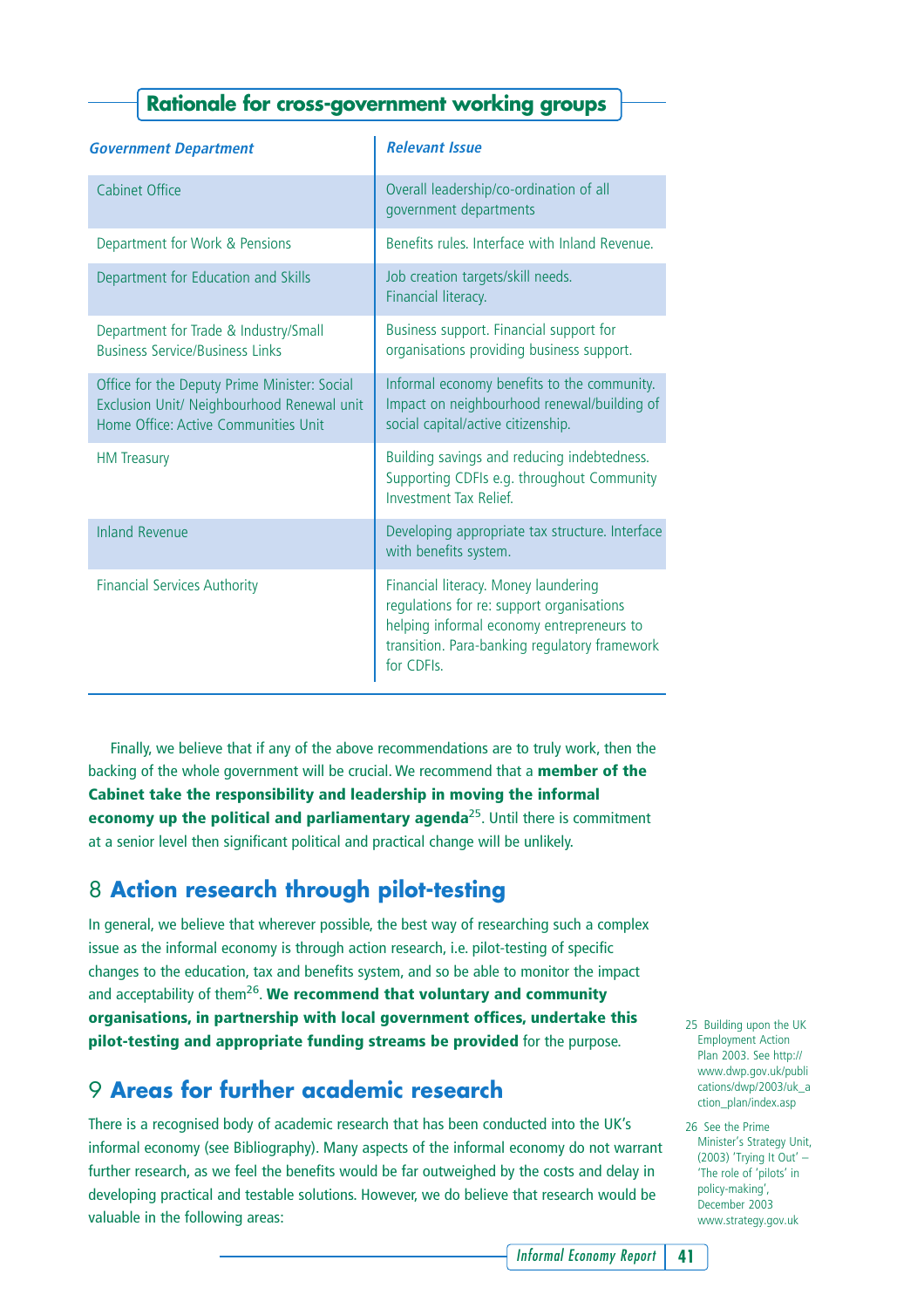- **Determining the size of the informal economy.** More work is needed to quantify the size and scale of the market of informal economy entrepreneurs and the growth trend in these numbers, so that the various recommendations made in this paper can be costed. The Grabiner Report<sup>27</sup> and others have stated the difficulties of quantifying the scale and size of the informal economy, but we nevertheless believe this could be estimated to a reasonable degree of accuracy either by the Inland Revenue's Analysis & Research team or by academic specialists.
- **Investigating the positive benefits and functions of the informal economy.** Many of the negative or detrimental effects of the informal economy have been researched and published. However, more evidence needs to be collected to show the very real positive benefits that informal employment brings to communities and individuals, if the Inland Revenue and other government departments are to consider any policy that deliberately enables it to continue in some form<sup>28</sup>. The Social Exclusion Unit's report on Jobs and Enterprise in Deprived Areas, due to be published later this year, has been looking at what government can do to take advantage of the skills and entrepreneurship that exist in the informal economy, within the context of recognising the positive contribution they can make to raising formal employment and enterprise. Hopefully, some specific recommendations, along the lines of those outlined in this report, will also be made.
- Understanding overseas countries' approach to the informal economy. Comparative research should be undertaken, in order to draw upon and learn from the experiences of other countries, in terms of their legal, regulatory, tax and funding frameworks that affect people working in the informal economy. An EU-wide informal economy conference held in Sicily, in November 2003 highlighted the UK as one of the leading countries in the EU addressing the informal economy. Nevertheless, many lessons can still be learned from both industrialised and developing countries.



27 Lord Grabiner, (2000) 'The Informal Economy', HMSO, March. www.hm-treasury. gov.uk

28 See Dr Travers A., (2000) 'Prospects for Enterprise An investigation into the motivations of workers in the informal economy', Community Links Evidence Paper No.2; and the forthcoming Inland Revenue Report completed whilst on secondment at Community Links and Street(UK), expected publication in summer 2004.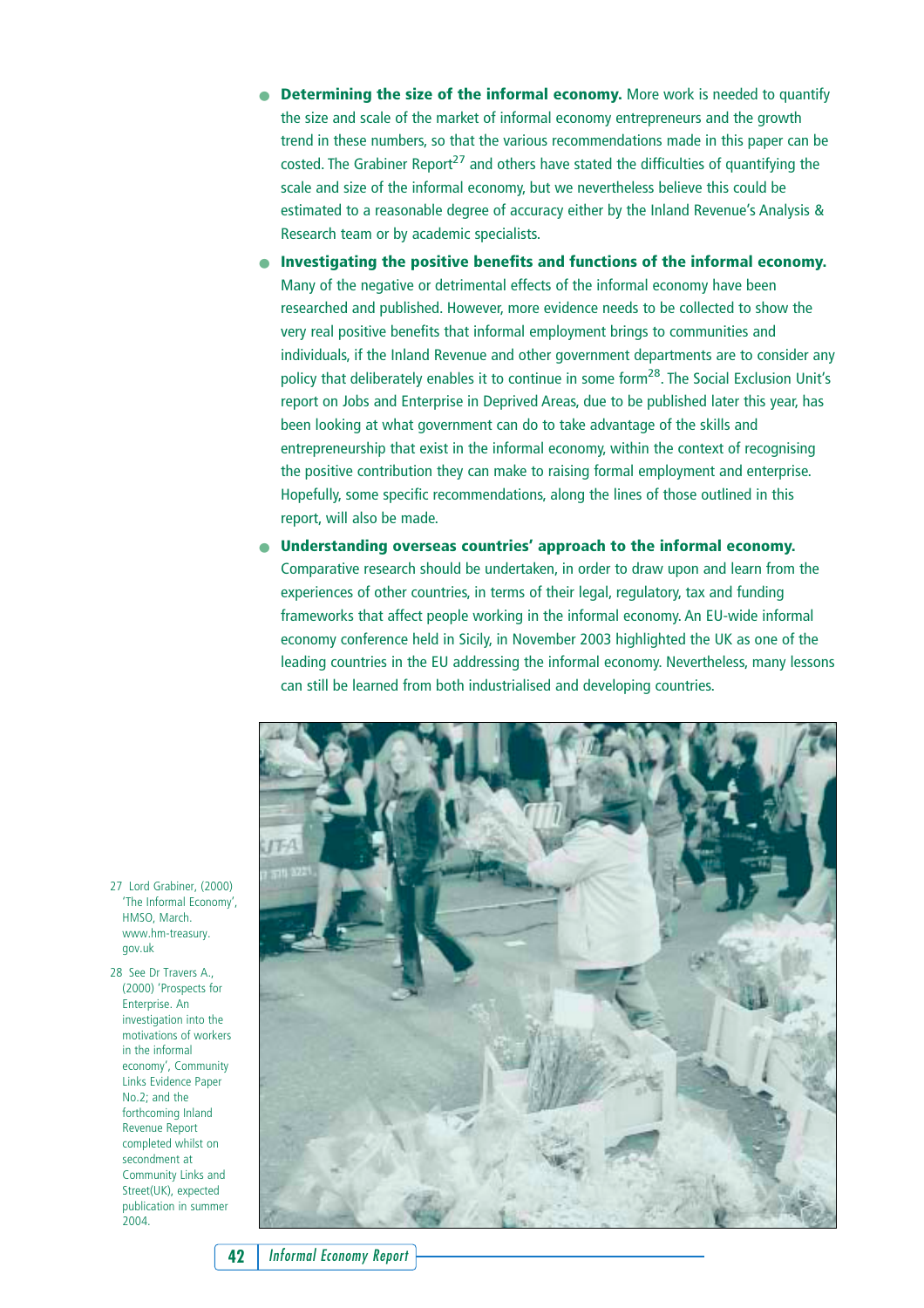# 7 **Street(UK) Client profiles** Client 1 Sharon

**C** HARON has been running her own mobile beauty therapy business for three years, but  $\Box$  has been involved in the industry for 20 years. She offers a range of services including manicure, waxing and massages, in her clients' homes, travelling by bus with her entire 'business assets' in one small bag. She lives very modestly with her 13-year-old son from a previous relationship (we visited her in her home).

When she first started her business, she rented a space at a ladies' club about thirty miles from her home, but found the daily travel made it difficult for her to spend time with her son. She then began working with a group called L Leisure, who paid her a commission to work in one of their tanning studios for a few months before suddenly refusing to renew her contract. 'They basically got me in to establish a customer base and then got me out as soon as they could,' she says.

Sharon now operates for two days a week at a local hairdresser and three-to-four daysa-week offering a mobile beauty therapy service. Due to fluctuations in demand, Sharon's sales figures vary considerably from month to month, but average at around £1,500, approximately 75 per cent of which comes from the mobile operation. She legally claims Working Tax Credit and housing benefit. After her business costs and fixed household expenses, Sharon is left with an average of around £150 a month.

Sharon's business is tax-registered and she does all her book-keeping manually. On average, she declares around 50 per cent of her business for tax purposes. However, this varies in accordance with her earnings. Sharon's approach is to declare the maximum she can afford to, after first ensuring that she can pay her rent and feed her family. That way, she feels she is not taking a penny more of state support than she needs for her basic living

costs. She takes quite a strict approach to minimising her state dependency and abiding by her own moral code, distinguishing this radically from 'real benefit scroungers'. Without the undeclared income, Sharon believes she would find it impossible

*She takes quite a strict approach to "minimising her state dependency* 

to make ends meet, but she is uncomfortable and fearful about what she is doing. A neighbour was recently prosecuted for tax fraud even though, she says, he was hardly earning 'more than a few bob' through landscape gardening.

Sharon would like to develop her business and declare all her earnings in order to build up a good credit history, but calculates that she would need to earn around £350 a week (i.e. 10 times her current earnings) in order to do this. 'I wouldn't even need the housing benefit then,' she says.

Prior to setting up her business, Sharon practiced beauty therapy in established outlets and also worked for a while in the catering industry, but found employment in both fields to be insecure and patchy. She was once sacked from a restaurant for refusing to wear a short skirt while pregnant. Overall, she feels no worse off and certainly less financially insecure being her own boss and in control of her own capacity to generate an income, however little it provides.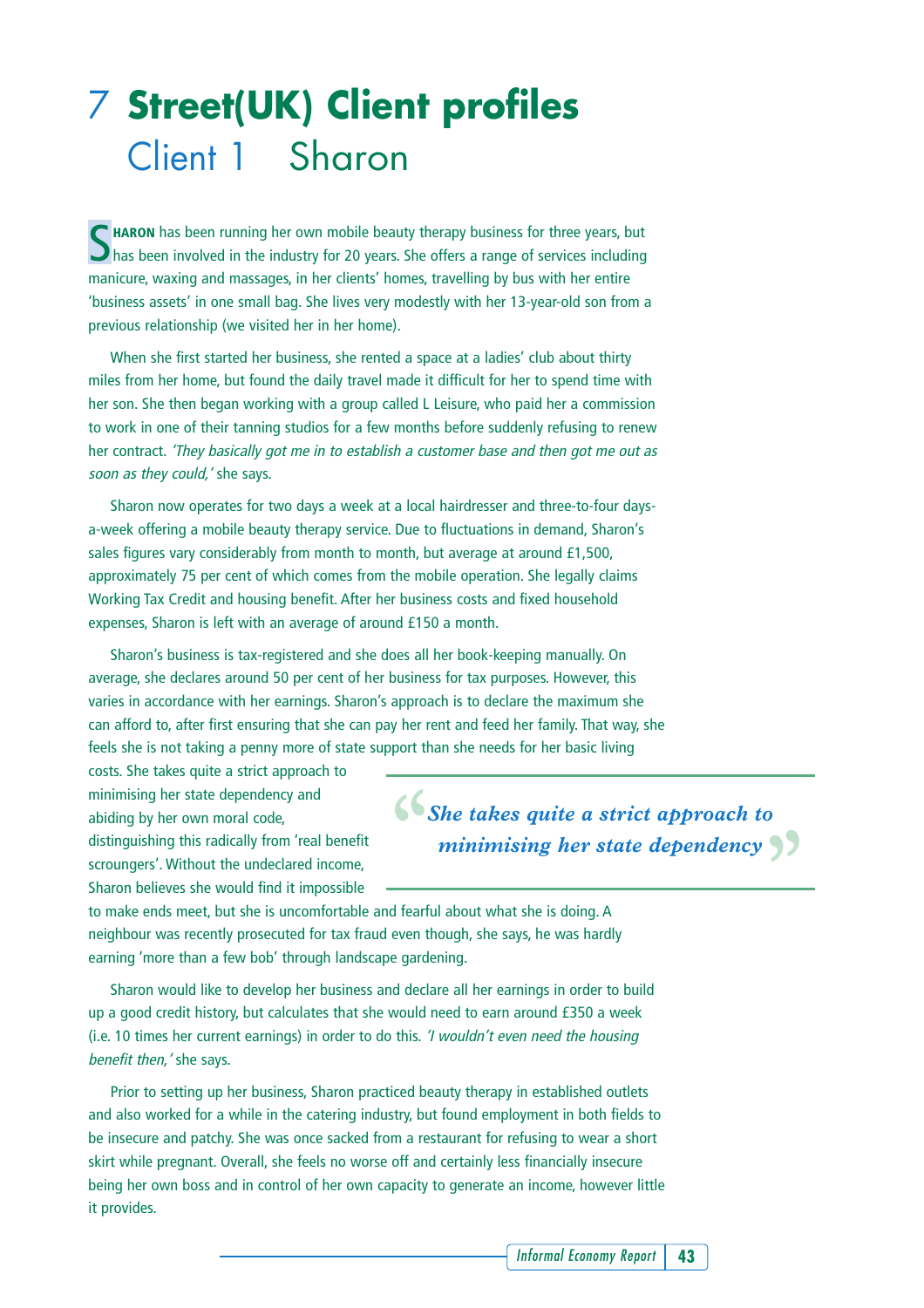# Client 2 **Sanjay**

S**ANJAY** has run an unregistered decorating and refurbishing business since January 2002. He lives with his mother in rented accommodation and is the household's only breadwinner following the recent death of his father. His mother is eligible for housing benefit and a widow's pension, but Sanjay pays all of the bills and makes a significant contribution to other household costs. With three younger siblings, who are all at college, despite being only 25, Sanjay as the oldest male in the family regards himself as having head of household responsibilities.

Sanjay decided to set up his company following several years of employment. After completing a City and Guilds electrical course he worked in a McDonald's restaurant for two years before getting a job as a night supervisor at a local Texaco garage. 'The money was good but after a while I got sick of working nights,' he says. He left to become a technical assistant at a local girl's high school. The job paid considerably less than the garage but Sanjay was frequently sent on courses to learn more about equipment maintenance and health and safety issues – a professional investment that he would not have been able to afford himself, but regarded as a pre-requisite to advancing his long term job prospects.

As he developed his skills, Sanjay started taking on small decorating jobs, mainly as favours to friends and family members. 'People would just ask me to do stuff for them at weekends and in the holidays.' It soon became apparent that he was earning more through this 'extra' work than from his regular job, so he left the school and became a full-time decorator.

In the 18 months since he started the business, Sanjay's sales figures have increased

 $\bigcup_{i=1}^{\infty}$  **He** would like to take on skilled *sub-contractors to expand his capacity, but is concerned about the expense incurred by offering formal contracts "*

steadily. His average monthly gross profit is £3,700, which leaves him with £1,000 a month after his business costs and fixed contribution to household expenses have been deducted.

Although his business is developing, Sanjay is still some distance from establishing his business legitimately. He is not tax-registered and requests all client payments in cash. He keeps only partial

records of his transactions, does not have public liability insurance and does not insure his tools, which he keeps at home or in his car. He occasionally employs other workers to help with bigger jobs, who he pays on a cash-in-hand basis.

Sanjay would like to build up his business by taking on larger contracts, but this is impossible at the moment because his capacity is restricted through having no permanent employees. He would like to take on skilled sub-contractors to expand his capacity, but is concerned about the expense incurred by offering formal contracts, paying National Insurance and taking out employer liability insurance. 'I would like to become fully legitimate, 'he says, 'but I can't see it happening just yet.'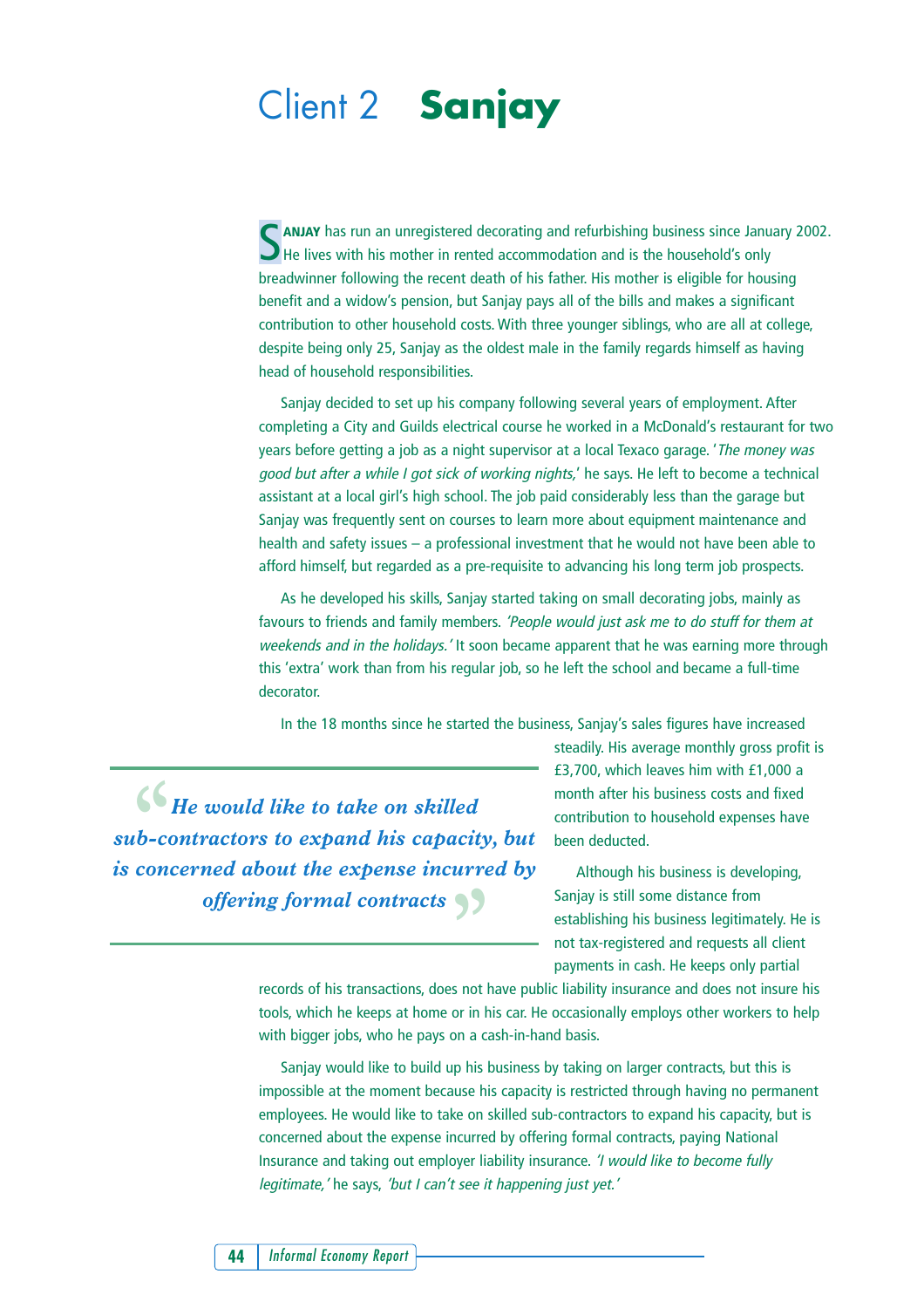# Client 3 **Robert**

**ROBERT**, who is in his thirties, has tried a range of different trades since leaving school at the age of sixteen. He began his career as a chef and worked for several years in restaurants before deciding to return to college to train as a gym instructor. He then spent time working as a security guard before returning to college to re-train once more, this time completing a City and Guilds qualification in wall and floor tiling. Upon completion of this course, he worked for an agency but was then made redundant again in 2002, since when he has been working as a self-employed tiler. Despite working mostly at the bottom level of the business, i.e. as a sub-contractor rather than at higher rates directly for clients, Robert still feels 'more secure working for myself than in previous jobs'.

Robert's business is very fragile and his monthly gross income averages at around only £480. He lives with his sister in her flat and has a son from a previous relationship, for

whom he pays maintenance. After being made redundant several times, Robert is very cautious with his money and tries hard to save a portion of his income to guard himself against future financial difficulties. After his business costs, contribution to his sister for household expenses and loan repayments are taken into account, he has on average £170 left each month.

 $\bigcup_{i=1}^{\infty} H_{i}$  *He does not have public liability insurance and does not insure his equipment because he cannot afford either "*

Robert is proud of his financial independence and has never claimed benefits. He maintains a reasonable level of book-keeping but is not tax-registered, although he says he would prefer to be fully legitimate. He does not have public liability insurance and does not insure his equipment because he cannot afford either. This resulted in a huge cost recently when he was forced to replace £200 worth of tools that were stolen from a job he was working on.

Sub-contracting on a casual basis is a vulnerable profession. 'Last month I had £200 worth of tools nicked,' Robert says. 'And right now I've got two or three clients that still owe me money from months ago.' So far, he has managed to keep afloat, by using his savings to support himself in really bad times. This leaves him unable to advance.

Robert would like to expand his business and become more financially secure, but at the moment is unable to do so because of his low sales figures. He takes a great deal of pride in his work and is determined to mark himself out as a fast-working, skilled professional who provides a good service. 'There are lots of people that cut corners and don't do a good job, but if you do it properly, they'll remember you and come back when they need something else doing,' he says.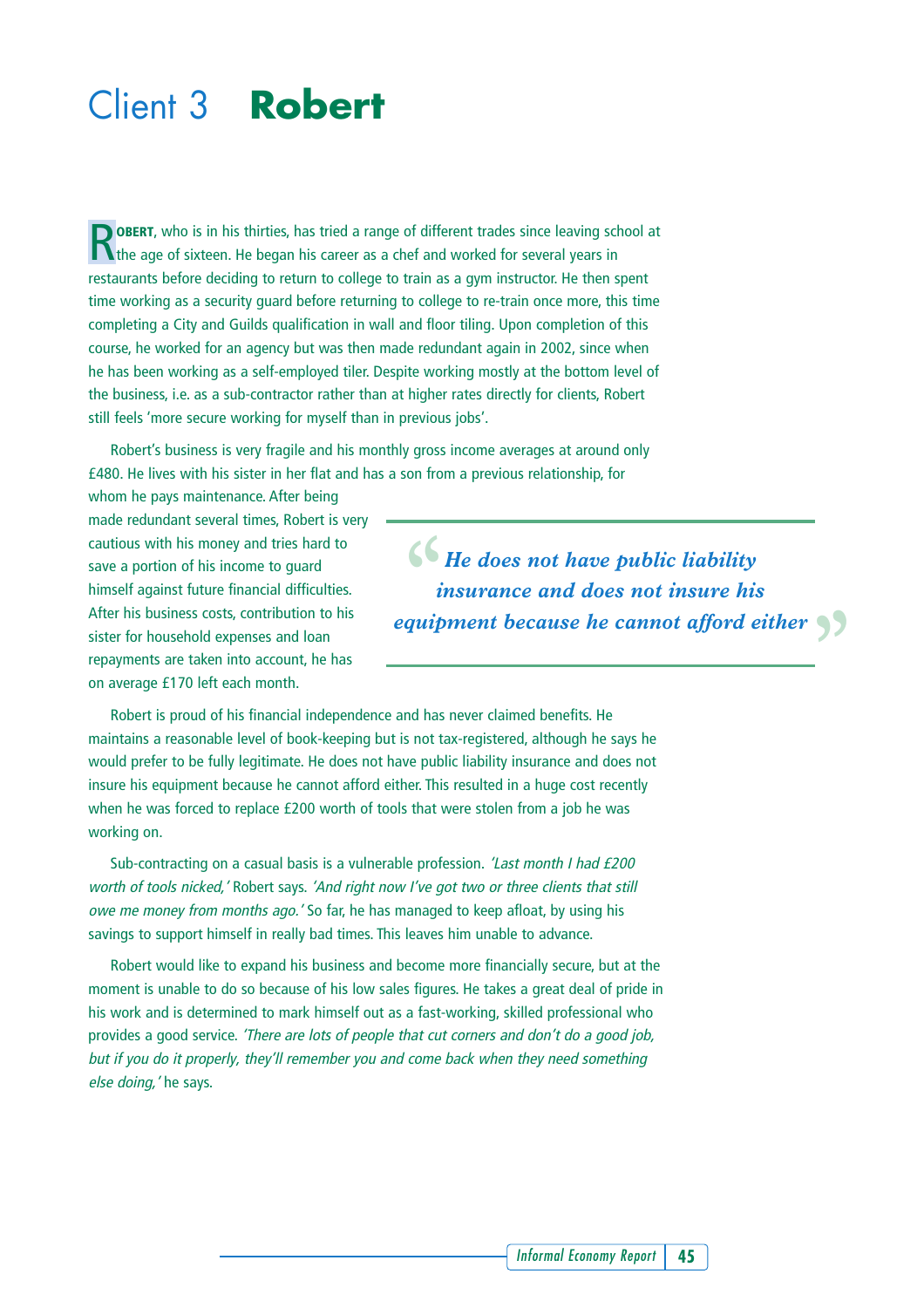## Client 4 **Titus**

TITUS, who is 53-years-old, runs a catering business specialising in Caribbean foods. When taught to cook by his mother and has been involved in catering for much of his **ITUS**, who is 53-years-old, runs a catering business specialising in Caribbean foods. He adult life, though it wasn't until February 2002 that he finally started up on his own. He is very active in the local community, and was recently featured in the local newspaper after he received an award for his work in helping local unemployed people.

Before setting up his company, Titus spent a year at a local Sixth Form College studying business management. The tutors on the course were extremely supportive and continue to

*. . . the lack of extra financial support since "his Over-50s allowance ended has left him vulnerable.'I'm now worse off than when I* started the business,' he says.

give him mentoring advice when he needs it. When he first started his business, Titus received £60 a week from the Over-50s allowance, which provided him with an essential means of extra support during this time. He stopped receiving these benefits six months ago. 'I'm now worse off than when I started the business,' he says.

The core of Titus' business is providing a catering service for weddings, birthday

parties and business functions. On average, he takes on three of these jobs a month at £300-£400 a time, using casual labour (often his own family members) to help prepare the food and serve the guests. He has a health and safely certificate for his home but does not have public liability insurance because, he says, he cannot afford it.

Titus has also recently begun to serve food through the bar of a local theatre. This will not be as lucrative as the external catering business, but will provide some extra revenue. He will employ two people part-time to help at the theatre bar, initially on a cash-in-hand basis but later, he hopes, on formal contracts. He does his own book-keeping, using manual records. Over 90 per cent of his clients pay him in cash and the business is not registered for tax or VAT.

Titus would like to expand his business and take on more contracts for private functions, but as he does his catering from home, there is currently not enough capacity for him to take on more work. His dream is to produce and market his own brand of Jerk seasoning and sell it through local supermarkets. 'I want to have my own brand, like Madhur Jaffrey,' he says.

But while Titus' business is growing, the lack of extra financial support since his Over-50s allowance ended has left him vulnerable. After his business costs and fixed living expenses have been deducted, he is left with around £200 a month. He has calculated that he would need to take on at least one more major catering contract every four weeks to restore his income to the level it was when he received the Over-50s allowance. 'But I already work over 60 hours-a-week, so I can't really do much more,' he says.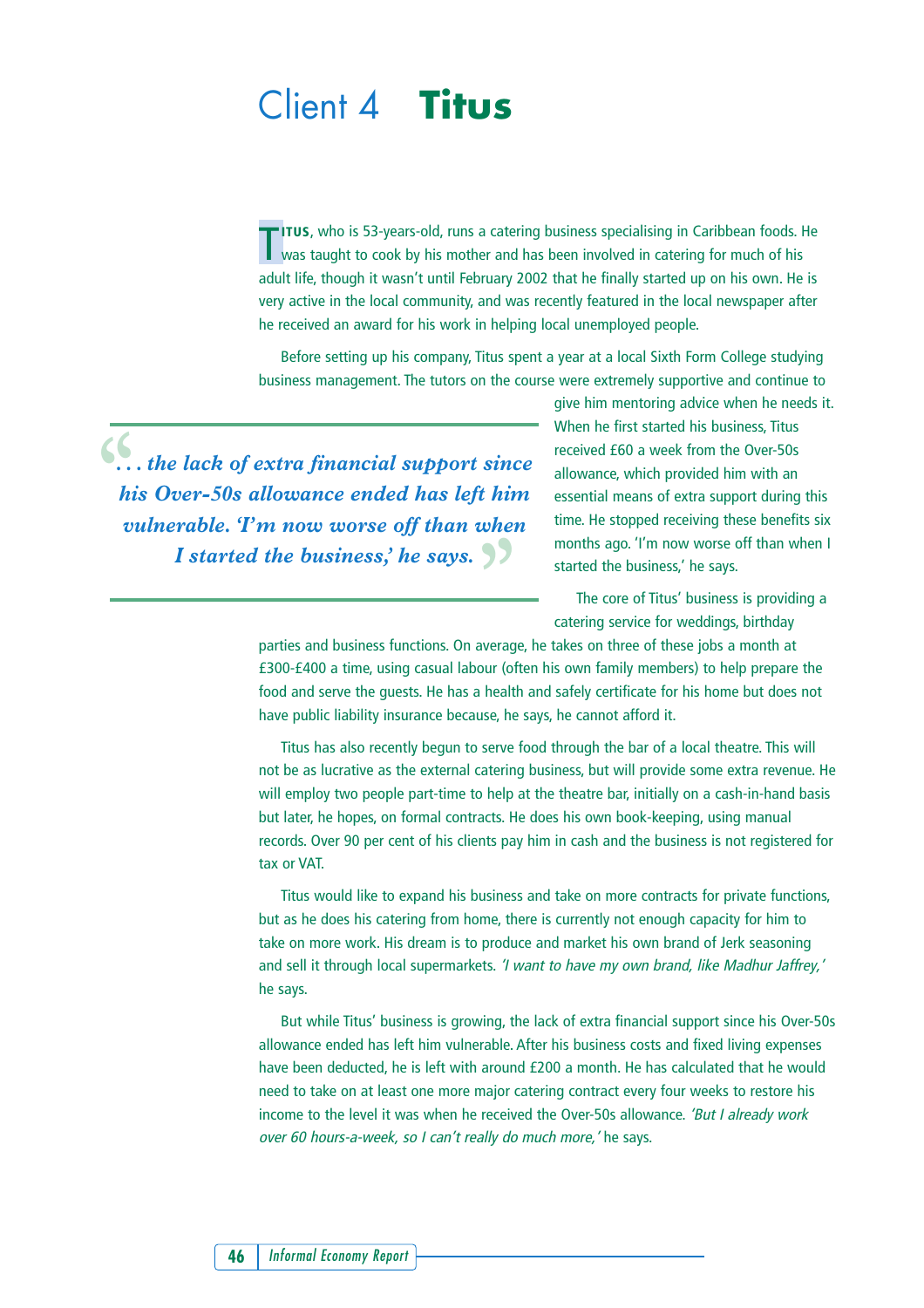# Client 5 **Sonia**

**A**FTER graduating with a degree in philosophy, Sonia, 46, spent most of the next twenty<br>years selling office equipment. For a long time she has been attracted to the idea of owning her own business and when the opportunity arose to take over the running of a café, she decided to give it a go. Finance was initially a problem  $-$  *The banks just wouldn't* touch me,' she says – but she eventually managed to obtain a £2,000 loan from a friend and a further £800 from her brother. The café opened under her ownership in April 2001.

Sonia does not employ anybody else, working in the café for six days a week, from 7.30am, serving a combination of English and West Indian food. She retains a very high percentage of her customers – many of the elderly patrons rely on her for their daily hot meal – and says she likes to look after everyone who comes into her shop 'as if they were my family'.

The Café has seen a slow but steady increase in sales since Sonia took over, from an average of £500 per week in the beginning to an average of around £750 per week today. Her average gross profit per month is just over £2,000, which leaves her about £400 a month after her business and household expenses have been taken into account.

Sonia became tax-registered for selfemployment in April 2002 and started paying tax in January 2004. She does her own bookkeeping and has two bank accounts, one for business and the other for personal use. She is eligible for the Working Tax Credit, but is wary of registering for it because she fears attracting attention to the years she did not pay tax. She is anxious about a visit from the Inland Revenue and hopes the records she has kept (showing lower than actual sales

*I'm between a rock and a hard place' "she says, referring to the unaffordability of declaring all her income as against* breaking the law  $\big\}$ 

levels) will protect her. 'I'm between a rock and a hard place' she says, referring to the unaffordability of declaring all her income as against breaking the law.

The café has a health and safety certificate and Sonia has also taken out contents insurance for the equipment. She pays £50 per month for public liability insurance.

Sonia would now like to expand her business but feels restricted by the small size of the cafe, which only seats ten people at a time. She would like one day to open a 'proper restaurant' serving good quality Caribbean and English food at low prices. She strongly believes that there should be more help for people in her position, but is sceptical about the prospects of this happening. 'Most Government schemes come in, hang around for a bit, and then go away again. They don't stick with them long enough. The only way to improve an area is through long-term investment over generations,' she says.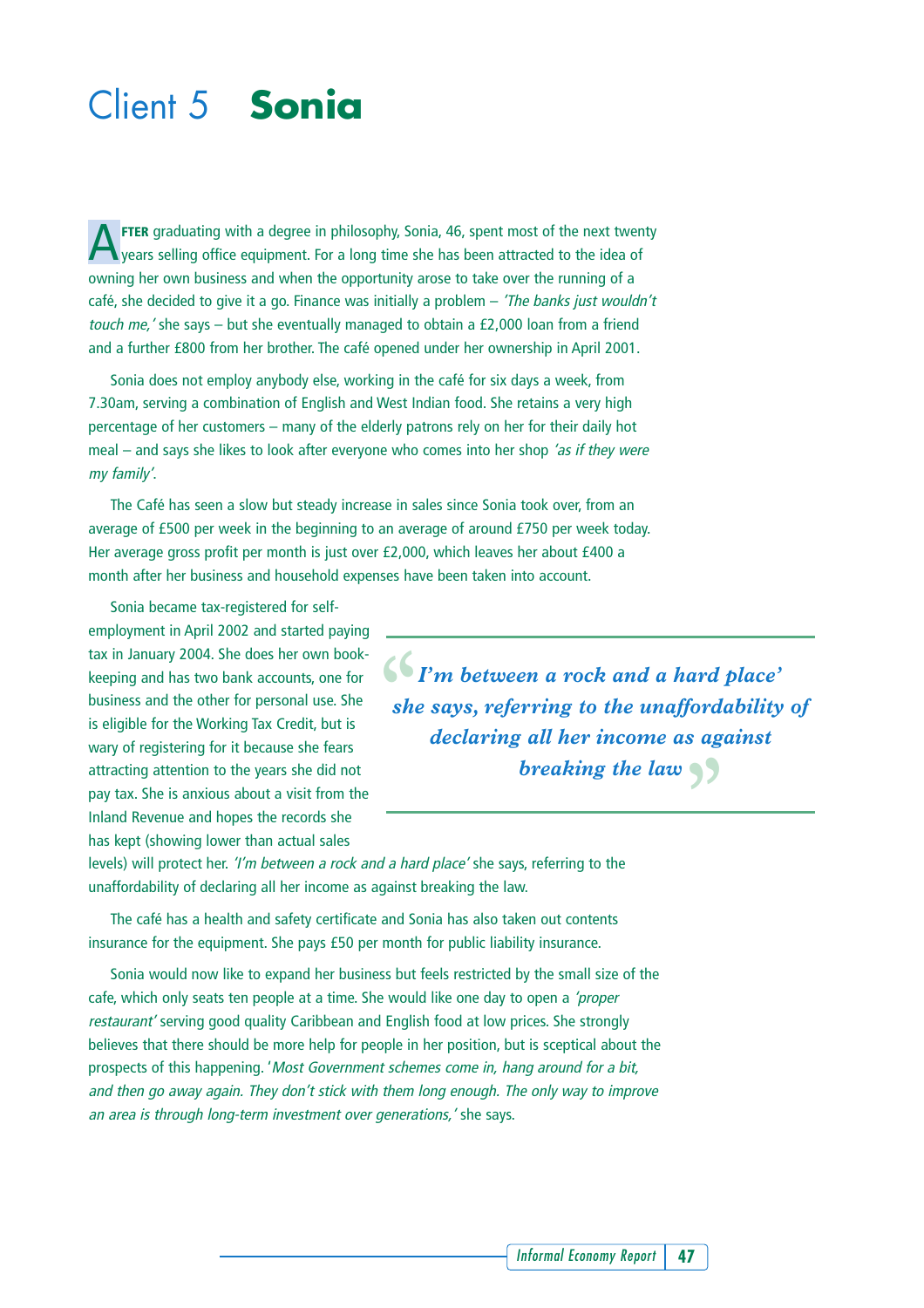# Client 6 **Craig**

**C**RAIG, a self-employed window cleaner, is in his mid-20s. He started his business in 1998<br>with an £1,800 loan and a £400 grant from the Prince's Trust, plus a £1,000 grant from the City Council. Since then he has built up his business steadily, investing £7,000 over the last five years.

The value of a window cleaner's business is determined by the number and quality of rounds that he has. Rounds are bought and sold between window cleaners, sometimes fetching over £3,000. A valuable round will consist of a solid base of regular customers, providing a fixed income every month. Craig likes to invest in rounds and build them up by increasing the customer base, before selling them on. He loves being a window cleaner, and says he 'wouldn't want to be doing anything else in the world'.

Craig's sales average at around £1,800 per month, with gross profits at £1,300 per month. After his living and business expenses have been taken into account, he is left with about £500 a month. He keeps a manual record of his sales, only a portion of which he puts through the books and declares to his accountant for tax purposes. He says that every

*He is holding back from declaring all his "income, because he fears that the increased tax burden will prevent his business from getting to the scale that will enable him to sustain the payments on a mortgage "* window cleaner he knows keeps at least some of their income back, and many do not declare any of their earnings.

Craig would like to own his own home. He knows that in order to obtain a mortgage for the amount he wants  $-$  about £70,000  $$ he needs more documented income, and so would like to declare all of his income for this purpose. But he is currently holding back from doing this because he fears that the increased tax burden will prevent his

business from getting to the scale that will enable him to sustain the payments on a mortgage, once obtained. However, he hopes to be ready to 'go legit' within one more year.

Craig has a public liability insurance policy, but this only covers himself. If one of his employees caused injury or damage, he would have to take responsibility himself to make a claim. He has insurance policies taken out on his van and his equipment.

The growth of his business has meant that Craig has had to take on two employees to cope with all the rounds. He pays his employees in cash, which both parties regard as a mutually beneficial arrangement. 'I'm happy because I don't have to do paperwork and pay National Insurance, and the lads are happy because they can avoid tax', he says. The only thing that would motivate Craig to offer formal contracts would be if he couldn't find casual labour of a high enough quality. But, he says, 'you can always find kids for this kind of work'.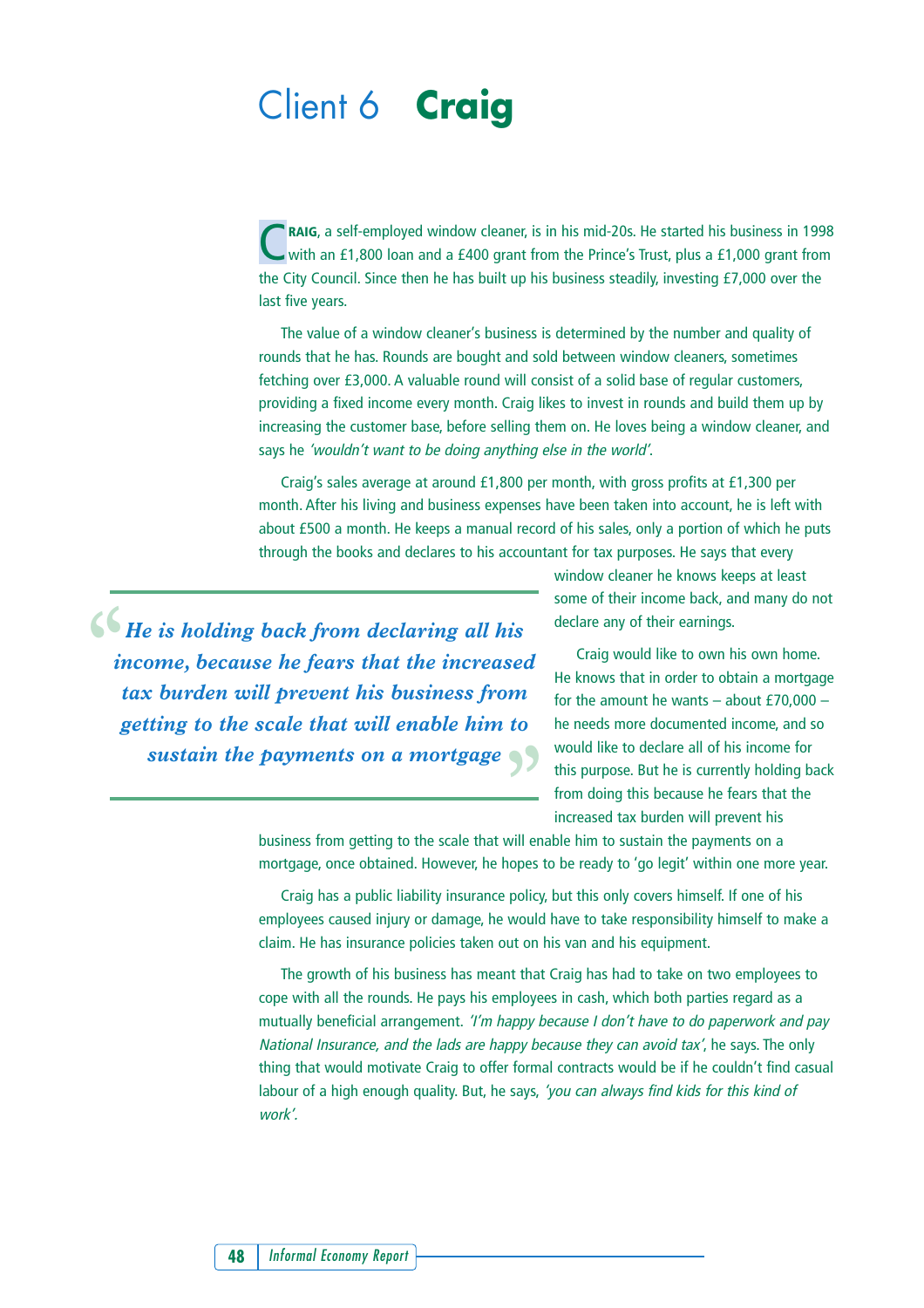# Client 7 **Otis**

TIS, 36, teaches the theory and practice of music to children. He works mainly from rented premises in a community centre, where he has established a music school equipped with a wide range of instruments, computers and technical equipment. The local authority pays him to teach music to talented youngsters from nearby schools, in addition to which he has freelance contracts with two other local organisations. He is also the spiritual leader of the local church and a well-known community figure. He lives with his wife, a parttime primary school teacher, and their two young children.

Before he set up his school, Otis scraped a living as a professional musician and a parttime teacher, while also spending a lot of his time doing voluntary work at the local church. When the idea first came to him about the music school, he approached the local Job Centre for advice and was told he had to stop working before they could help him. He says: 'They

basically told me I had to become unemployed in order for them to give me advice. But when I did that, they started trying to force me to do something completely different, like van driving and factory work. I tried to tell them that I wanted to set up a music school, but they wouldn't listen.'

*They told me I had to become unemployed "in order for them to give me advice. But when I did that, they started trying to force me to do something completely different "*

When Otis refused to take work offered

by the Job Centre, he began to receive letters threatening to remove his benefits. 'They turned me into a criminal,' he says. Eventually he decided voluntarily to relinquish his benefit payments and sever ties with the Job Centre.

'I know a lot of people who have done the same.' When Otis's wife gave birth to their first child, he says they were 'inundated' with offers of further benefits but decided against applying for them when they read of the all the conditions that had to be met.

Otis is adamant that he wants the music school to support the local community by being both a private business and a social enterprise. He would like to attract public funding to teach children from deprived backgrounds free of charge while simultaneously teaching paying customers to boost the centre's income. So far, however, he has met with little success in applying for public funding. 'We've applied for lots of money from the local authority and regeneration bodies but have had very few positive responses. When we've asked for feedback on our applications, we haven't been able to get any.'

The income of Otis and his wife combined is £2,000 a month. After their personal and business costs have been taken into account, they are left with just over £1,000 per month. Otis is registered as a sole trader and declares his own income. He does not yet have enough capital for a full VAT-registered business. He keeps manual records of transactions but does not use an accountant. His dream is to grow the music centre into a not-for-profit enterprise that would take on lots of local young people from disadvantaged backgrounds and teach them at subsidised rates, until they could become net contributors to help the next generation of youngsters. For the time being, however, the centre's lack of finances means that this prospect is still a long way off.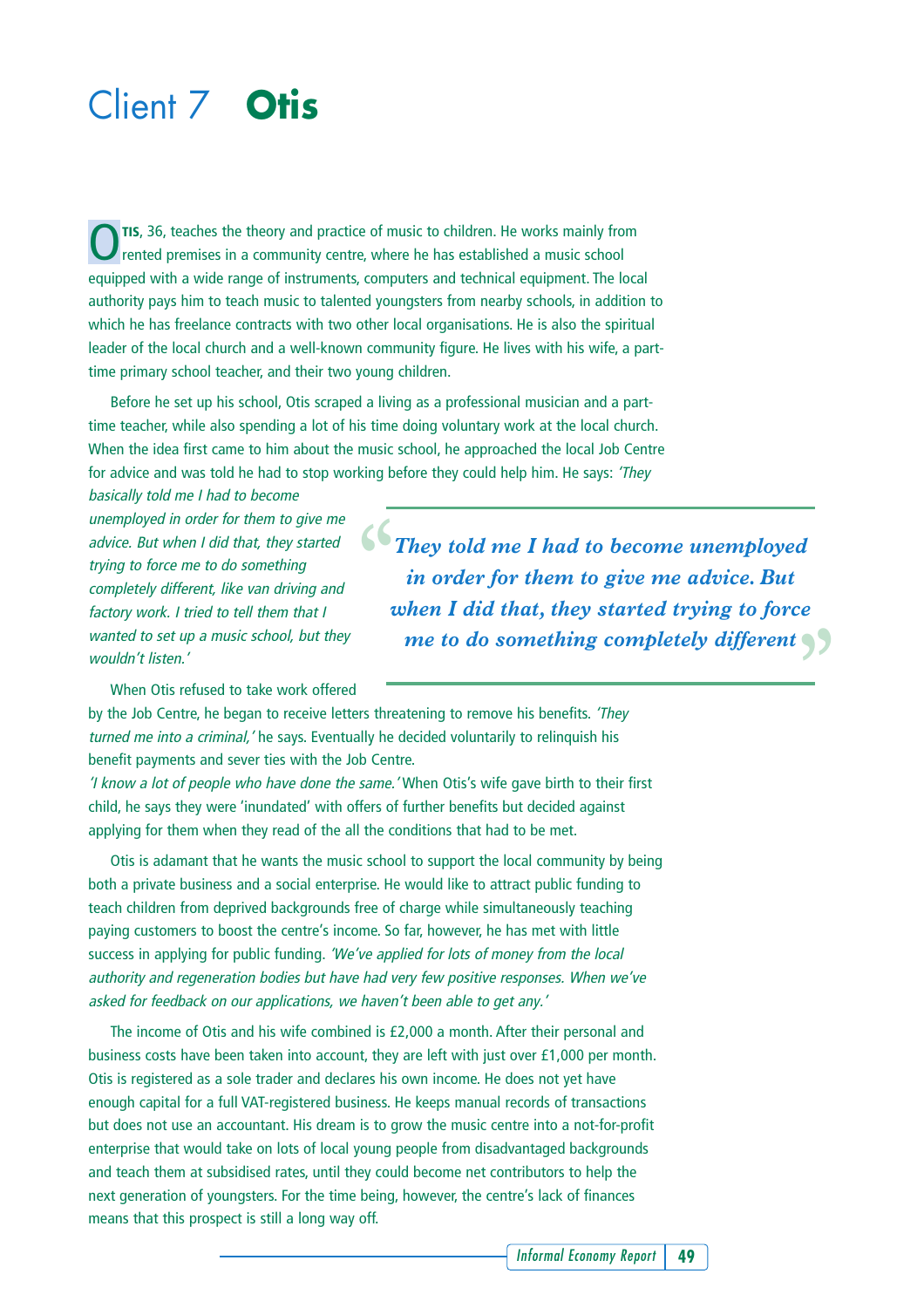# Client 8 **Tina**

**TINA**, a 31-year-old single mother, bought a gentlemen's barber shop earlier this year as a going concern. The shop has a long tradition in the area and a solid client base, comprising about 50 per cent OAPs, 25 per cent working adults and 25 per cent children. The shop is situated in a poor area of the town suffering from a declining population, but faces little competition.

Tina trained as a stylist after leaving school and has a City and Guilds qualification in unisex hairdressing and a HAB qualification in hair and beauty. After leaving college she worked locally for six months before moving to work in a friend's salon, where she ended up running the whole operation herself. Upon returning she set up her own salon in a local

 $\bigcup_{i=1}^{\infty} M_i$  *My income has gone up, I pay more taxes, I get a bit extra from the tax credit* and I'm no better off than I was  $\big\}$ 

neighbourhood, which she ran for three-anda-half years until the lease ran out, following which she taught hairdressing and then worked for social services with youth offenders.

Her decision to return to her original trade was due partly to a desire to 'get back to what she knows best' and partly due to a strong attraction to running her own

business. She knows her decision to leave a secure job with the local authority to return to self-employment was a risky one, but she is adamant that she wants to be her own boss, which she describes as 'less security, same money, more hours, more freedom'.

Tina is a scrupulous book-keeper and accounts for every penny she spends and receives. At the time we visited her she said she was about to register for self-employment. She has public liability insurance but struggled to obtain contents insurance for her shop due to the poor reputation of the area. She was refused contents' insurance by two companies before eventually obtaining a policy for £212 a year – much more than she would expect to pay were she operating in a less deprived neighbourhood.

Since taking over the shop Tina has made efforts to attract new customers and has seen takings rise by £70 per week. Gross profit per month averages at £2,000, and once her household costs, business expenses and loan repayments have been taken into account, she has around £400 per month left. However, despite building the business, she claims she is surviving on approximately the same amount as before. 'My income has gone up, I pay more taxes, I get a bit extra from the tax credit and I'm no better off than I was,' she says.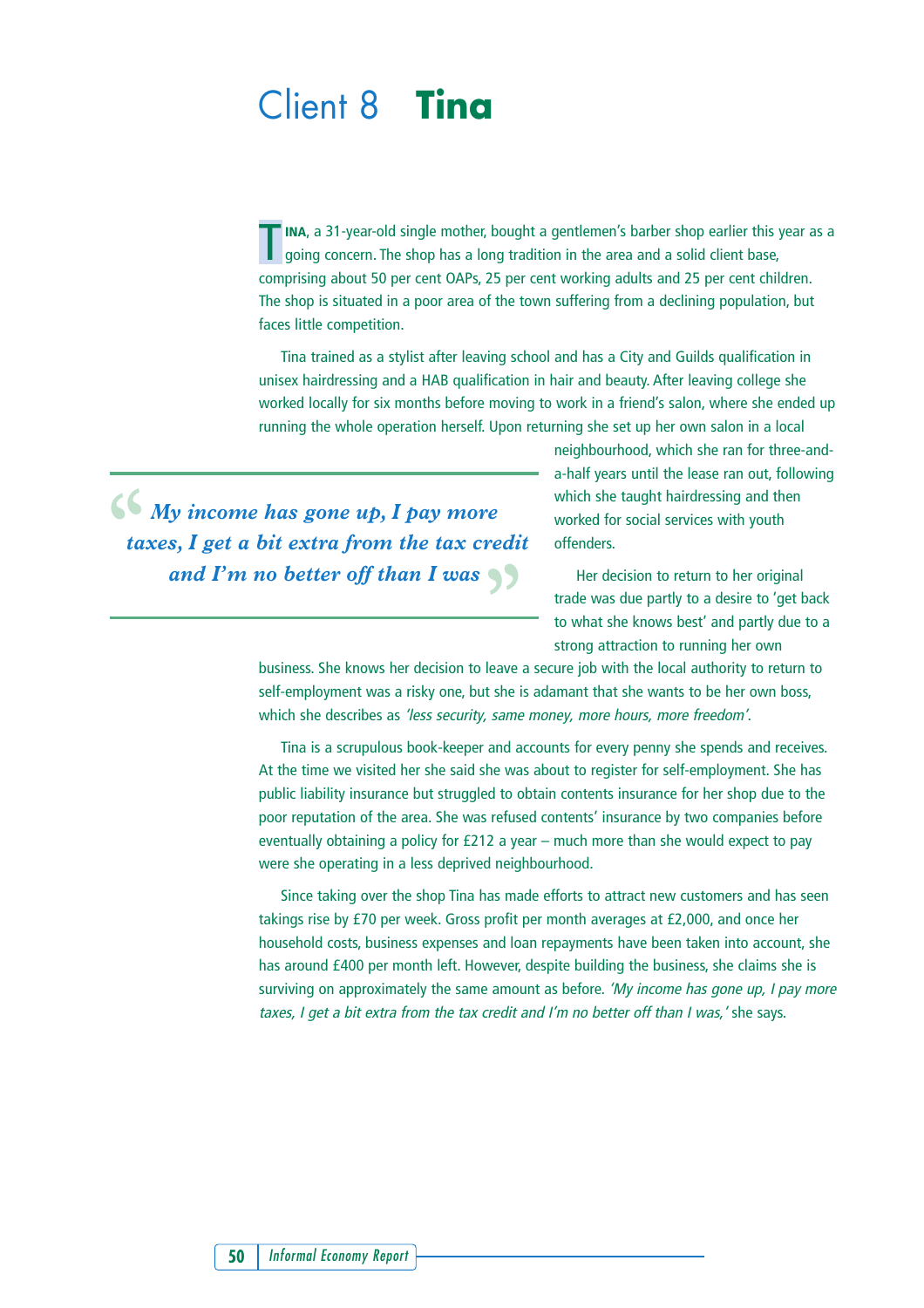# Client 9 **Neil**

**NEIL** owns a fruit and veg shop in a deprived area that is largely populated by immigrant communities. He first started working at the shop in May 2002 after previously being employed as a chef for 19 years. The opportunity to take over the business came up when the owner, John, who is a good friend of Neil, decided to concentrate all his efforts on his other shop, which is situated in a better neighbourhood.

Neil has struggled financially since taking over the business. In the spring he took out a loan for £1,500 to buy a van for collections and deliveries, but the vehicle broke down almost straight away. It couldn't be fixed so he sold the shell for £450, losing over £1,000 in the space of a week. Business was slow in the summer months, largely due to the Jewish holiday season, which had taken away a lot of customers. Until June, Neil was still working three nights a week as a chef in addition to running the business, but he found this made him exhausted and could no longer continue both jobs.

The business potential of the fruit and veg shop would appear to be good, with large Jewish and European immigrant communities nearby, and the nearest competitor over halfa-mile away. But despite this, the shop continues to struggle. Neil believes that this is largely due to its shabby appearance and would like to redecorate both the interior and exterior, but is unable to afford this at the present time. He was told that he might qualify for a shop front grant from the local authority, but when he made further enquiries, was told that unlike the neighbouring area, the Council do

not provide such grants.

Neil is trying to run the shop as a legitimate business. He is registered for tax and VAT, and intends to make a full declaration to the Inland Revenue. He has taken out contents insurance and employer liability insurance, and intends to take out public liability insurance as soon as possible. He employs his sister and his brother's

 $\bigcup_{i=1}^{\infty}$  When we saw him in September, Neil *was ploughing all his takings into the shop* and had not taken a wage for seven weeks

girlfriend on a casual basis, but would like to take on a full-time assistant as soon as he can find a suitable candidate, to whom he would offer a formal contract.

In an average month the shop's total sales would be expected to exceed £5,500, with gross profit at around £1,750. After his household and business costs have been taken into account, this would leave Neil with just over £300 a month. But following recent difficulties, the profits of the business have dropped considerably. When we saw him in September, Neil was ploughing all his takings into the shop and had not taken a wage for seven weeks.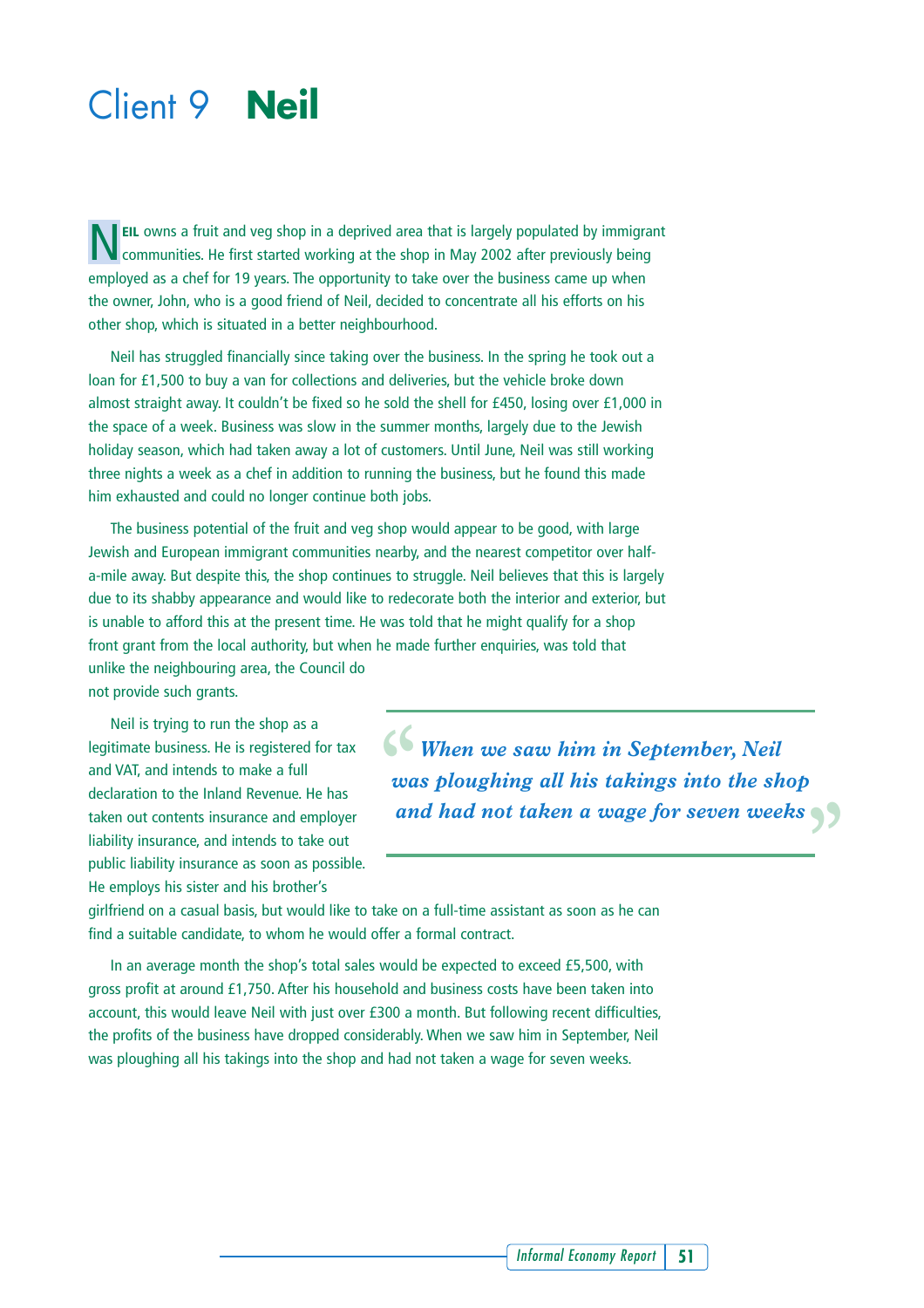## Client 10 **Pat and June**

**P** AT and his wife June run a fishing tackle and air gun shop, which they double-up as a private detective agency and security advice centre. They live locally in a council-owned property with their two children and Pat's mother.

Pat is a butcher by trade, but opted for a change of career in 1996 when he opened a security and surveillance equipment shop. At the same time he started a private detective agency, which he operated through a back room at the shop, and later began to sell replica guns. The increasing demand for this side of the business led Pat to concentrate on selling air guns and related equipment until earlier this year, when he decided to diversify into selling bait for local fishermen. He borrowed £6,000 from Street(UK) to buy starting stock and has since invested a significant amount more. He currently has around £15,000 worth of

*Pat and his wife have repeatedly "been refused finance from banks, despite monthly sales of over £10,000, and gross profits of around £5,500* $\left\{ \right\}$ 

fishing bait in stock, which is rapidly becoming the most profitable aspect of his business.

A poor credit history and the location of the shop in a deprived area have meant that Pat and his wife have repeatedly been refused finance from banks. Despite this, they have worked hard on developing their business, which is growing at a fast rate. In an average month they can expect sales of

over £10,000, and gross profits of around £5,500. After their business and household costs have been taken into account, Pat and his wife will usually be left with around £2,500 per month.

The couple run the shop as a legitimate business. They are registered for tax and VAT and have all appropriate insurance policies. They run the security advice service and detective agency on a cash-in-hand basis. Pat has a range of equipment that he will hire out to local businesses that suspect their employees of stealing. He will install this equipment, aid in the surveillance and sometimes interview the suspected employees himself. Pat regards this side of his business, through which he makes about £300 a month, as an 'extra' that he uses as security for his children's future.

Pat and June are at a critical stage in the development of their business. Having recently expanded into selling fishing bait, they have attracted a number of customers from other shops but frequently find that they do not have the range of stock to satisfy everyone's needs. They are concerned that if they don't invest heavily in stock soon, their customers will go elsewhere. They applied to Lloyds TSB for a loan to build up their stock, but their application was refused.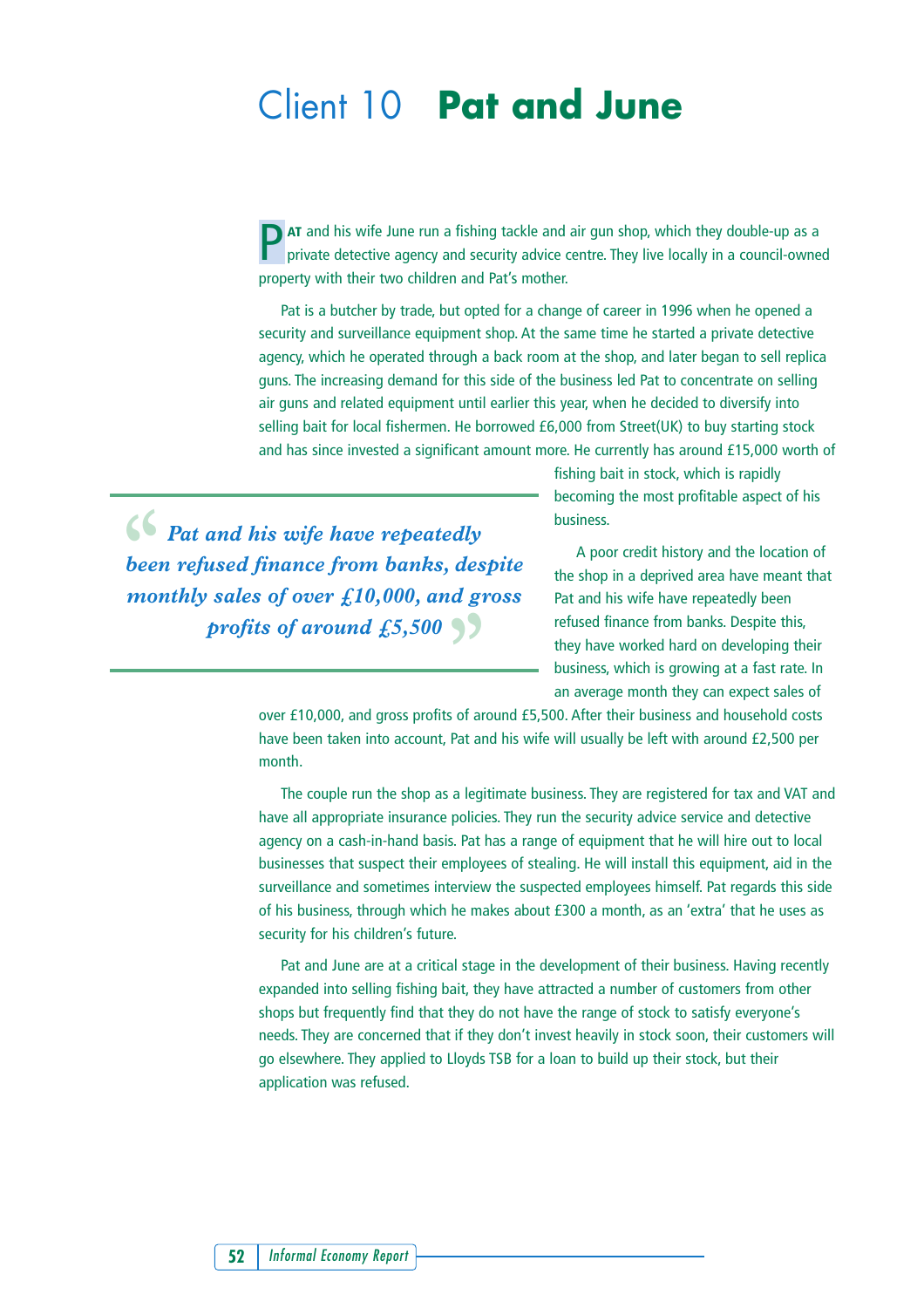# Client 11 **Devon**

**D**EVON, 33, came to study in the UK in 1995 from Jamaica where he had worked as a chef. Upon arriving, he lived with relations while he studied IT, Maths and English at college before marrying his girlfriend – whom he had met since coming to the UK. He now lives with his wife, their daughter, and three children from his wife's previous marriage, in rented accommodation in Essex.

During his first few years in the UK, Devon scraped a living by working as a chef on a cash-in-hand basis in restaurants owned by his relatives and other members of the Jamaican community in his area. But as his wife cannot walk and is unable to work following an accident two years ago, it was difficult for them to make ends meet, so Devon decided to set up on his own. 'I made some enquiries and realised that there was a potential market for Jamaican patties, 'he says.

Devon now operates partly from home and partly from a rented space and is beginning to struggle to keep up with rising demand – in June 2002 his takings were £2,000, in November 2002 they were £4,400 and in April 2003 they were £7,500. 'The patties have been more popular than I could have hoped for.' His average monthly sales over the last 12 months are just over £6,500, with average gross profits at £4,500. After accounting for

business costs, household expenses and loan repayments, he is left with around £1,800 per month.

Devon's business is not registered for tax or VAT. He has insurance and an MOT on his car, a catering licence and a health and safety certificate, but does not have public liability insurance or contents insurance. He does his book-keeping manually and is paid 100% in cash by his clients. He currently employs staff on a cash-in-hand basis when his business needs require it.

 $\bigcup$  **The business is still relatively** *insecure, even in its current 'informal' state and, for the time being, he sees no way of burdening it further with formalisation costs. "*

Having established a firm client base and secured a business premises, Devon is ready to expand his enterprise. He has recently had gas fitted at the business premises at a cost of £1,500 and invested in a large mixer to cope with extra demand. He intends to employ people on a more regular basis but so far has had little success in finding suitable candidates.

Devon is aware of the potential benefits of legitimising his enterprise, but fears the cost of registering for tax and VAT and obtaining insurance. The business is still relatively insecure, even in its current 'informal' state and, for the time being, he sees no way of burdening it further with formalisation costs.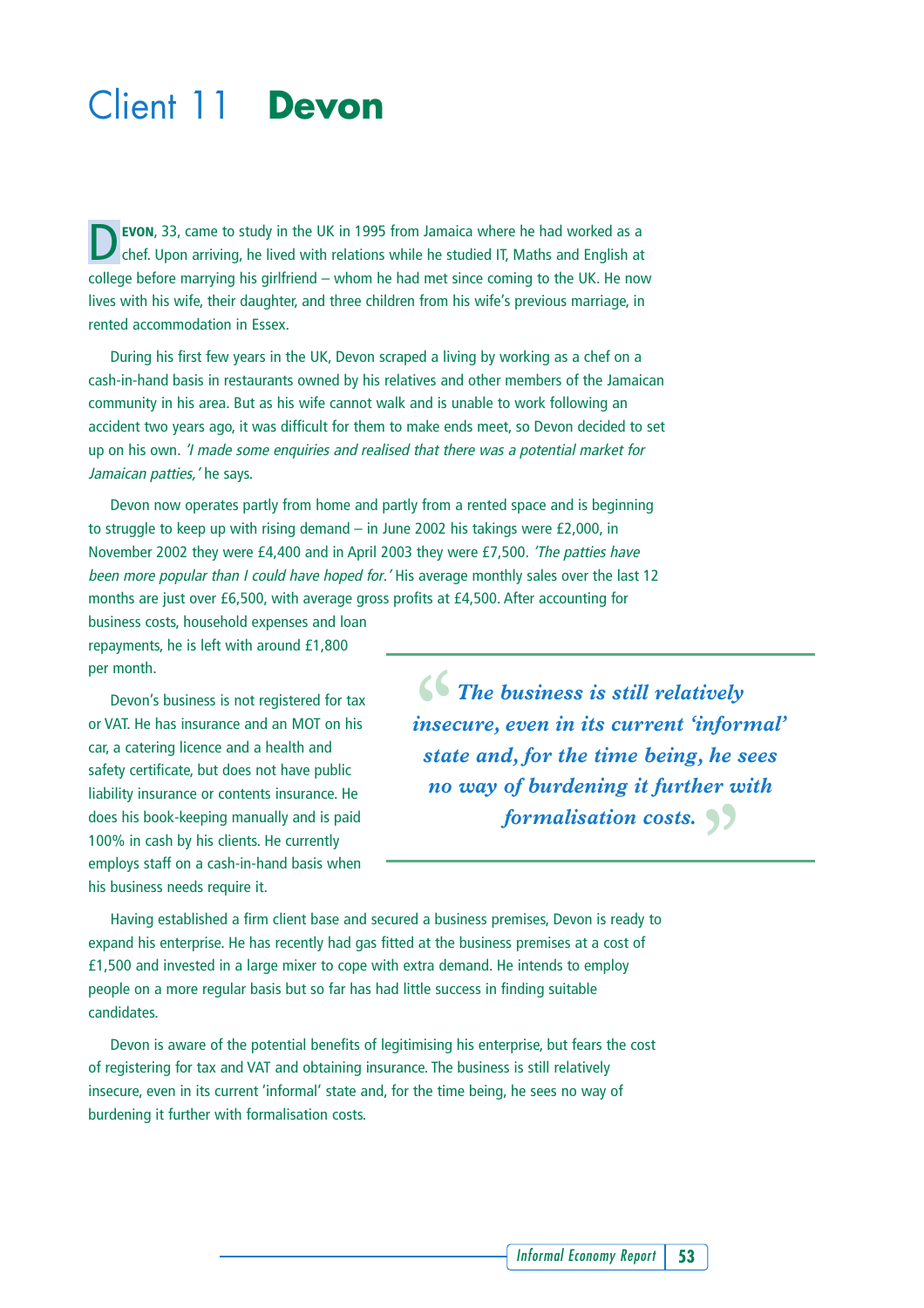## Client 12 **Kevin**

**FTER** leaving school in 1977, Kevin worked in the catering industry for thirteen years before he was made redundant and decided to set up his own frozen food retail business. His company did well before suffering in the 1992 recession, prompting Kevin to return to education to take a degree in Business Administration. After he left college, he resumed self-employment but struggled and was hit hard when a former client refused to pay £6,000 that he owed him. He eventually got his money but then spent a year off work with illness, during which time he received £50 a week in income support.

 $\left\{\right\}$  They eventually give you your trading *income back when the six months are up, but it makes life very difficult while you are on the scheme. I had to do a lot of cash-in-hand work just to survive. "*

Kevin has played the guitar for over ten years and in 2000 he began to teach it on a casual, part-time basis to boost his income. His reputation grew and he began to attract more clients before he decided to approach local schools with offers of paid tuition for students. He currently works for the local education authority, an adult education authority and seven schools that employ him independently.

To develop his business Kevin joined Inbiz, through which he received support

from the New Deal between November 2001 and May 2002. He believes he benefited from the experience, but was frustrated about aspects of the scheme's administration. He says: 'You get income support for six months while you grow your business, but they keep all the trading income you make during that time, which is ridiculous. They eventually give you your trading income back when the six months are up, but it makes life very difficult while you are on the scheme. I had to do a lot of cash-in-hand work just to survive.'

Kevin works around forty hours-a-week for his main clients, in addition to which he performs an average of two gigs a month himself to boost his income. Because he works mainly during the academic year, his income drops considerably during the school holidays. He is tax-registered and does his own book-keeping, though it is unclear how much of his income he declares for tax purposes. He has taken out insurance on all of his instruments, which are worth around £7,000. His average monthly takings are £1,400, which after business and household costs have been taken into account leaves him with about £200 a month.

Kevin says he would like to increase his holiday work by opening a summer 'rock school' for talented local youngsters. He has applied to several local bodies for finance but so far has met with little success. A particular source of frustration has been the funding body Northern Arts – to qualify for a grant from them the applicant must already have at least 25% of the amount they need and even if the grant is approved it is not paid up front, but can only be claimed back once the recipient has spent the money.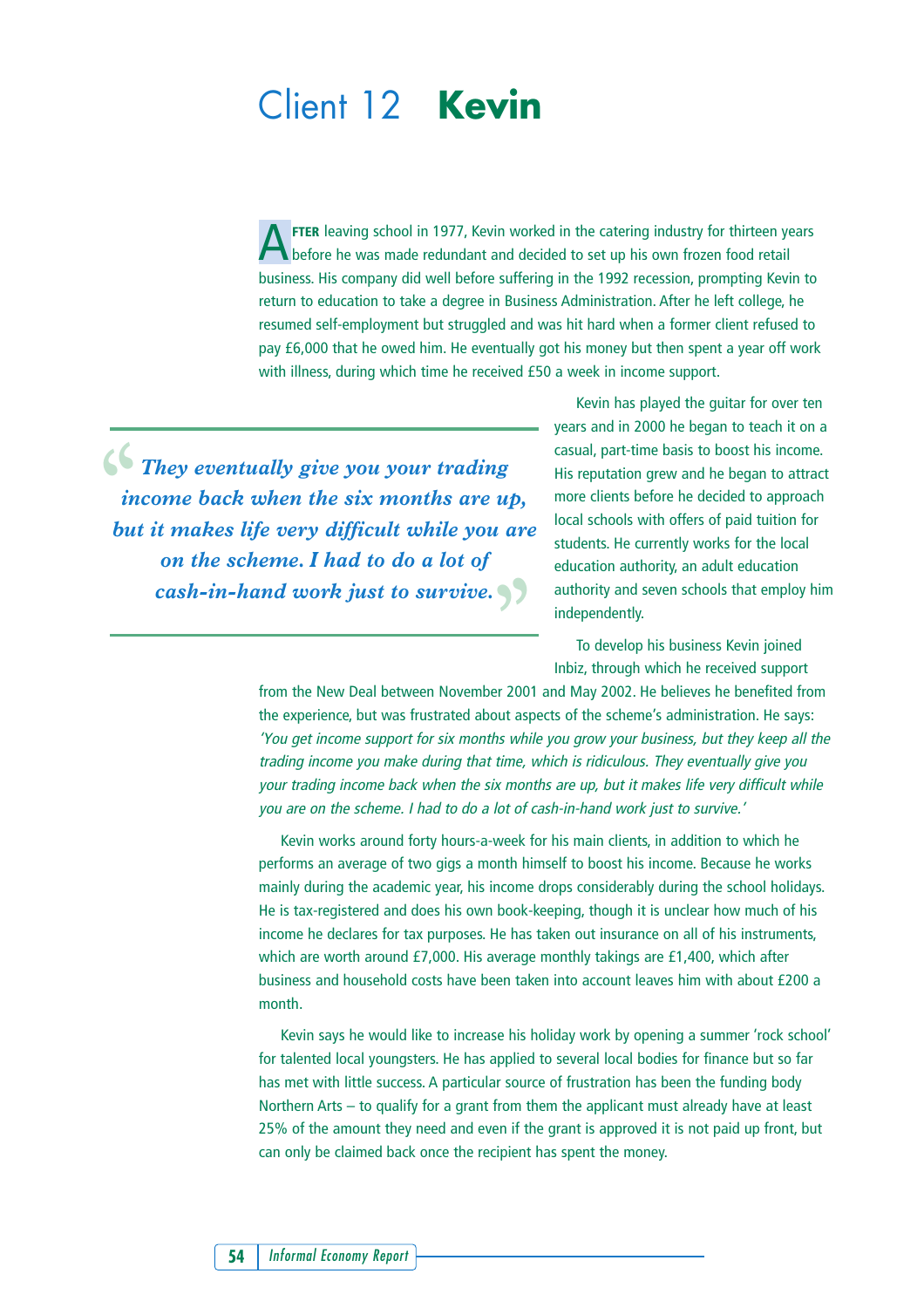# Client 13 **Malcolm**

**MALCOLM**, who is 40, has been in business of one sort or another for most of his working life. Over the past twenty years he has been a window cleaner, a grocery shop owner and a florist. A few years ago he used compensation from a road accident to buy an ice cream van before opening a second-hand furniture shop. 'Meanwhile I had met a chap who repaired washing machines,' he says. 'I bought them from him and sold them on with a six-month quarantee.'

Despite being experienced in business, Malcolm has never been bankable. He explains: 'I have never even thought of approaching a bank for a loan. People in my position are not in the running. We're too small and most of the lenders want you to match the funds they put up. That was out of my league. Like most people round here, if I needed something I paid in cash, or did without.'

In September 2001 Malcolm borrowed £700 from Street(UK) to buy security shutters for his shop. He has since taken out three further loans to fund his expanding business and has

taken out a further lease on a larger shop nearby. 'With the extra space, I was able to handle more machines,' he says. 'Then I saw there was a rental market and followed it up. Some people simply don't have the money to buy new and others haven't enough for any breakdowns.' For a small deposit, customers can rent washing machines and tumble dryers, with Malcolm doing the repairs, delivery and installation, as well as collecting the money.

 $\bigcup_{i=1}^{\infty} M_{\text{al}}$  *Malcolm has become an important role model and advisor for several aspiring entrepreneurs to come off benefits and follow his example "*

He plans to turn his original shop into an ice cream parlour.

When the combined sales of the shop, the ice cream van and the washing machine rentals are taken into account, Malcolm's average monthly takings are £4,000, with a gross profit of £2,500. After household and business costs have been taken into account, he is left with around £900 per month.

Whereas when we first met Malcolm two years ago he was operating entirely on a cash basis, Malcolm is now registered for tax and VAT and declares all of his income for tax purposes. He keeps computerised records of all transactions and has taken out all the appropriate insurance policies. His business continues to grow and he has further plans for expansion and diversification. Meantime, his local community is also benefiting as Malcolm has become an important role model and advisor for several aspiring entrepreneurs to come off benefits and follow his example.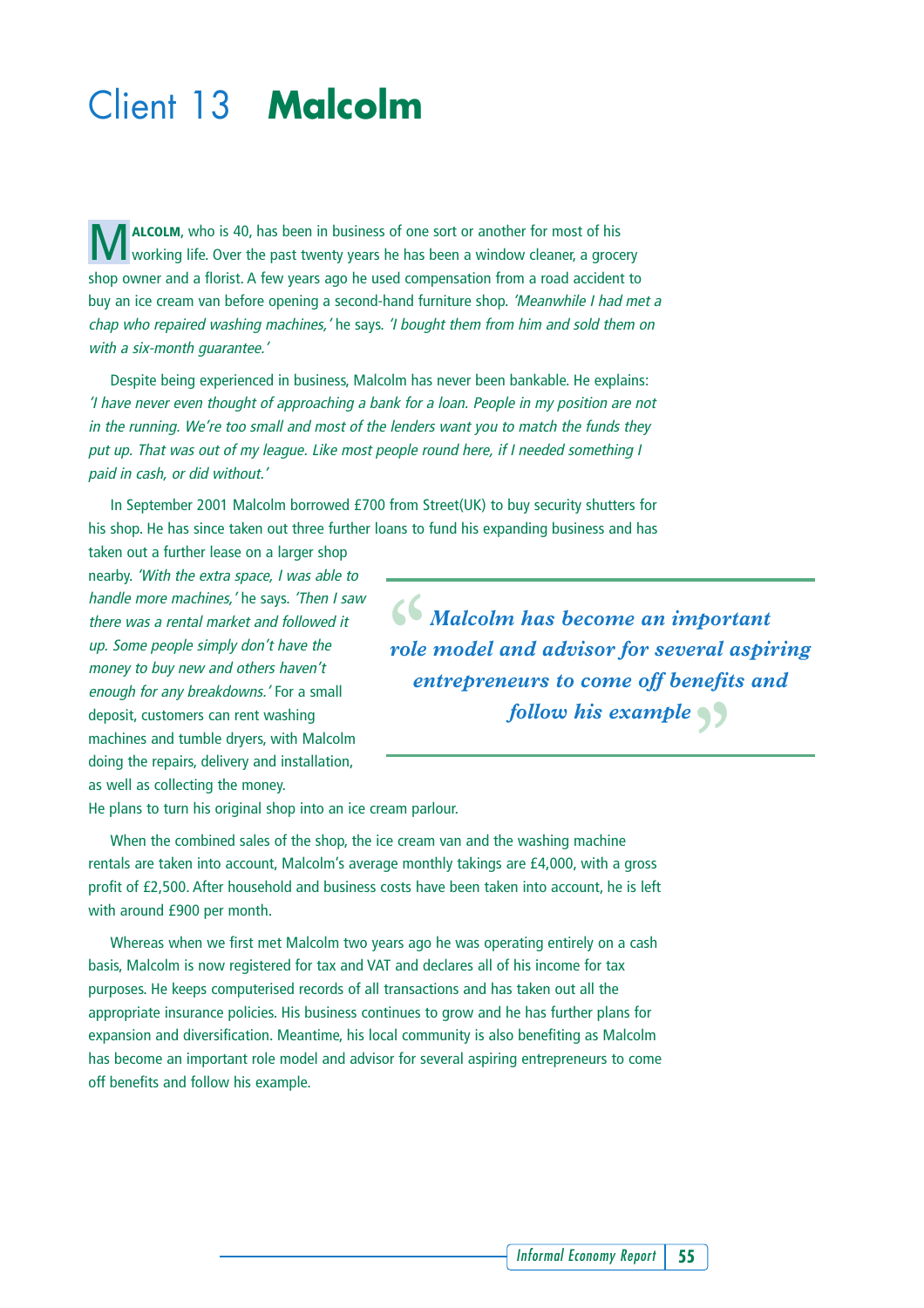## Client 14 **Ravi**

**N** AVI, 26, opened an Indian takeaway three years ago on an industrial park. His business grew initially but reached a plateau last year, so he borrowed money from Street(UK) for a blast freezer and a vacuum packing machine and diversified into supplying pre-packed frozen meals to local supermarkets and shops. Ravi is highly respected in the local community and lives in his own house with his wife and three children.

The combined income of the two sides of the business averages at £12,500 per month, with gross profits at £9,500. After his business and household costs have been taken into account, he is left with around £1,900 per month.

*If business is good I can declare more, if it is bad I can't* 

However, despite his success, Ravi's business is still only partially legitimate. He is tax-registered but only declares a portion of his income. 'If business is good I can declare more, if it is bad I can't, 'he says. He is not registered for VAT or employer's insurance. He has a bank account but operates mainly in cash and does not process all of his

money through the bank, despite keeping detailed records of all transactions. He employs three people full-time and two part-time, all on a casual, cash-in-hand basis, which he sees as a mutually beneficial arrangement. His kitchen has a health and safety certificate and he has taken out public liability insurance.

The growth of the business means that Ravi is looking for new premises. His current kitchen is difficult to maintain for health and safety purposes, and he would like somewhere larger and more convenient. Eventually, he says, he may give up the takeaway to concentrate purely on the frozen meal side of the business. 'The frozen side is more profitable and the hours are less unsociable, which is good if you have a young family,' he explains. One day he dreams of eventually selling £10,000 worth of frozen meals a week.

Ravi now faces a dilemma. He is aware of his standing within the local community and wishes to justify his profile as a 'legitimate' businessman but is hesitant about registering for VAT and offering formal employment contracts because of the cost. He is aware of the benefits that formalisation of his business would bring, but at present is still one step away from cutting off the last remaining subsidies and fully engaging in the formal economy .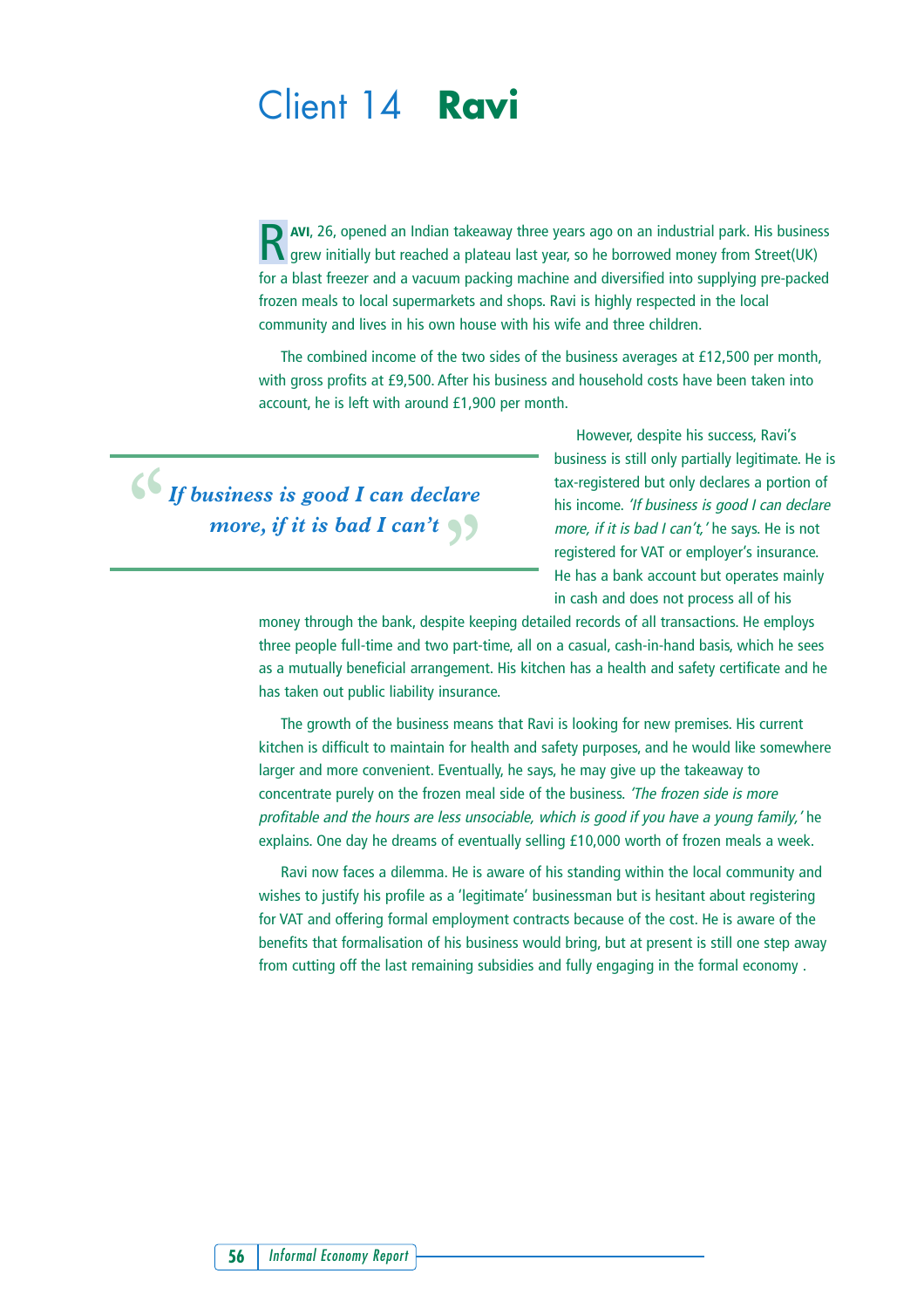# Client 15 **Shamir**

**S** HAMIR came to the UK from Bangladesh in 1987. Having previously set up a media<br>business at home, he wanted to learn more about the industry and enrolled on a college course to study direction, editing and marketing. While studying, he lived with relations and supplemented his income by being a waiter in Indian restaurants and a casino.

As soon as he finished his course, Shamir started his first UK business, an international telephone call shop. He says: 'Lots of people from the Asian communities wanted to call home but couldn't afford to from their homes. I offered them cheap rates.' But two years ago, the local authority closed the shop for a month 'by mistake' because of a dispute with the previous tenant. The closure resulted in many of the shop's customers going elsewhere, and Shamir was forced to close the business.

In March 2002, after borrowing money from friends and family, Shamir established a new business producing TV, radio and newspaper advertisements. His clients are mainly clothing retailers, car showrooms, restaurants and jewellry shops who wish to promote their business to the Bengali community using Bengali media. 'At first I had no equipment of my

own and had to borrow everything, but slowly things have built up. The business is now registered as a limited company and I have £10,000 worth of equipment.'

Shamir's business is the only dedicated media company producing commercials for Bengali TV and radio in the UK. Until recently,

most Bengali businesses made their own commercials using simple scripts and cheap equipment. Shamir saw this as a gap in the market. 'We use good storylines, original jingles and paid  $actors - nobody$  else is doing that, 'he says.

Initially, Shamir's customers paid with their order, but competition from non-Bengali companies trying to undercut his service has meant that, since December 2002, he has taken a 50% payment at the time of the shoot and 50% when he delivers the final product. His company also takes a commission from TV companies, radio stations and newspapers when they bring them business.

The average sales of Shamir's business are £4,500 per month, with gross profits at £2,500 per month. After his business and household costs and loan repayments have been taken into account, Shamir is left with around £1,400 a month, most of which he re-invests in his business. He is registered for tax and VAT and is scrupulous about doing everything legally. For every project, Shamir takes on freelance staff according to the project requirements, whom he pays by cheque. He keeps manual records of transactions and issues invoices to all his clients.

Shamir is very hard-working and would like to expand his business in two ways. Firstly, he would like to make a drama series for Bangla TV – the UK's TV station for the Bengali community. He is already working on such a project and is confident that he will be commissioned to make more.

He would also like to move into producing commercials for the mainstream media, but is unsure how to go about doing this. All of his business contacts are within the Asian community and he is nervous about dealing with people outside of this familiar environment. 'I don't know how to start, 'he says. 'I need a lot of help with marketing the business and making new contacts.'

*I need a lot of help with marketing the "business and making new contacts "*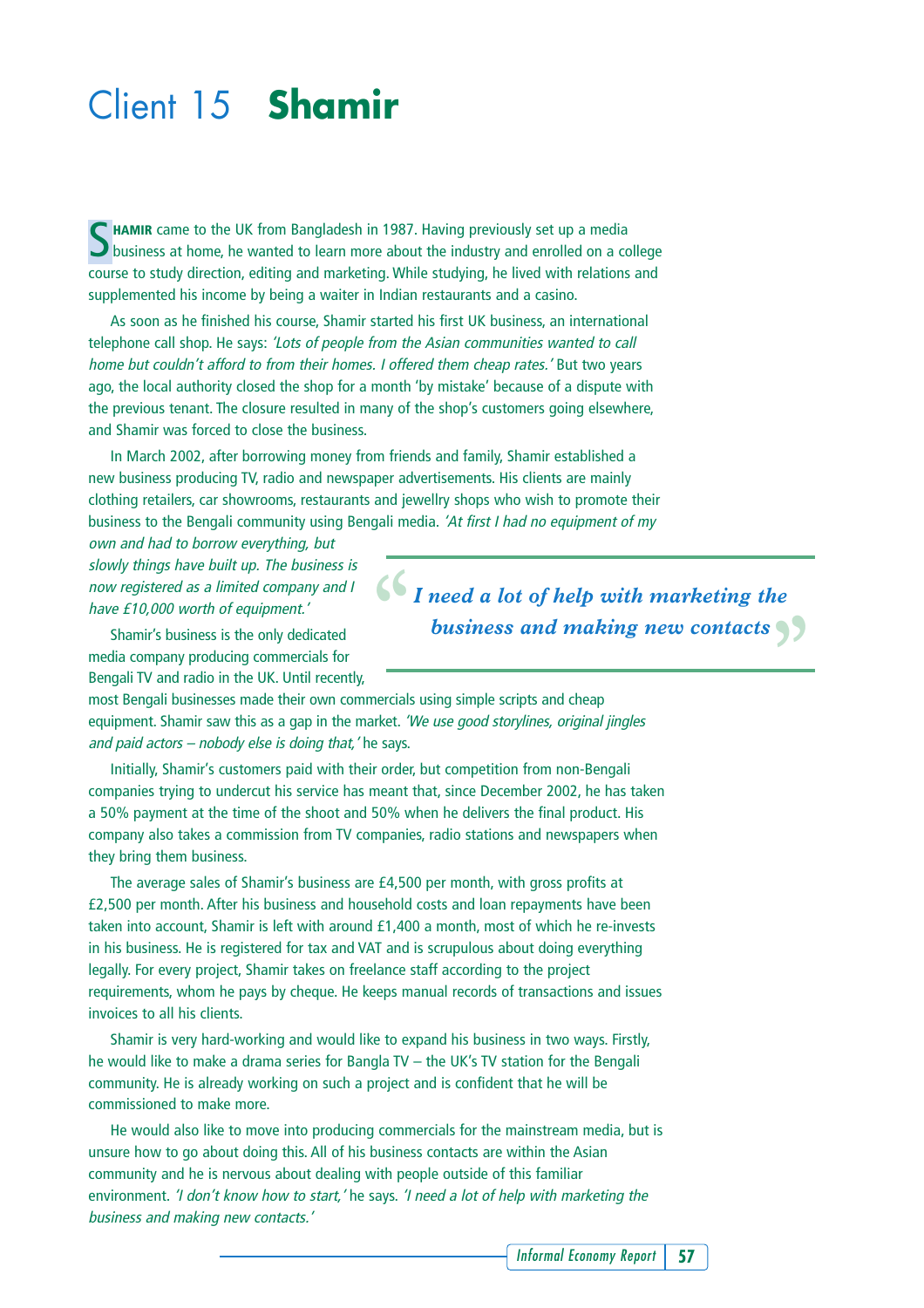## Client 16 **Sunil**

S UNIL, who is 50, trained as a mechanic after leaving school and worked for several S garages before quitting and spending two years travelling the world. Upon his retu  $\bullet$  garages before quitting and spending two years travelling the world. Upon his return to the UK, he managed a car dealership before deciding to set up on his own. He explains: 'I was doing all the work but only getting paid a wage. I thought, "I might as well do this for myself and take all the money."'

In May this year Sunil used his savings to purchase a lease on a car repair garage. The lease, which he bought on the retirement of the previous owner (a friend of a friend), cost £30,000. 'The business is forty years old and has a very strong customer base,' Sunil says. 'I got a really good bargain.' He borrowed £9,800 from Street(UK) – after being turned

*Both Sunil and his friend had been advised by us to get a solicitor involved in the purchase contract but they were reluctant, as it was counter-cultural to their belief in doing business on trust "*

down for finance from several banks – to upgrade the equipment at the garage.

The average monthly sales at the garage are just under £12,000, with gross monthly profits averaging at around £9,000. When his household expenditure, business costs and loan repayments have been taken into account, Sunil is left with about £2,500 a month.

Sunil is keen to run his business legitimately. He is already tax-registered and

is just completing his VAT registration. He has an umbrella insurance policy covering his business for every eventuality, for which he pays £384 a month. He employs five people on formal contracts and pays an accountant to organise their wages, although he admits he is tempted to employ more people informally.

Sunil would like to expand the garage by buying the freehold to the site and using the outside of the premises to store and sell spare parts, which he obtains by purchasing old cars and stripping them down. Eventually, he would like to purchase a second premises and start up another garage. 'I've already got my eye on a place,' he says. 'But I'd need a bank loan to get it.'

Sunil works an average 60-hour week to support his wife and two children. He hopes to retire in 10 years time at the age of 60 and return to Pakistan, where he believes the quality of life is better than that of the UK.

■ As a postscript to our visit, Sunil has sadly lost his business, due to the lack of proper legal ownership when he bought the lease and the 'disappearance' back to Pakistan of the previous owner who was 'a friend of a friend'. Both Sunil and the friend who guaranteed his loan from Street(UK) had been advised by us to get a solicitor involved in the purchase contract but they were reluctant, as it was counter-cultural to their belief in doing business on trust.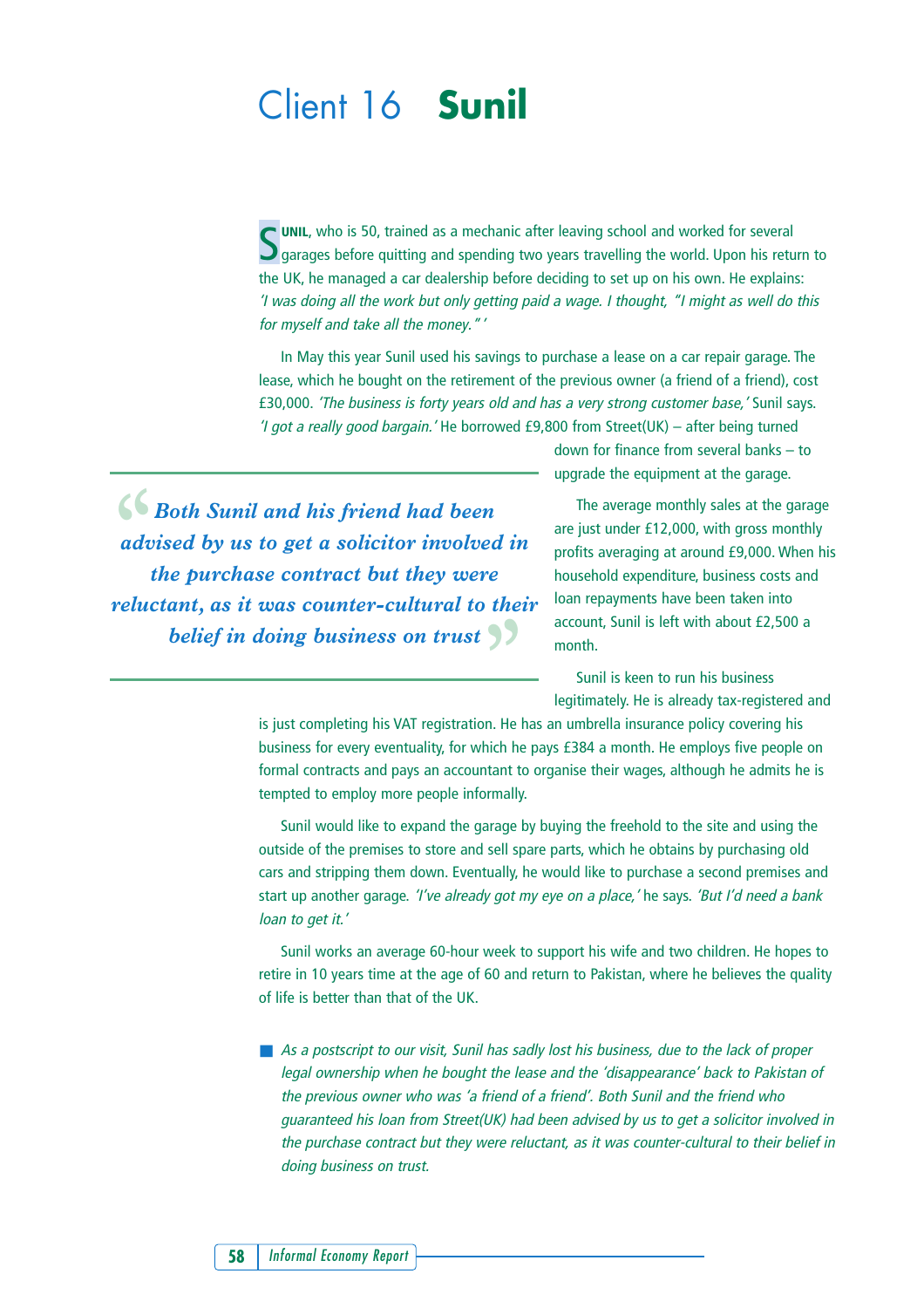# Client 17 **Marcus**

**NINCE** leaving school Marcus, who is in his early thirties, has worked in a variety of jobs  $\bullet$  including landscape gardening and chocolate-making. In between jobs he claimed unemployment and housing benefit, and supplemented his income by repairing cars in front of his house. Eventually, in 1999, he decided to turn this additional source of income into his main occupation and set up a car repair garage. 'I'd been doing it all of my life so it seemed an obvious step, 'he says.

When Marcus told the Job Centre that he wanted to become self-employed, they put him in touch with Pertemps – a private recruitment company with a Government contract to get local people into work. Through Pertemps, he qualified for a £5,000 grant to cover living expenses while he built up his business, but he found that this wasn't enough. 'The £5,000 comes in a lump sum and is intended to cover you for both your business and living expenses, but it's nowhere near enough to do both. The government really needs to offer some money for living expenses and some

for investing in the business.'

Marcus runs his business from small rented premises on an industrial park in a deprived area. Since he began, he has managed to invest about £4,000 a year of savings. In addition to repairing cars, he buys individual parts and reconditions them before selling them on. He estimates that this side of his business is potentially more

*All they do is get you off the statistics, "but most people will just re-appear on them after a year or two.There's no long-term investment "*

profitable. 'The repairs side just covers its costs, 'he says.

In an average month, Marcus's sales will be around £3,000, with gross profits at £2,000. After his business and household expenditure has been subtracted, he is left with an average of £400 per month, though this will vary considerably throughout the year.

Marcus does not claim any benefits and is registered for both tax and VAT. His sister, who is an accountant, does his book-keeping, and he declares all of his revenue for tax purposes. He has insured his tools to the value of £10,000, but no longer has any public liability insurance after struggling to keep up with the payments on the policy he originally took out. He has a part-time apprentice, whom he pays cash-in-hand.

Having struggled to build his business over the last few years, Marcus is pessimistic about the future for other people in his situation. 'The Government will help you get into self-employment, but then they just forget about you,' he says. 'All they do is get you off the statistics, but most people will just re-appear on them after a year or two. There's no longterm investment.'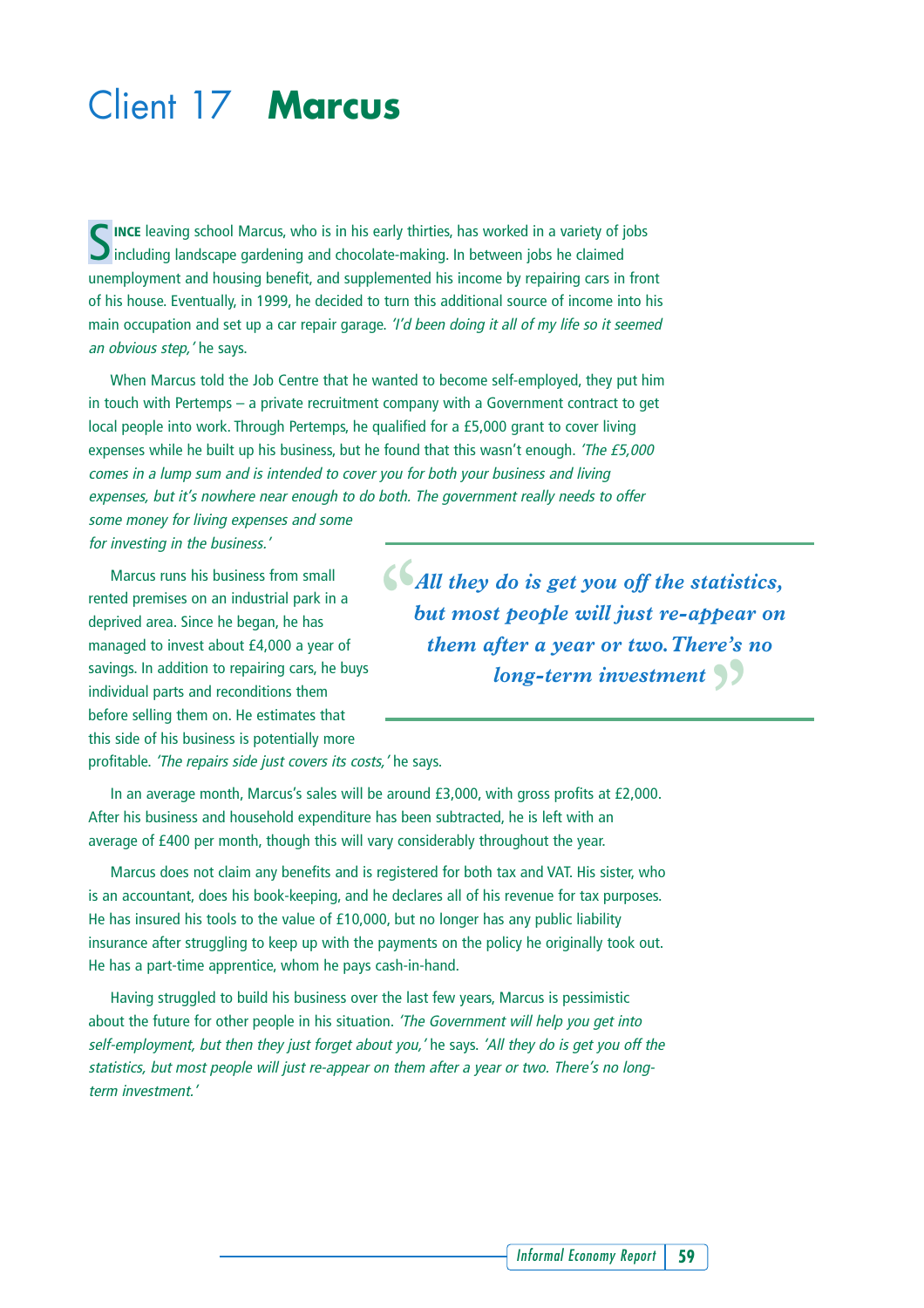## Appendix **Benefits Trap 'Boosts Black Economy'**

By David Turner, Employment Correspondent; *Financial Times*; August 29, 2003 A black market entrepreneur charging £10 an hour would have to increase the price to £35 an hour to earn the same profit legally, a labour expert has warned. The figure, calculated by Rosalind Copisarow, head of the micro-finance institution Street(UK), shows the obstacles facing the government in its fight against the black economy.

Ministers must hack away at the mass of state-imposed barriers that deter workers going legitimate, anti-poverty campaigners warn. But they admit that the solutions may be too radical for government to contemplate, in spite of plans for the Social Exclusion Unit to find innovative solutions.

The conundrum of how to move thousands of Britons from the shadowy world of the black economy – where workers have missed out on a raft of new rights – remains one of New Labour's most difficult challenges.

Those who refuse to pay tax  $-$  or the right amount of tax  $-$  seem to be most prevalent among caterers, cleaners, hairdressers, beauticians, builders and farm workers. The government is hit in two ways. Not only does it receive less tax than it should, but it pays out more in benefits to those fiddling the system. Research has suggested that more than 120,000 Britons are claiming benefits as well as earning a wage.

Campaigners say black-economy workers need a greater incentive to switch. That means giving people on benefits the right to keep much of what they earn, as well as taking an axe to the jungle of bureaucracy that hangs over small and legal businesses.

Jim Battle, an expert on poverty and head of the Housing Federation's northern region, laments the fact that there are 'so many obstacles and pieces of paper' involved in setting up a legitimate business. 'It does make sense for the economy to have regulation. But when a business has below four or five people the regulation becomes burdensome,' he says.

Working inside the law costs money: operating licences have to be funded, national insurance, VAT and other taxes have to be paid, and people must walk away from the cosy cushion of benefits. Ms Copisarow's verdict as a lender to businesses in the informal economy is stark: 'Anyone getting off benefits and starting up their own business has to go through a steep financial sacrifice.'

Black-economy workers who do not have their own business may face less steep a curve, but they still stand to lose benefit payments by becoming legitimate.

Yvette Cooper, the minister charged with finding a solution, is supervising an investigation by the Social Exclusion Unit into how to increase formal employment in deprived areas. Ms Cooper argues that because of the minimum wage and workers' tax credits – New Labour inventions – it makes even more sense to join the formal labour market.

The formal economy also means pensions, sick pay, and easier access to credit for the self-employed, she adds. 'There are a lot of reasons why it's in people's interest, particularly in their long-term interest.'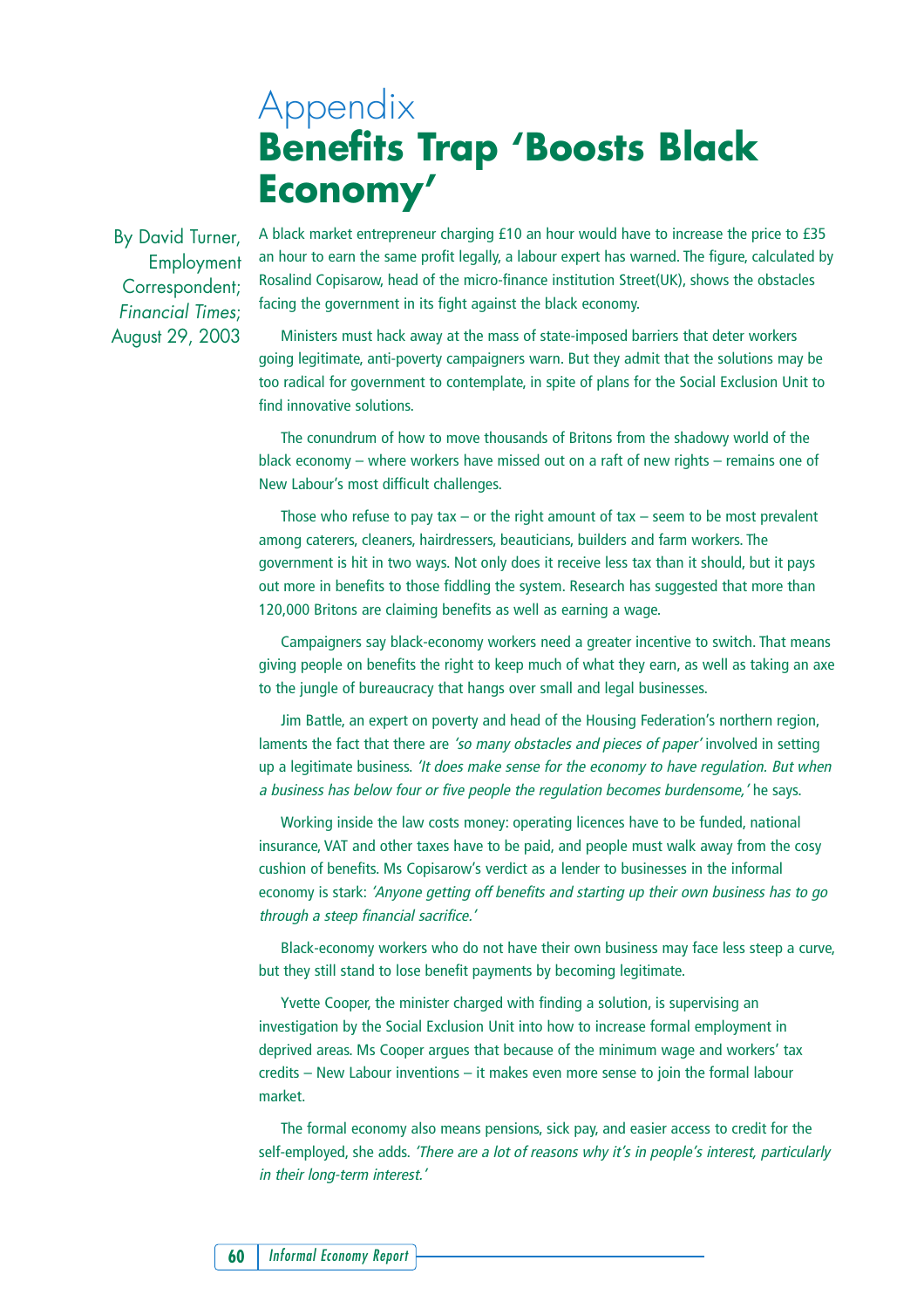But anti-poverty campaigners want to increase the incentives still further by resorting to measures that are likely to be unpalatable to the government.

Ms Copisarow wants many more exemptions for micro-businesses when it comes to nonessential regulations. She thinks, for example, that health and safety regulations make it too difficult to run businesses such as catering from home.

Matthew Smerdon of Community Links, a charity that delivers services in London's East End, wants an end to the draconian rules which prevent people from earning and claiming means-tested benefits at the same time.

Single people claiming contributions-based unemployment benefit can earn only £5 a week before every extra pound they earn is lopped off their payment from the state. He thinks that if benefit recipients were able to keep more of what they earned, the legitimate labour market might hold more attraction.

But Mr Smerdon concedes that ministers are facing a knotty problem. 'In all our work we've done with government on this we've never tried to suggest this is easy.'

© The Financial Times Ltd. All rights reserved.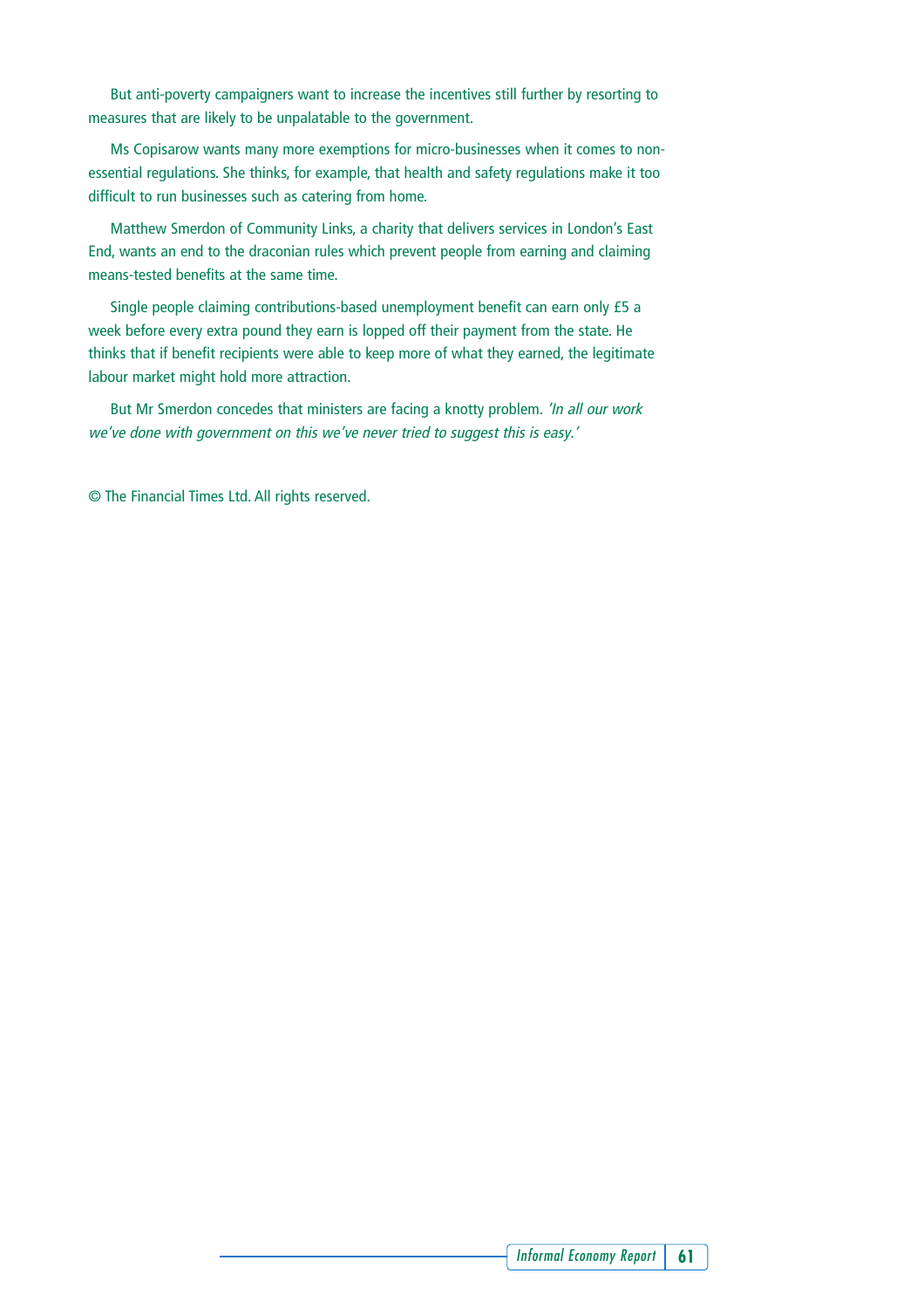# **Bibliography**

- Abzug R, (1999) The Nonprofit Sector and the Informal Sector: A Theoretical Perspective, Voluntas: International Journal of Voluntary and Non-profit Organisations, Vol.10, no. 2, pp. 131-149 (19)
- Allen J & Massey D, (1988) The Economy in Question, London: Sage
- Barbour A, (2003) Analysis of government support programmes for the unemployed into self-employment, Social Enterprise Zone, Community Links
- Bhattacharyya D.K., (1999) On the Economic Rationale of Estimating the Hidden Economy, The Economic Journal, Vol. 109, no. 456, pp. 348-359(12)
- Clegg R (ed), (2003) The Blue Book, HMSO. http://www.statistics.gov.uk
- Cross C J, (1995) Formalizing the Informal Economy: The case of street vendors in Mexico City. www.openair.org/cross/vennow2.html
- Davies H, (2002) A review of Enterprise and the Economy in Education, HM Treasury, HMSO, www.daviesreview.org
- Elbadawi I, Ndulu B J, Ndung'u N, (1997a) Debt Overhang and economic growth in sub-Saharan Africa, Iqbal Z, & Kanbur R, (eds.) External Finance for Low-Income Countries, International Monetary Fund, Washington DC
- Farrell D, (2004) 'The hidden dangers of the informal economy', The McKinsey Quarterly, 2004 Number 3, http://www.mckinsey quarterly.com
- Financial Services Authority, (2004) Financial Risk Outlook 2004. www.fsa.gov.uk
- Grabiner Lord, (2000) The Informal Economy: A report by Lord Grabiner QC, HMSO, March. www.hm-treasury.gov.uk
- Gregson N A, Simonsen K, Vaiou D, (1999) 'The Meaning of Work: Some Arguments for the Importance of Culture Within Formulations of Work in Europe', European Urban and Regional Studies, Vol. 6, no. 3, pp. 197-214(18)
- Hazlewood A, (1979) The Economy of Kenya – The Kenyatta Era, Oxford University Press
- Husband J, Jerrard B, (2001) 'Formal aid in an informal sector: institutional support for ethnic minority enterprise in local clothing and textiles industries', Journal of Ethnic and Migration Studies, Vol. 27, no. 1, pp. 115-131(17)
- ICGE/K-REP/CBS, (1998) Micro-enterprise Development, No. 2, March 1998, ICEG Africa program, Nairobi, Kenya
- ILO (International Labour Office), (1998) World Employment Report 1998-1999, ILO- Geneva
- ILO, (1972) Employment Incomes and Equality in Kenya, ILO, Geneva
- International Labour Organisation Employment Sector, (2002) Women and Men in the Informal Economy: a statistical picture, Geneva, ILO
- Jessen J, Siebel W, Siebel-Rebell C, Walther J, & Weyrather I, (1989) 'Informal Industrialization', in Alessandrini S, & Bruno D, The Unofficial Economy, Gower Publishing Company
- Kempson E & Whyley C, (1999) Kept out or opted out?: Understanding and combating Financial Exclusion, Personal Finance Department, Bristol University
- Kesteltoot C & Meert H, (1999) 'Informal Spaces: The Geography of Informal Economic Activities in Brussels', International Journal of Urban and Regional Research, Vol. 23, no. 2, pp. 232- 251 (20)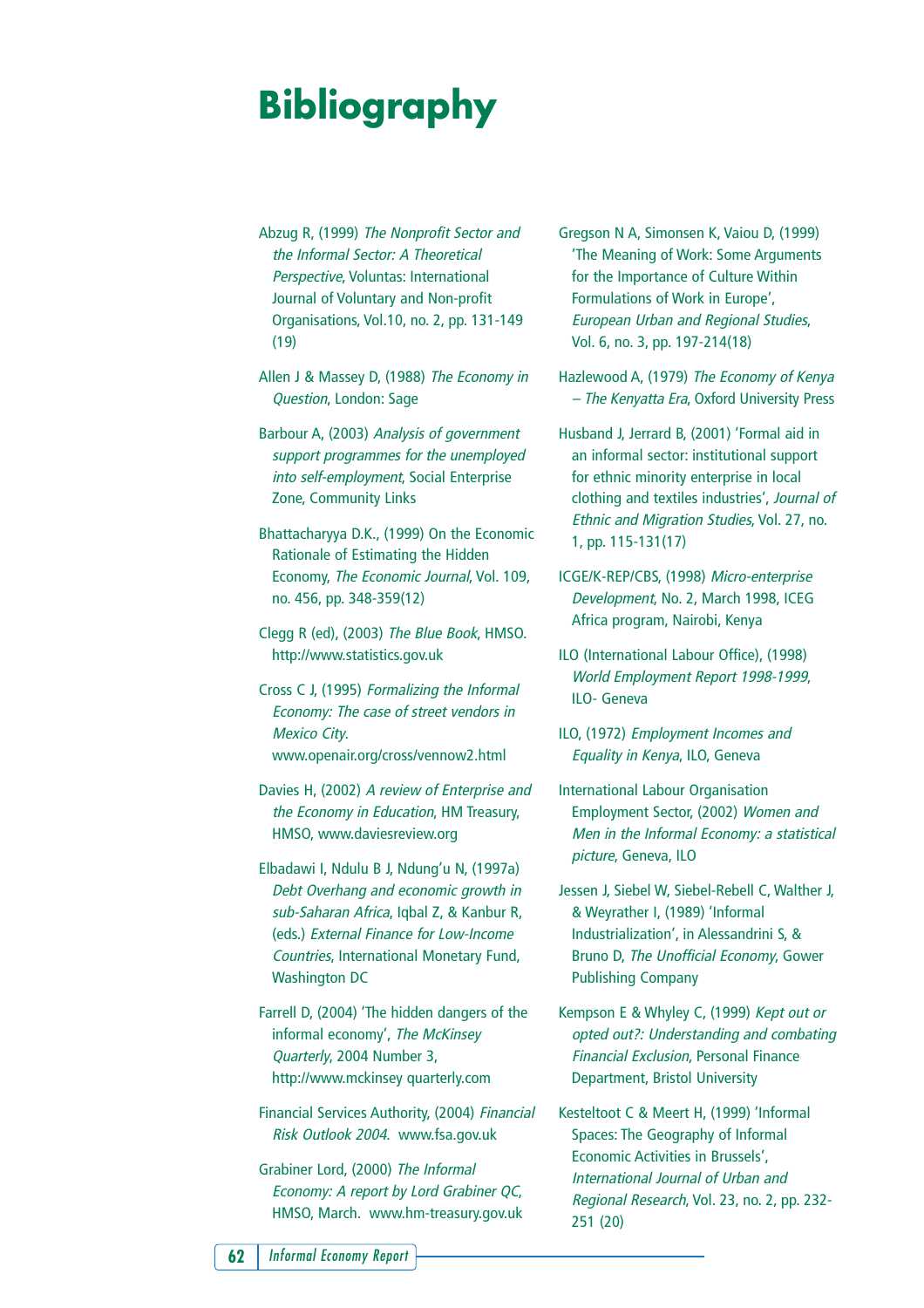Kilgour D, (1998), From Informal Economy to Micro-enterprise: The role of Microcredit, address to Results Canada Convention. Cartier Place and Tower Suite Hotel, Ottawa. October 24

Killick T, (1999) 'Micro-enterprise, Microcontexts Have Africa's economies turned the corner?', in King & McGrath's Enterprise in Africa Between Poverty and Growth, ITDG Publications

King K, (1995) Jua Kali Kenya Change and Development in an Informal Economy, Heinemann, London

Liedholm C & Mead D, (1993) 'The Structure and Growth of Micro-enterprises in Southern and Eastern Africa: Evidence from recent Surveys', GEMINI Working Paper No. 36, Michigan State University

Marlow S, Westall A, Watson E, (2003) Who Benefits?, NEF/Prowess

Massow F, (1999) 'Inherent Gender Inequalities in Small and Micro Enterprise Development in rural Africa', in King & McGrath's Enterprise in Africa Between Poverty and Growth, ITDG Publications 1999

McCormick D, (1991) 'Success in Urban Small-Scale Manufacturing: Implications for Economic Development', in Coughlin P & Ikiara G, Kenya's Industrialization Dilemma, Heinemann, Kenya

Mead C D, (1999) 'MSEs Tackle both Poverty and Growth (but in differing proportions)', in King & McGrath's Enterprise in Africa: Between Poverty and Growth, ITDG Publications 1999

Meager N, Bates P, Cowling M, (2001) Longterm evaluation of self-employment assistance provided by the Prince's Trust, p. 49, table 5.26, 5.29 and 5.30, DfES Research Report RR292

Ndemo E B, (2001) Growth Determinants of Micro and Small Manufacturing Enterprise in Kenya, unpublished PhD. Thesis, University of Sheffield

Ndemo E B, (2002) 'Creation of Employment Opportunities through micro and small enterprise in Kenya'. The 2002 Small Business and Entrepreneurship Conference Proceedings April 15-16 2002 at the University of Nottingham. The European Research Press Ltd

Noetstaller R, (1995) Proceedings of the International Roundtable on Artisanal Mining, titled 'Regularizing Informal Mining', World Bank, Washington DC, May 17-19, 1995

OECD (Organisation for Economic Cooperation and Development), (1998) Fostering Entrepreneurship, www.oecd.org

OECD, (2000) Tax avoidance and evasion

OECD, General Economics & Future Studies (2002) Measuring the Non-Observed Economy: A Handbook, (Complete Edition – ISBN 9264197451) pp. I-233 (234)

Portes A, Castells M & Benton L A (eds), The Informal Economy: Studies in Advanced and Less Developed Countries, Baltimore, The John Hopkins University Press

Prime Minister's Strategy Unit, (2003) Trying It Out – The role of 'pilots' in policy making, December. www.strategy.gov.uk

Rankin K, (1991) 'The Universal Welfare State, incorporating for a Universal Basic Income', Policy Discussion Paper No. 12, University of Auckland

Reid C R, (1993) Growth and its Determinants, Routledge, London

Roberts R, (1989) 'Employment Structure, Life Cycle, and Life Chances: Formal and Informal Sector in Guadalajara', pp 41-49, in Portes A & Castells M & Benton L A (eds) The Informal Economy: Studies in Advanced and Less Developed Countries, Baltimore: The John Hopkins University Press

Sassen S, (1997) 'Informalisaion of Advanced Market Economies', Urban Planning Programme Columbia University, New York, Discussion Paper 20, Geneva: International Labour Organisation